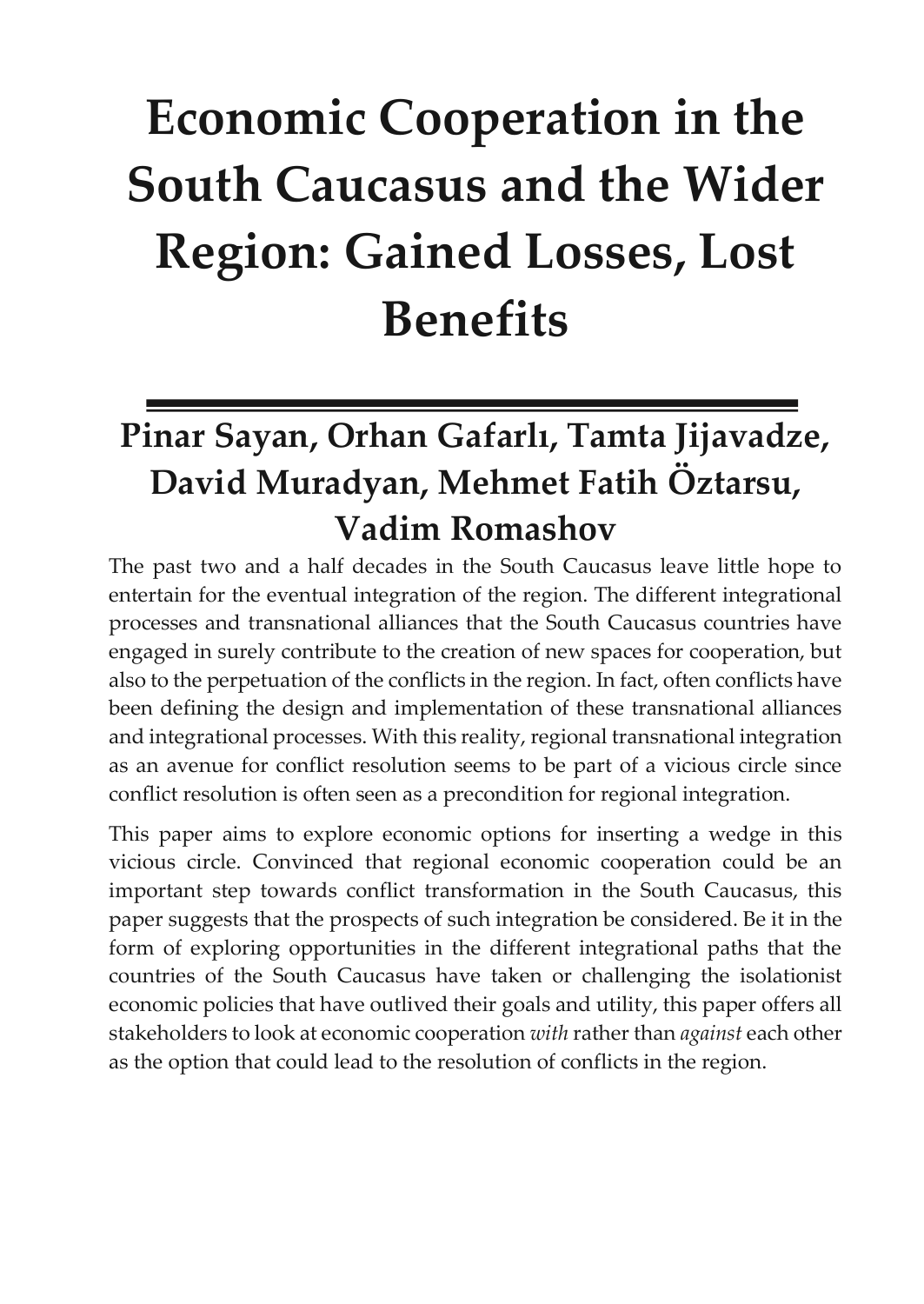# **Introduction**

Today, two and a half decades after the Belavezha Accords, discussions about the disintegration of the common Soviet space often evolve around the range of losses suffered and the depth of different fractured ties – cultural, infrastructural, and economic. As the authors of this paper, we focus on the concrete economic gains emerging from transnational cooperation – and the losses due to the absence of such cooperation – in the post-Soviet space and beyond the borders of the former Union of Soviet Socialist Republics (USSR). More specifically, we analyze the potential socio-economic benefits of regional cooperation and the related lost opportunities for post-Soviet Armenia, Azerbaijan, and Georgia as well as in the wider context regarding Russia, Turkey, and Iran.

We depart from the premise that disintegration and integration are ongoing parallel processes: new alliances are created on the ruins of old ones. The new ones – that is the post-Soviet economic and political unions or forms of regional and transnational cooperation – can be either narrower or wider in both geography and scope than the previous ones. The Eurasian Economic Union (EAEU), the Eurasian Economic Space and the Eurasian Customs Union, the Organization for Democracy and Economic Development (GUAM), and the Commonwealth of Independent States (CIS) often are not only amorphous, but also narrower than the Soviet Union, and much narrower than the Eastern Bloc and the Council for Mutual Economic Assistance (CMEA). However, many post-Soviet countries cooperate with and join different, often very wide alliances – the Brazil, Russia, India, China and South Africa (BRICS) association, the North Atlantic Treaty Organization (NATO), the EU, the World Trade Organization (WTO), the Organization of Islamic Cooperation (OIC), and others. The South Caucasus countries also enter these types of relations that are often intersecting or even mutually exclusive. The instances of such cooperation point out to another effect of the collapse of the Soviet Union: one set of opportunities has been replaced with another, and options and forms of transnational and economic cooperation, perhaps, have become even more diverse.

This paper discusses the current situation, as well as the prospects for regional cooperation and integration in an environment where many conflicts rend the South Caucasus region contributing to the popularity of isolationist policies and often determining the principles of economic cooperation. Under the concept of regional integration, we imply a process in which states voluntarily come together for an institution that provides economic, political, social, and security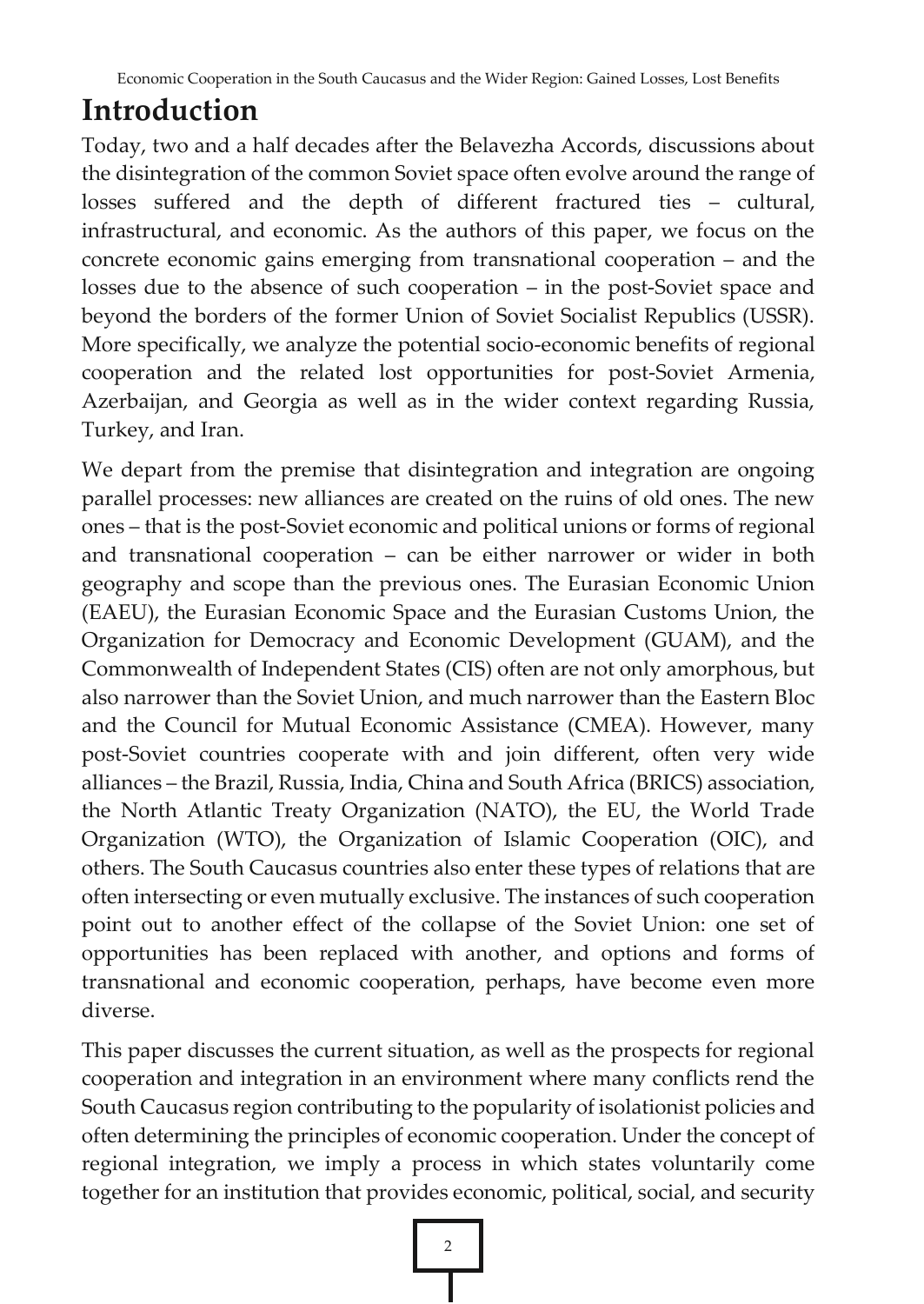Economic Cooperation in the South Caucasus and the Wider Region: Gained Losses, Lost Benefits benefits, and the integration level can range from a simple free trade agreement to a full political union. While the benefits and motivations can vary in different contexts, we underline the possible contribution of economic integration to conflict transformation in the South Caucasus. This stand can be traced back to Kant: economic interdependency between countries is effective for preventing conflicts and might contribute to conflict resolution (Domke 1988), (Polachek and McDonald 1992), (Oneal and Russett 2000).

Not surprisingly, our analysis shows that the South Caucasus countries together with their neighbors Turkey, Russia, and Iran are not moving in the direction of voluntary integration. Most transnational projects implemented after the collapse of the Soviet Union have been focused not only on the creation of new spaces for economic cooperation, but also on serving conflicts. Conflicts have been defining the principles of implementation and the design of regional projects. The majority of the implemented or envisioned transnational projects are perpetuations of conflicts through economic means. They entail not only cooperation "with" but also cooperation "against" others. In our opinion, two and a half decades during which the main criteria for economic cooperation were often determined by conflicts show that this approach is not conducive to conflict resolution or transformation in the region.

Instead of conflict transformation, we have been observing a dynamic wherein conflicts deepen and become ingrained due to deceased pragmatic economic interest toward neighbors. Besides, the quality of life of a significantly large portion of the South Caucasus population remains disappointingly low. In the meantime, resources needed for socio-economic development are spent on carrying out polices of economic isolation of the "enemies," and thus the cost of the economic projects increases.

The governments of the South Caucasus countries<sup>1</sup> pay far more attention to the development of the "defense<sup>2"</sup> industry that is serving conflicts than to health care, education, or the creation of sustainable systems of social guarantees. The militarization of the region is growing at the expense of quality of life, because cooperation in the military sphere and trade in arms absorb significant financial resources. At the same time, conflicts remain unresolved, while the resources needed for their transformation are running out.

1

<sup>1</sup> In a sense, this statement can also be attributed to Russia, Turkey, and Iran, with a caveat of significant differences among these countries.

<sup>&</sup>lt;sup>2</sup> We used quotation marks for this term simply because the "defense" industry is easily transformed into a system that serves offensive, and even expansionist goals.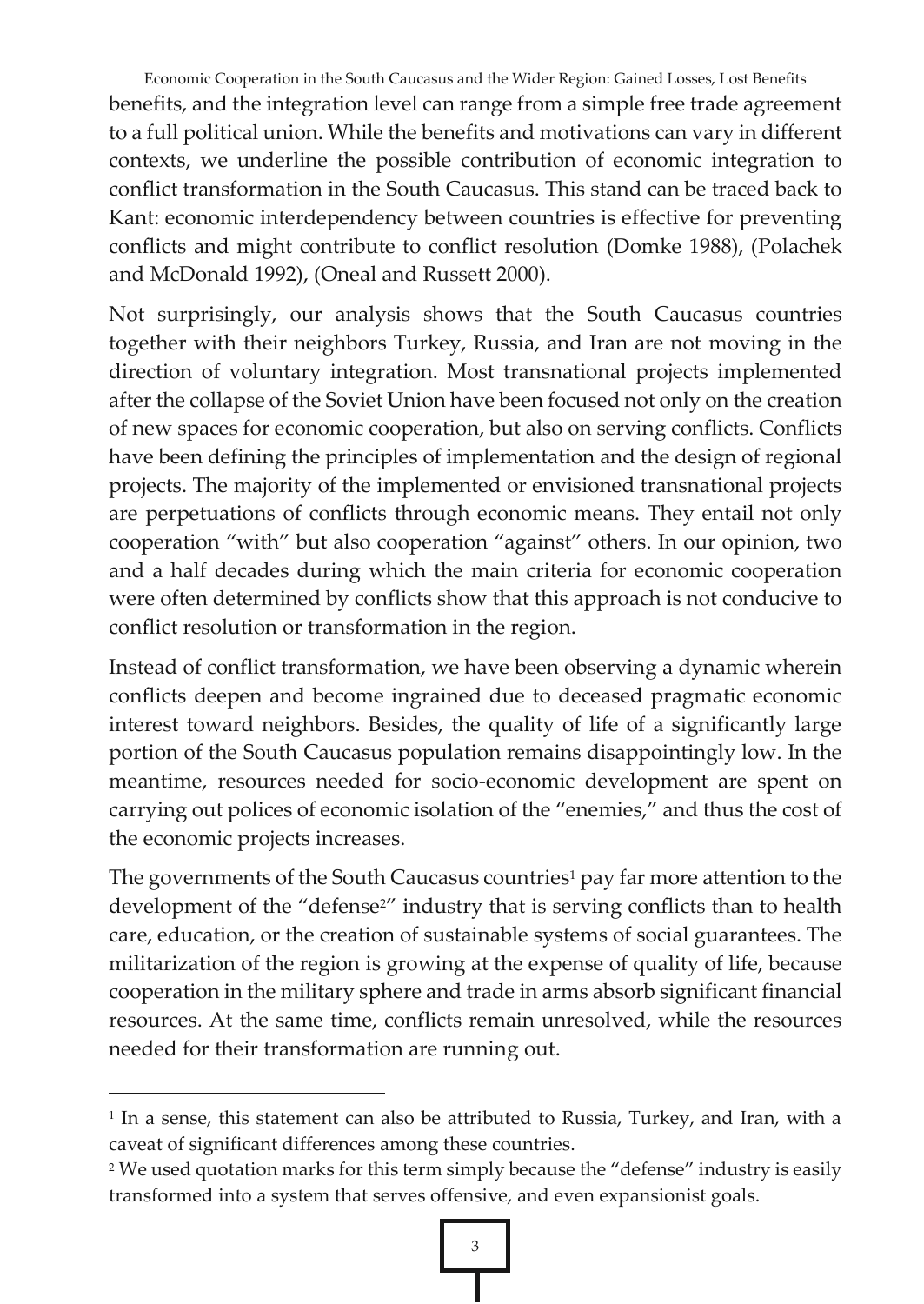Economic Cooperation in the South Caucasus and the Wider Region: Gained Losses, Lost Benefits We acknowledge that regional integration as an avenue for conflict resolution seems to be part of a vicious circle since often conflict resolution is seen as a precondition for regional integration. The history of the past two and a half decades makes us think that integration for the South Caucasus is impossible in the near future due to the conflicts within and among the states, along with complex and sometimes strained relations with the big neighbors – Turkey, Iran, and Russia. Convinced that regional economic cooperation could be an important step towards conflict transformation, we suggest that the prospects of such integration be considered. Therefore, what follows is an attempt to assess the current situation, identify the most problematic and most promising areas of economic cooperation, and offer some recommendations.

# **Socio-economic and conflict context: After the USSR collapse**

Following the dissolution of the Soviet Union, the South Caucasus experienced a full economic fragmentation. The cooperation chains of enterprises and people-to-people contacts dramatically decreased not only between faraway regions of the former Soviet Union but also between neighboring republics, in which the political elites were vigorously engaged in building ethnicallydefined nation-states and the struggle for domination over the economic resources of the newly independent states. In the South Caucasus, these processes were exaggerated by nationalistic rhetoric and policies that led to violent conflicts.

One of those conflicts has been over the Nagorno-Karabakh region between Armenia and Azerbaijan, as a consequence of which the borders between the countries were sealed off in the early 1990s. Turkey closed the rail and air connections with Armenia and halted the transit of humanitarian aid through its territory to Armenia in 1993.<sup>3</sup> Today, Armenia has two "gates" to the world – Georgia to the north and Iran to the south. These "gates" are largely inappropriate for the establishment of regional economic cooperation and the implementation of transnational projects. Out of the 1,500 kilometers of land

-

<sup>&</sup>lt;sup>3</sup> Prior to this and also in the Soviet period, Turkey and Armenia were connected only through the Kars-Gyumri railroad; the land border was generally closed. In early 1993, Turkey allowed the transit of international humanitarian aid to Armenia through its territory at the Doğu Kapı-Akhourian crossing (Gültekin Punsmann, Simão and Tavitian, The Closed Armenia-Turkey Border: Economic and Social Effects, Including Those on the People; and the Implications for the Overall Situation in the Region 2007).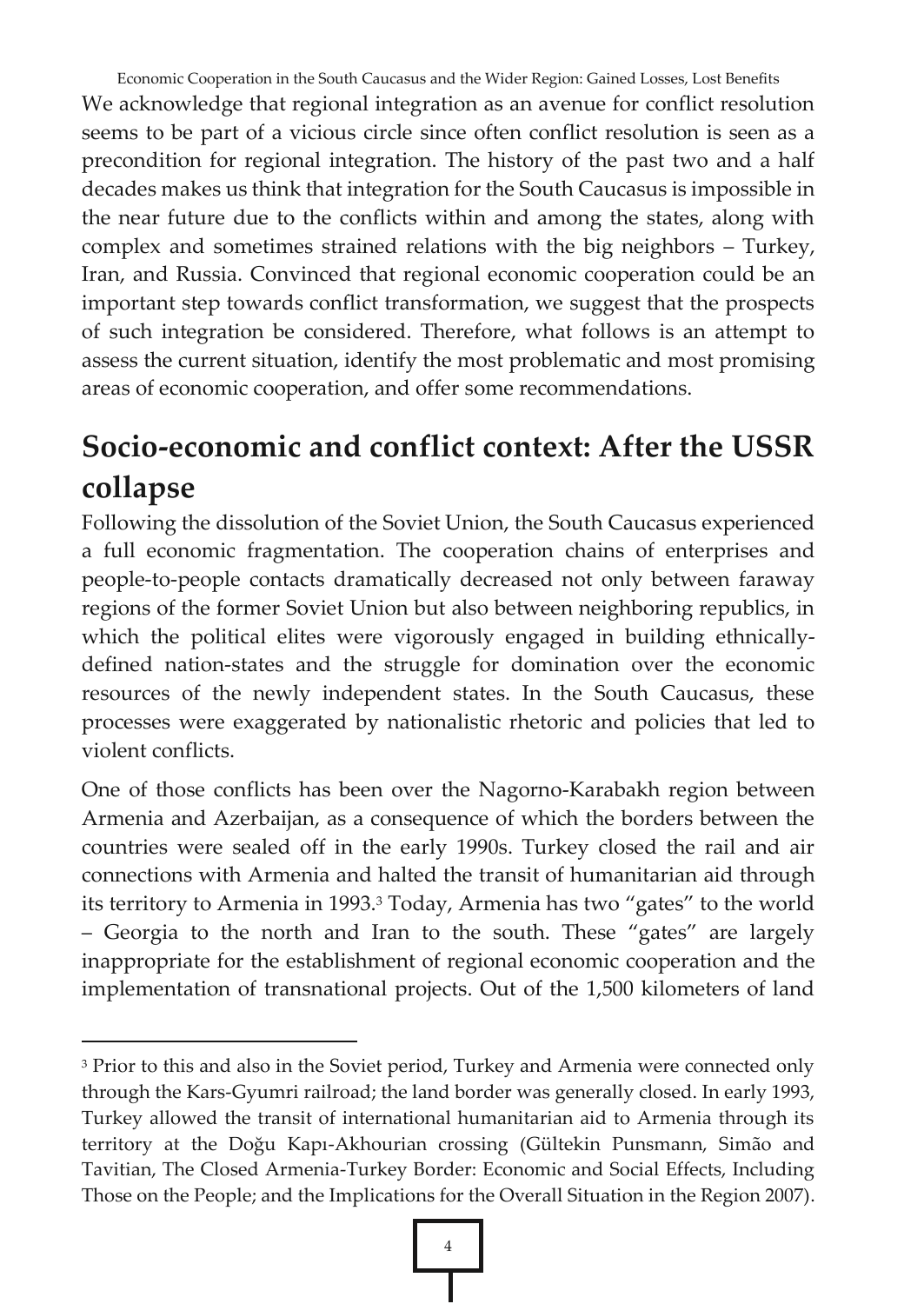Economic Cooperation in the South Caucasus and the Wider Region: Gained Losses, Lost Benefits border that Armenia shares with its four neighbors, only about 250 kilometers are open for transnational economic relations. All parties involved in this conflict have demonstrated commitment to practicing political and cultural isolation of the neighbors for more than twenty years now. The readiness of political regimes in Azerbaijan, Turkey, and Armenia to live with closed borders outweighs the desire to find mutually acceptable avenues for conflict resolution or transformation. Hence, Armenia was excluded from large transnational projects, and the desire of each party to unilaterally get what they want particularly using economic leverages was put above the obvious prospects for effective regional economic cooperation.

Armenia has well-established relations with Georgia and their current economic ties are crucially important for Armenia, as Georgia is the main transit country for Armenia. Iran and Armenia have developed energy and trade cooperation even though Armenia's major trade and economic partners for either state or private business actors are Russia, the EU, the US, and Turkey. With an active flow of remittances and investments from Russia, its role in Armenia's economy is major. Recently Armenia deepened its economic integration with Russia within the framework of the EAEU along with Belarus, Kazakhstan, and Kyrgyzstan. In this context, Armenia could potentially benefit from new opportunities gaining access to the EAEU markets. On the other hand, Armenian businesses have almost one-sided economic relations with their Turkish counterparts. Goods from Turkey enter Armenia, but no major trade flows are going from Armenia to Turkey.

Azerbaijan borders Kazakhstan and Turkmenistan via the Caspian Sea and it has land borders with Georgia, Russia, Iran, Armenia, and Turkey. Azerbaijan has the richest hydrocarbon reserves in the region and therefore plays an important role in major energy projects. Access to these resources explains the Azerbaijani regime's claim for a leading role in the South Caucasus and its attempts to influence the policies of the big neighbors, particularly those of Turkey. Its share in the cumulative gross domestic product (GDP) indicators of the South Caucasus countries in 2015 was 74.2 percent (Central Intelligence Agency 2015). Although the drop in oil prices in 2015 and the devaluation of the national currency had an impact on these figures, the economic weight of Azerbaijan in the South Caucasus remains significant.

Azerbaijan's cooperation with Georgia and Turkey is focused on natural resources and excludes Armenia due to the Nagorno-Karabakh conflict. The closed borders also have an inverse effect on Azerbaijan. Its border with Armenia is one of its longest and constitutes an easy and the most economically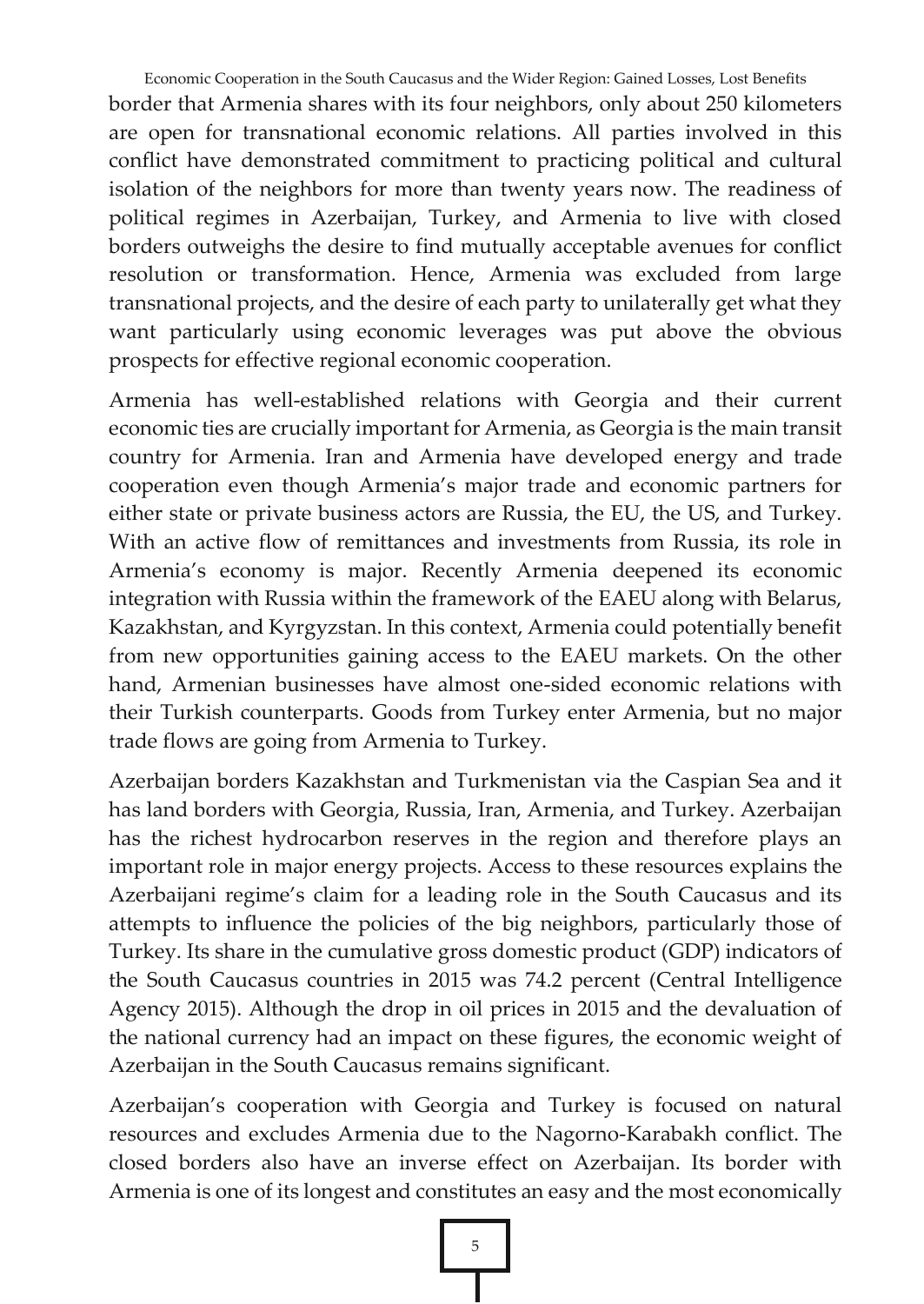Economic Cooperation in the South Caucasus and the Wider Region: Gained Losses, Lost Benefits viable route to Turkey – its biggest political and economic partner. The impact of conflicts and geopolitics on the economy was clearly reflected on the largest transnational economic project of the post-Soviet period – the Baku-Tbilisi-Ceyhan (BTC) oil pipeline running from Baku, bypassing both Russia and Armenia, via Georgia to Turkey. The option to have the pipeline run through Iran, which was "the most economically effective," was not seriously considered due to strained relations between the United States (US) and Iran (Starr and Cornell 2005). In addition, the impermeable border between Armenia and Azerbaijan is the biggest obstacle for communication with the Nakhchivan Autonomous Republic – Azerbaijan's enclave sandwiched between the borders of Armenia, Iran, and Turkey.

One would assume that the conflict between the neighbors and, as a result, the closed borders with Armenia, as well as the complex geopolitical relations among the US, the EU, Russia, and Iran, would put Georgia in a preferential position. Indeed, Georgia plays an important role in the socio-economic relations of the South Caucasus since it is the transit country for regional transport and energy projects. Currently, Georgia has substantial socio-



economic cooperation with all neighboring countries, even Russia. However, Georgian external economic relations are strongly affected by the Abkhazian and South Ossetian conflicts and political confrontation with Russia that intermittently result in closing the lucrative Russian market for Georgian products. In addition,

another source of constant tension is that part of the Baku-Supsa oil pipeline passes in the immediate proximity to the boundary line with South Ossetia established after the August 2008 war. Consequently, conflicts and complex geopolitical relations have a significant impact on the implementation of economic projects in Georgia as well. They are a serious obstacle to the development of both the country and regional cooperation.

Turkey conceives the South Caucasus as an energy-rich region, which also provides access to new markets including those in Central Asia. Turkey needs the energy resources of the region to meet its growing demand. Its contribution to the international projects is significant for the South Caucasus countries and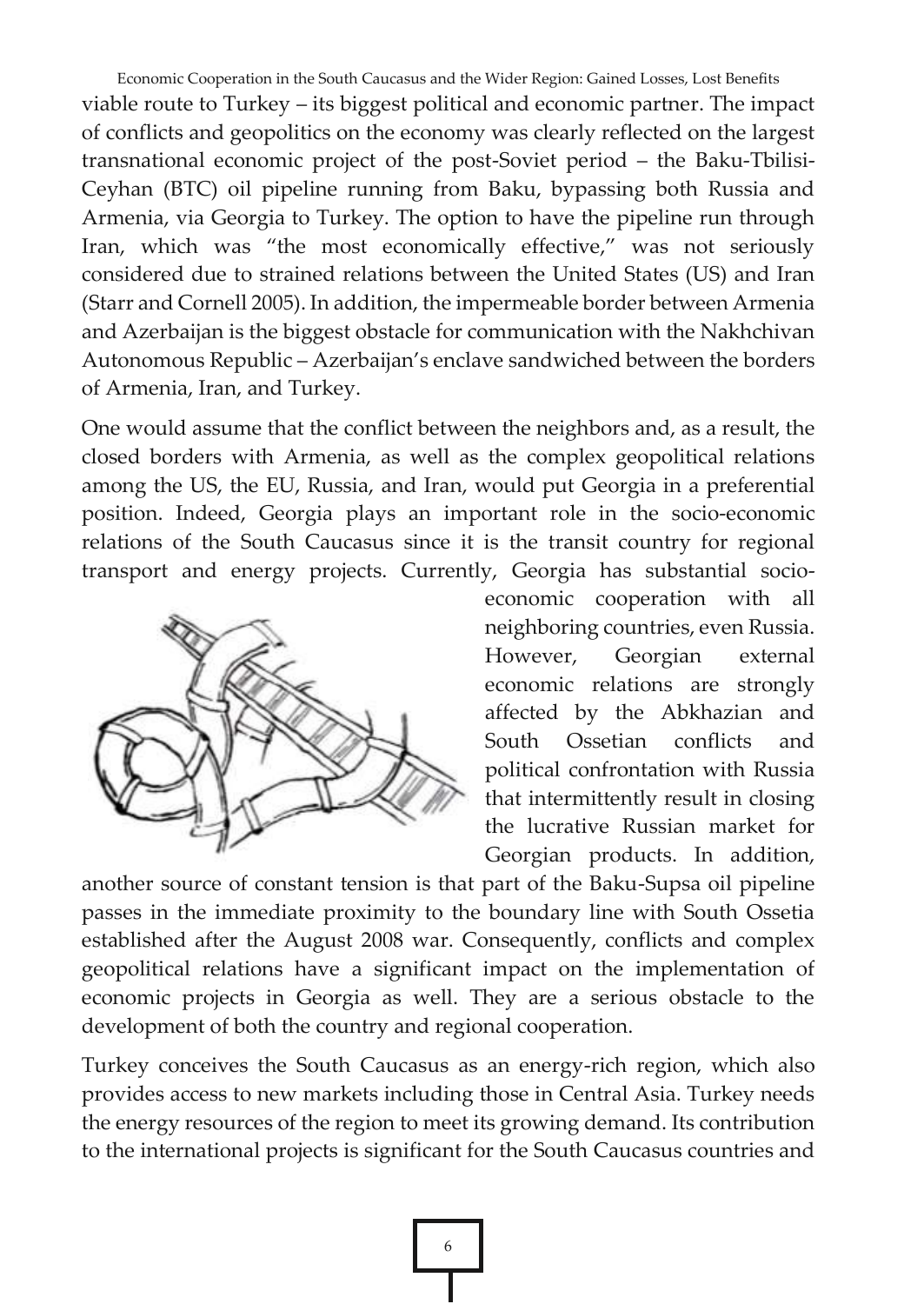Economic Cooperation in the South Caucasus and the Wider Region: Gained Losses, Lost Benefits includes opening the Caspian energy reserves to the West<sup>4</sup>. Turkey is also a major trade partner for all countries in the region. Turkey's relations with Armenia and the future of the borders depend on the progress of the Nagorno-Karabakh peace process and relations with Azerbaijan. Turkey recently engaged in a confrontation with Russia stemming from their conflicting policies in Syria, and this tension is thus a negative factor hindering regional cooperation.

Russia also influences the establishment of transnational economic ties. Russian experts and policy-makers traditionally consider the South Caucasus as a geostrategically critical region for defending the country's southern borders from security threats derived as both direct and side effects of the dynamics in the Middle East and in global politics. Russia's corresponding securitization policies have determined its keen attention to the political and economic developments in the South Caucasus republics as well as in Turkey, a neighboring political power with its own strategic considerations towards this region. In addition to the efforts aimed at maintaining its military and political presence, Russia strives to preserve and possibly enlarge its economic influence on all three ex-Soviet republics in the region. At the same time, Turkish-Russian, as well as Russian-Iranian, relations have their own dynamics that do not always consider the developments in the South Caucasus, but they certainly and greatly affect them.

The Russian military industry gets significant dividends from the Nagorno-Karabakh conflict by supplying weapons to all political actors involved. In a period of high oil prices, Azerbaijan even became one of the largest buyers of arms in Europe. Moreover, conflicts have pushed the South Caucasus republics to actively participate in "the politics of sanctions and blockades." In many cases, the local regimes were the initiators of such policies in the early 1990s in order to oppose each other in the conflict dynamics. Thus, the political elites who control the South Caucasus republics show no desire to create a common regional economic space. Twenty-five years since gaining independence this policy has demonstrated its inadequacy, assuming that the main goal of all the actors involved was the resolution or transformation of the conflicts. In that case, counterproductively, conflicts in the region were not resolved and deepened even further.

 $\overline{a}$ 

<sup>4</sup> Reference to such civilizational constructs as "East" and "West", the authors do not seek to reproduce orientalist categories, but only refer to the vocabulary of certain economic projects, as used by the actors engaged in their implementation.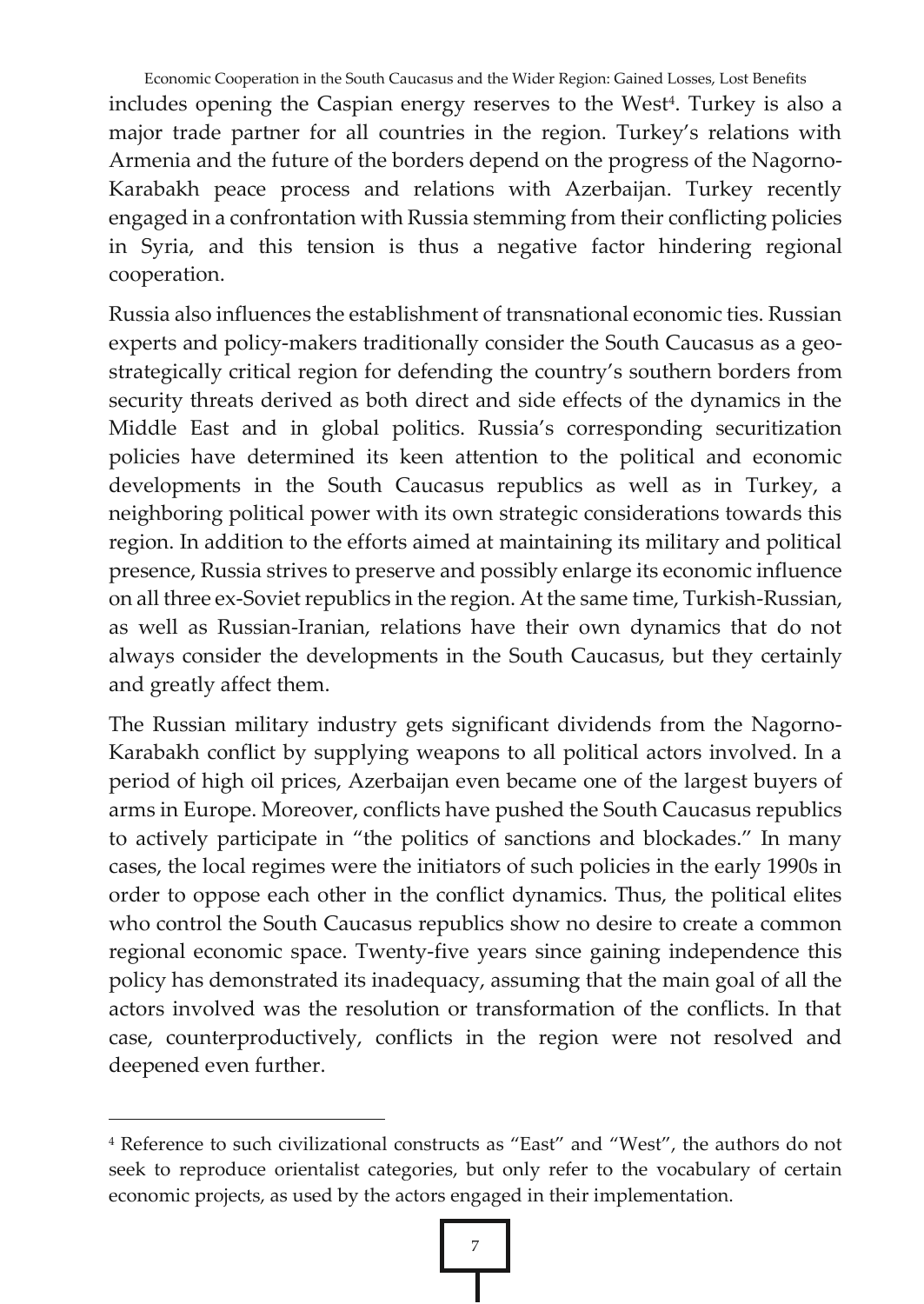Economic Cooperation in the South Caucasus and the Wider Region: Gained Losses, Lost Benefits Against this backdrop, we analyze the main areas of cooperation, the challenges and the suggestions for solutions. We believe that the potential socio-economic benefits of regional cooperation, and the actual losses without them, might be valuable incentives for regional integration attempts by the South Caucasus countries to prevent further conflicts and resolve the existing ones. In the following section we analyze the main cooperation areas in the region – trade and investments, energy and transportation projects, education, tourism, agriculture, and defense industry. In the final sections, we make recommendations to advance the cooperation.

# **Cooperation 'with' and 'against': Main transnational cooperation areas in the region**

## **Trade and investments: Despite conflicts and because of them**

Despite the declining economic and political influence on the regional processes after the dissolution of the Soviet Union, Russia remained actively involved in the conflicts in the South Caucasus as a key broker between the conflicting parties. The gradual return of Russia's economic power to the region began with the recovery after the devastating crisis in the 1990s thanks to the new economic policies underpinned by high prices on energy resources. At the same time, Russia's private and state-run corporations managed to acquire considerable shares in some vital sectors of these countries' economies.

Armenia is a salient example of Russia's widespread economic presence in an ex-Soviet republic. Russia is Armenia's main trade partner: in 2014, the foreign trade turnover between the two countries amounted to \$1.43 billion, of which \$1.12 billion were from Russia's exports and \$308 million were from Russia's imports (National Statistical Service of the Republic of Armenia 2015). Armenia's membership in the EAEU came into force on January 2, 2015, and the possible benefits to trade relations between Russia and Armenia resulting from this development are yet to be seen. The EAEU became a key factor of economic relations for Armenia with any non-EAEU country. Now, Armenia must follow the EAEU rules when developing any relations, especially traderelated ones, and the Armenian legislation is being reformed to correspond to the EAEU regulations.

Russian companies are the main foreign investors in Armenia. The Russian state-run corporations such as Gazprom and, until recently, Inter RAO UES,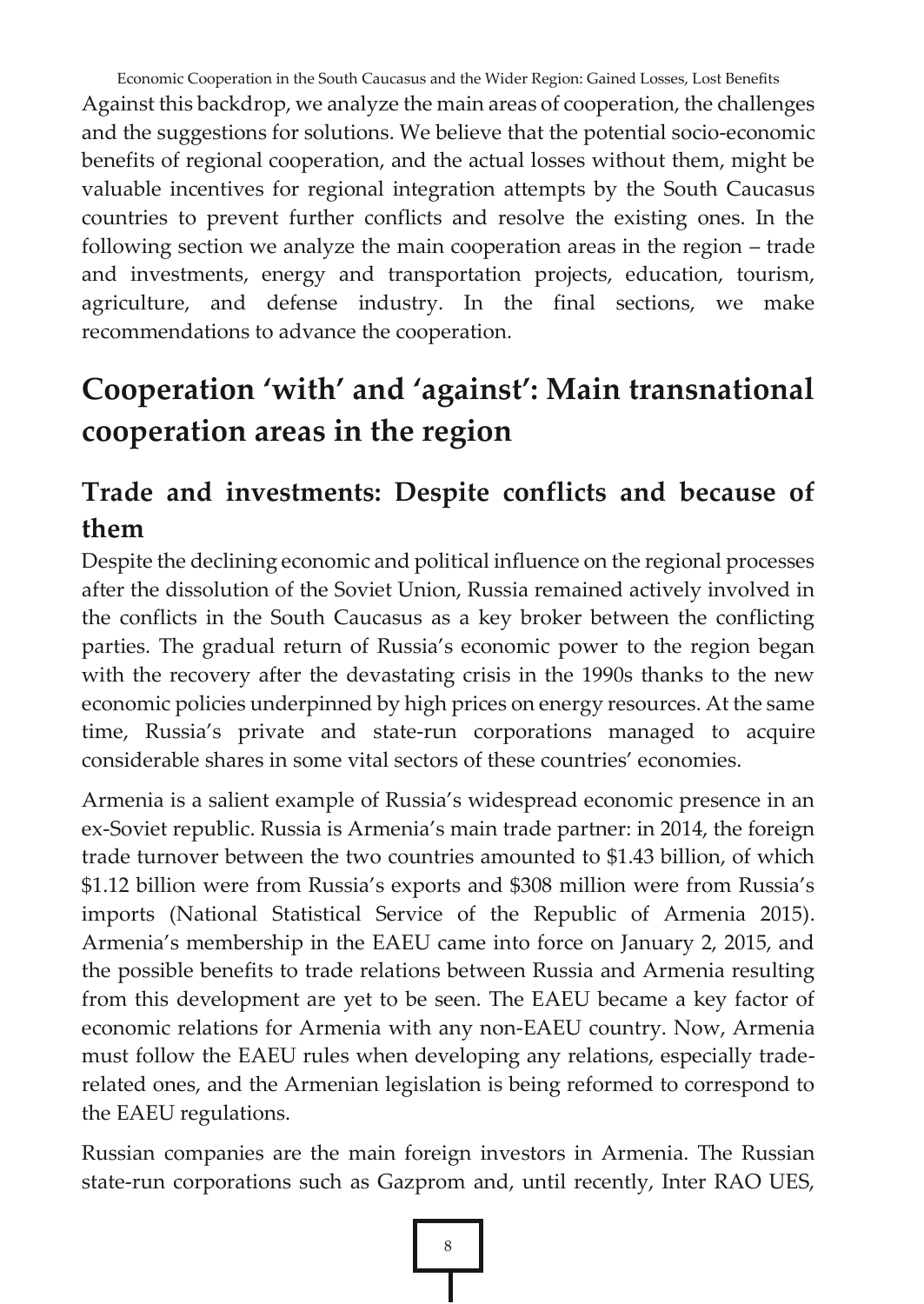Economic Cooperation in the South Caucasus and the Wider Region: Gained Losses, Lost Benefits have dominated the energy sector of the country's economy. In 2014, Gazprom purchased the remaining 20 percent of shares of ArmRosGazprom and became the sole owner of the company. Eventually, Gazprom Armenia grew into a backbone energy organization in Armenia. In addition to energy distribution, Gazprom is involved in the reconstruction of the Armenian energy facilities. A similar situation is present in the sectors of telecommunications, banking, transportation, and heavy industry. Russia's VimpelCom took possession of all assets of the national communications operator ArmenTel; VTB Bank took over Armsberbank, one of the country's leading banks; Russian Railways is conducting concession management of Armenian Railways; and the Russian aluminum company Rusal runs one of the largest industrial enterprises in Armenia, Rusal Armenal, which is the only producer of aluminum foil in the Caucasus and Central Asia (Ministry of Economic Development of the Russian Federation 2015).

Although there are no diplomatic relations between Armenia and Turkey and the borders are closed, Turkish businesses are important trade partners for their Armenian counterparts. The imports from Turkey to Armenia were at \$232 million in 2014 according to Armenia's official statistics (National Statistical Service of the Republic of Armenia 2015). Because of the closed borders, trade, which mainly means imports to Armenia from Turkey, is happening through Georgia and Iran. There is no embargo on Turkish goods in Armenia so the rules of demand ensure the flow of goods to Armenia. Turkish businesses became the fourth trade partner of their Armenian counterparts in terms of imports to Armenia in 2014 (National Statistical Service of the Republic of Armenia 2015).

Imports from Armenia to Turkey are low and are conditioned by the absence of a trade agreement between Turkey and Armenia, which would allow Armenian trucks to unload in Turkey without special permits. Since no diplomatic relations exist, requesting such permits is not possible. An alternative way would be a direct request from Armenia's Ministry of Transport and Communications to the Ministry of Transport, Maritime Affairs and Communications of Turkey (Turkish-Armenian Business Development Council 2013). However, such a request has not been placed perhaps because of Armenia's reluctance to reach out in the absence of proper diplomatic relations. At the same time, the Armenian Customs Service data and Armenia's official statistics demonstrate that in 2014 goods were exported from Armenia to Turkey in the amount of \$1.5 million via Georgia or Iran (National Statistical Service of the Republic of Armenia 2015) (Customs Service of the Republic of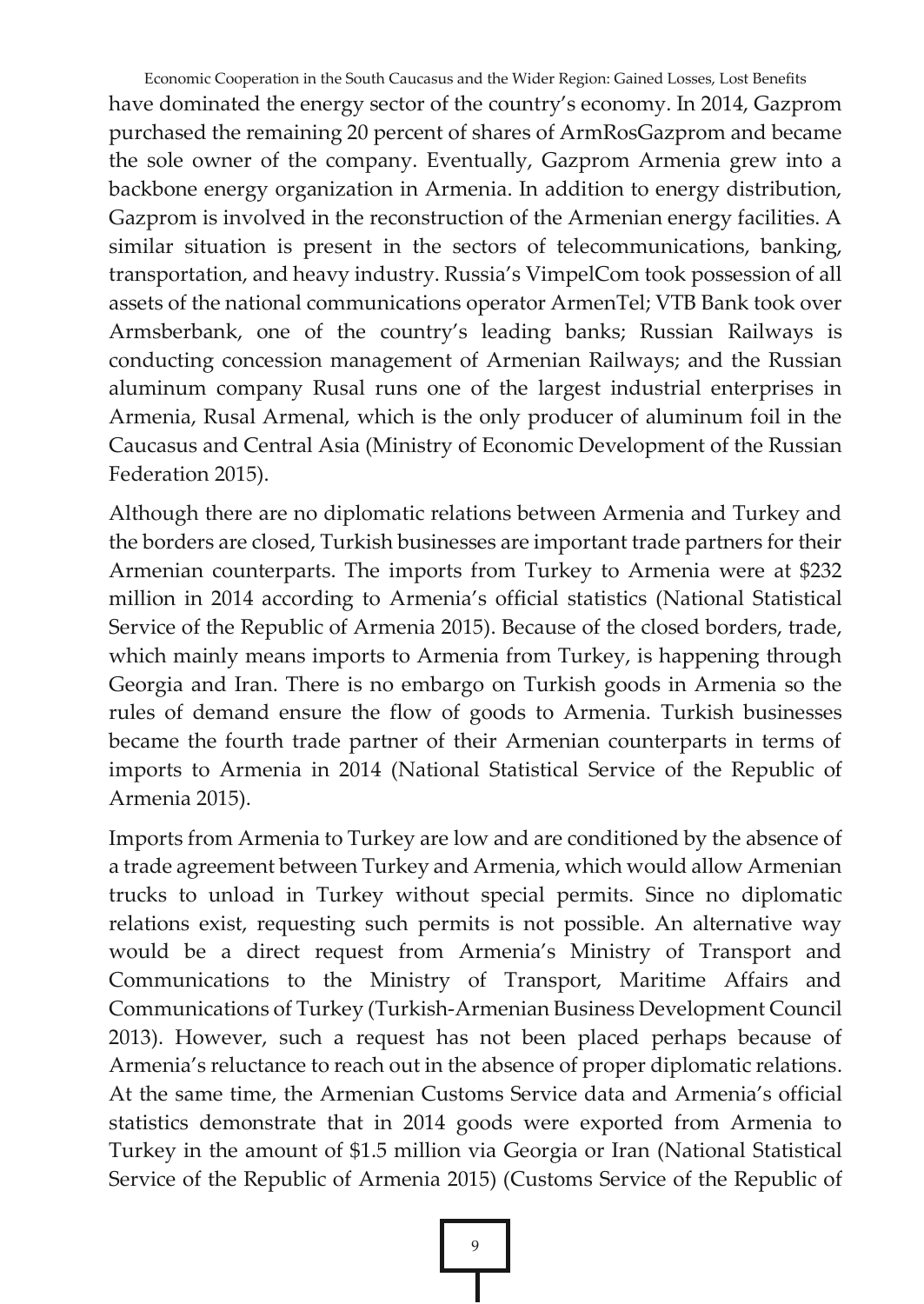Economic Cooperation in the South Caucasus and the Wider Region: Gained Losses, Lost Benefits Armenia 2015). In addition to the impediments and the blockade, the basic cause of the narrow flow of Armenian products to Turkey is the limited range of export products that the Armenian economy has to offer.

The obstacles to trade between Armenia and Turkey are usually ascribed to the legal framework, despite the trade between Armenian and Turkish businesses. However, the legal grounds for obstruction are also loose. The decision to close the border between Turkey and Armenia was taken on October 3, 1993 by a decree of the Turkish government. This decree does not refer to trade relations in general; it only mentions that Turkey will halt the transit of humanitarian aid across its territory to Armenia. Thus, the obstruction is bigger than what the law requires and a de facto embargo is in place (Turkish-Armenian Business Development Council 2013).

Russia is the main foreign trade partner of not only Armenia, but also Azerbaijan. The trade turnover between the two countries in 2014 reached \$4 billion. While the volume of exports from Russia to Azerbaijan was \$3.37 billion, the volume of exports from Azerbaijan to Russia amounted to \$634.9 million (Ministry of Economic Development of the Russian Federation 2015). However, the presence of Russian business capital in Azerbaijan's economy is less significant than in Armenia's economy. In 2014, the largest shares of foreign investments into Azerbaijan's economy were from the United Kingdom (UK), Norway, Turkey, the US, and France. Russia's proportion in foreign investments in Azerbaijan was 6.1 percent, which means that Russian investors rank sixth among the top investors in Azerbaijan. This rank is shared with Iran (Ministry of Economic Development of the Russian Federation 2015).

Foreign investments in Azerbaijan are flowing mainly into the energy sphere, notably gas production in the Shah Deniz gas field in the Caspian Sea, which is considered a founding link for the Southern Gas Corridor aiming to reduce the EU's and Turkey's dependence on Russian gas supplies. Lukoil, Russia's second largest oil company, is developing the Shah Deniz gas field and has invested about \$700 million since the project started (Ministry of Economic Development of the Russian Federation 2015).

The economic relations between Turkey and Azerbaijan are multi-dimensional and extensive. Since 1992, agreements to intensify economic relations, especially concerning the export and marketing of Azerbaijan's oil and gas, have greatly evolved due to Turkey's role as an energy corridor. The trade volume between the two countries, which was \$278 million in 1996, increased to \$2.13 billion in 2015 (Turkish Statistical Institute 2016). In 2014, the amount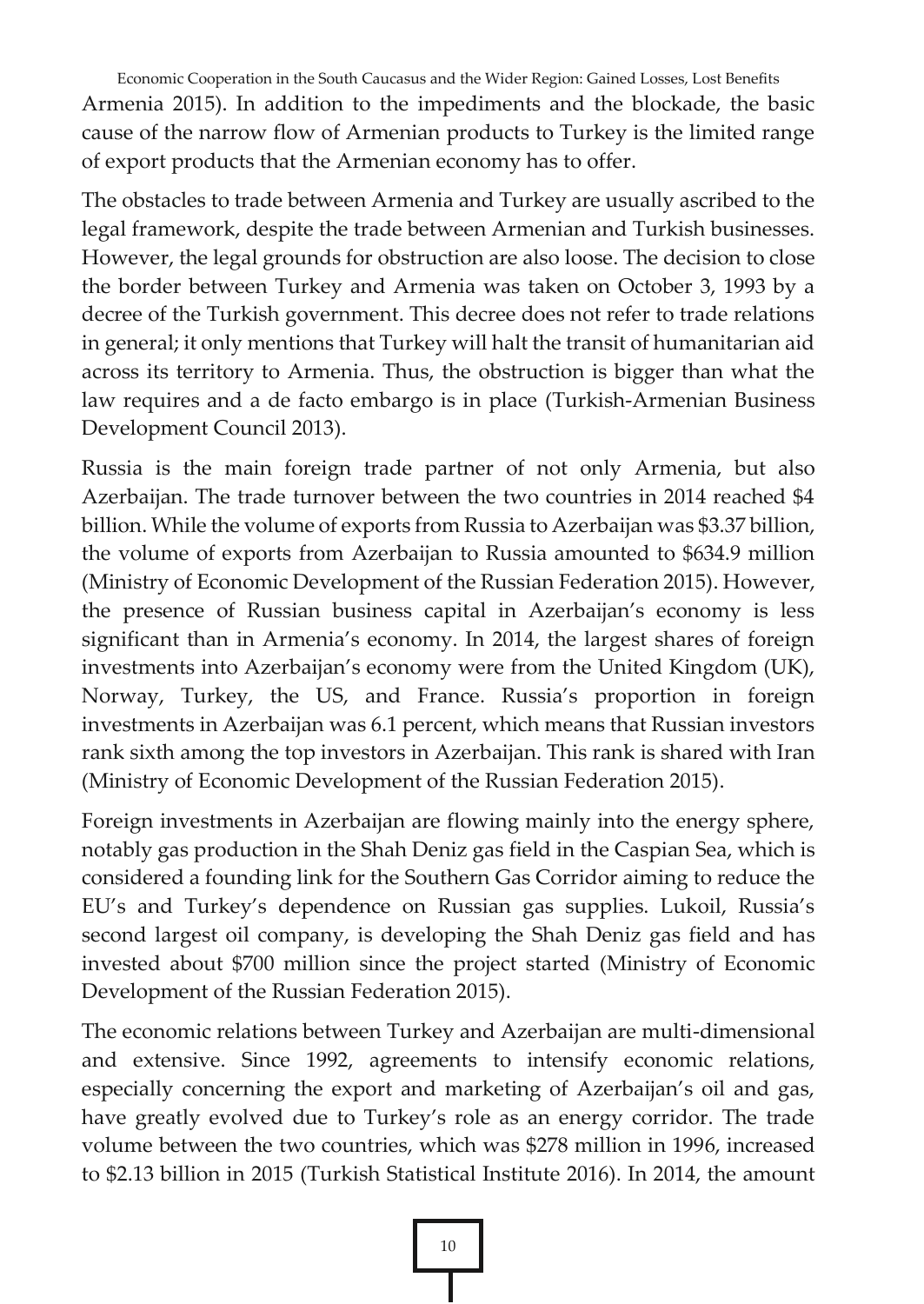Economic Cooperation in the South Caucasus and the Wider Region: Gained Losses, Lost Benefits of investments of about 2,600 Turkish companies in Azerbaijan reached \$9 billion while the total amount of investments by Azerbaijani companies in Turkey was \$4 billion (Türkiye Cumhuriyeti Dışişleri Bakanlığı 2014). Azerbaijan is investing in the energy sector and the construction of ports and refineries in Turkey. The Petkim factory in Izmir is one example. The largest investor is the State Oil Company of Azerbaijan Republic (SOCAR) with \$2.4 billion (Karimova 2015). Since 2010, Turkey stands among the top five countries of Azerbaijan's imports list (Observatory of Economic Complexity 2015). Officials in Baku state that the existing potential is worth \$20 billion, though only a fraction of it is realized (Turkishnews.com 2012).

The Russian-Georgian economic cooperation has substantially suffered from the turbulences in the political relationship of the two states during the last decade. The policies of confrontation resulted in Russian sanctions against Georgian products and in severed diplomatic relations between the two countries. Even though the sanctions were lifted following the change of the political elite in Georgia in 2012, diplomatic relations remain halted as the Georgian government continues opposing Russian cooperation with South Ossetia and Abkhazia.

Nevertheless, in 2013 the trade turnover between the two states returned to the position prior to the August 2008 war, and in early 2015 Russia was Georgia's third largest trade partner after China and Turkey (National Statistics Office of Georgia 2016). Despite these positive dynamics in trade, in 2015 the share of the Russian capital in Georgia's total foreign investment stock remained at \$49 million, making Russia the seventh major investor in Georgia (National Statistics Office of Georgia 2016). Some Russian companies, however, have been successful in the Georgian market, especially in the energy and telecommunications sectors. To give just a few examples, Lukoil-Georgia through its largest chain of gas stations holds one quarter of the retail diesel and petrol market; Inter RAO UES owns 75 percent of the shares of Telasi, which is the leading electricity distribution company in Tbilisi; and Vimpelcom owns 51 percent of the shares in Mobitel and thus controls about 13 percent of Georgia's telecom market (Zavyalova 2014).

The development of Turkish-Georgian economic relations began in 1988, when the Sarp-Sarpi border crossing between Artvin and Batumi was activated. At that time, the border checkpoint enabled crossing from Turkey to the Soviet Union. Since 1991, it became an important connection link not only between Turkey and Georgia, but also between Turkey and the Caucasus by turning into a busy border crossing point for suitcase trade after the dissolution of the Soviet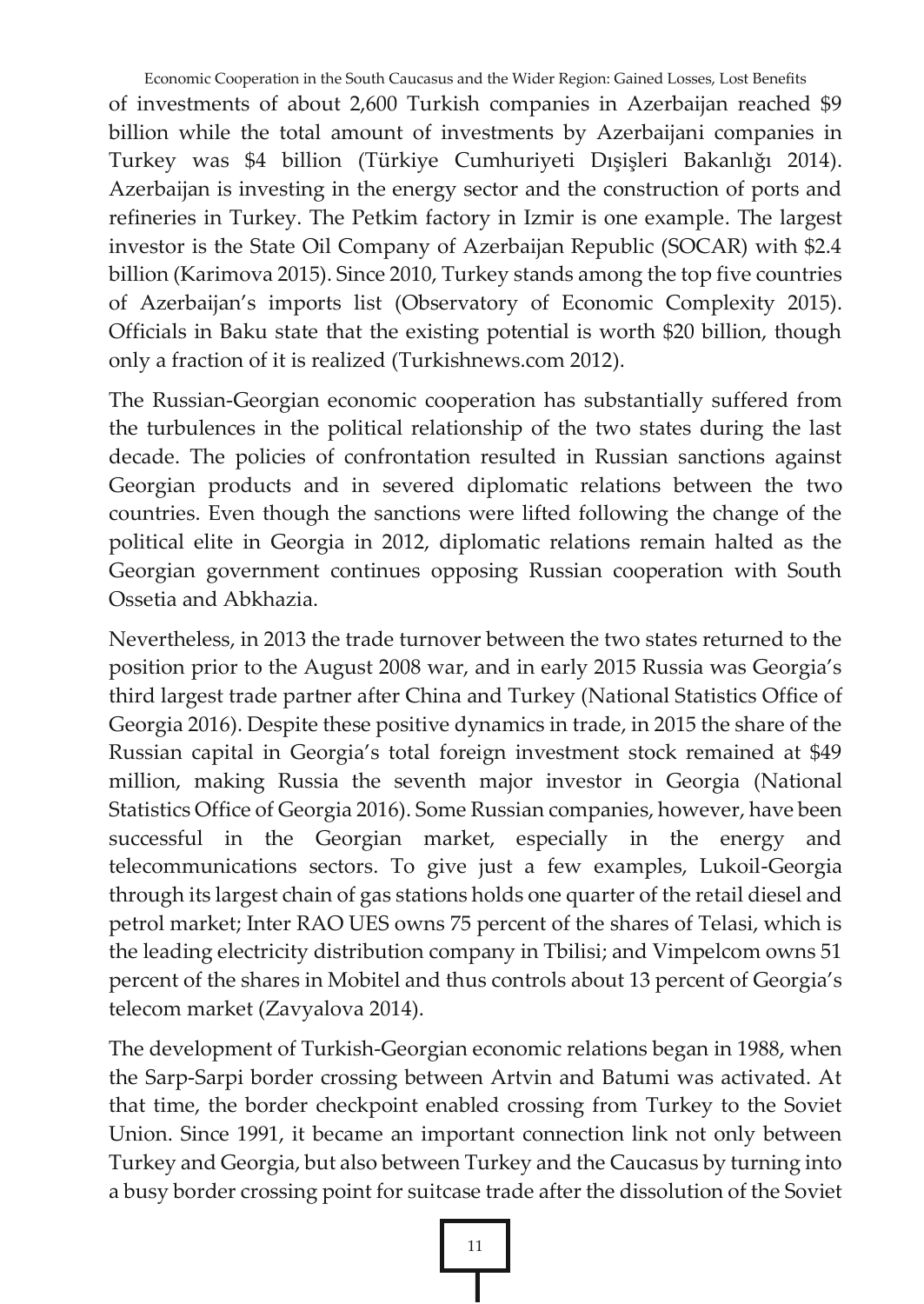Economic Cooperation in the South Caucasus and the Wider Region: Gained Losses, Lost Benefits Union. While there were only 808 people crossing the Sarp-Sarpi Border in 1988, this number increased to 5,997,000 in 2013 (Deniz and Aslan 2014).

The main progress in economic relations between the two countries was realized in 2007 when the Free Trade Agreement was signed (Türkiye Cumhuriyeti Dışişleri Bakanlığı 2015). This progress, which was followed by the abolishment of visas and granting of passage without passport control, made Turkey the most important trade partner of Georgia. According to official data, the trade turnover, which was \$753 million in 2006, has increased to \$1.67 billion in 2014 (Türkiye Cumhuriyeti Dışişleri Bakanlığı 2015).

Georgia has active trade relations both with Armenia and Azerbaijan. According to the official data of the National Statistics Office of Georgia, from January 2012 to December 2015, exports from Georgia to Azerbaijan amounted to \$2.12 million and to Armenia just over \$1 million. Georgia imported goods in the value of \$2.52 million from Azerbaijan and \$634,000 from Armenia between January 2012 and December 2015 (National Statistics Office of Georgia 2016). In addition to direct trade relations, re-export to Azerbaijan and Armenia from Georgia is considerably large. As Georgia is the transit country between Armenia, Azerbaijan, and Turkey, it exports the imported goods to other countries. According to the official data received from the National Statistics Office of Georgia, from January 2012 to July 2015 re-export from Azerbaijan amounted to \$1.35 billion, from Armenia to \$584 million, and from Turkey to \$41 million.

The South Caucasus does not play that much of a significant role in Russian-Turkish economic cooperation as it could, and Russian and Turkish companies do not implement any major joint projects in the region. The South Caucasus is rather a field for economic confrontation of the two regional powers promoting rival pipelines for energy supplies and routes for transit of Asian goods to Europe. Nevertheless, the region is still an important transit hub between Russia and Turkey. Georgia especially has benefited from the increased trade turnover between the two countries, which tripled in 10 years from \$10.9 billion in 2004 to \$31.2 billion in 2014 (Ministry of Economic Development of the Russian Federation 2015). Moreover, small and medium-sized Turkish businesses operate very comfortably in Georgia and Azerbaijan, while large companies chiefly represent the Russian business sector in these countries (and also in Armenia).

Recently, though, the "era" of mounting Russian-Turkish economic cooperation has been turned around by Russia's sanctions against Turkey after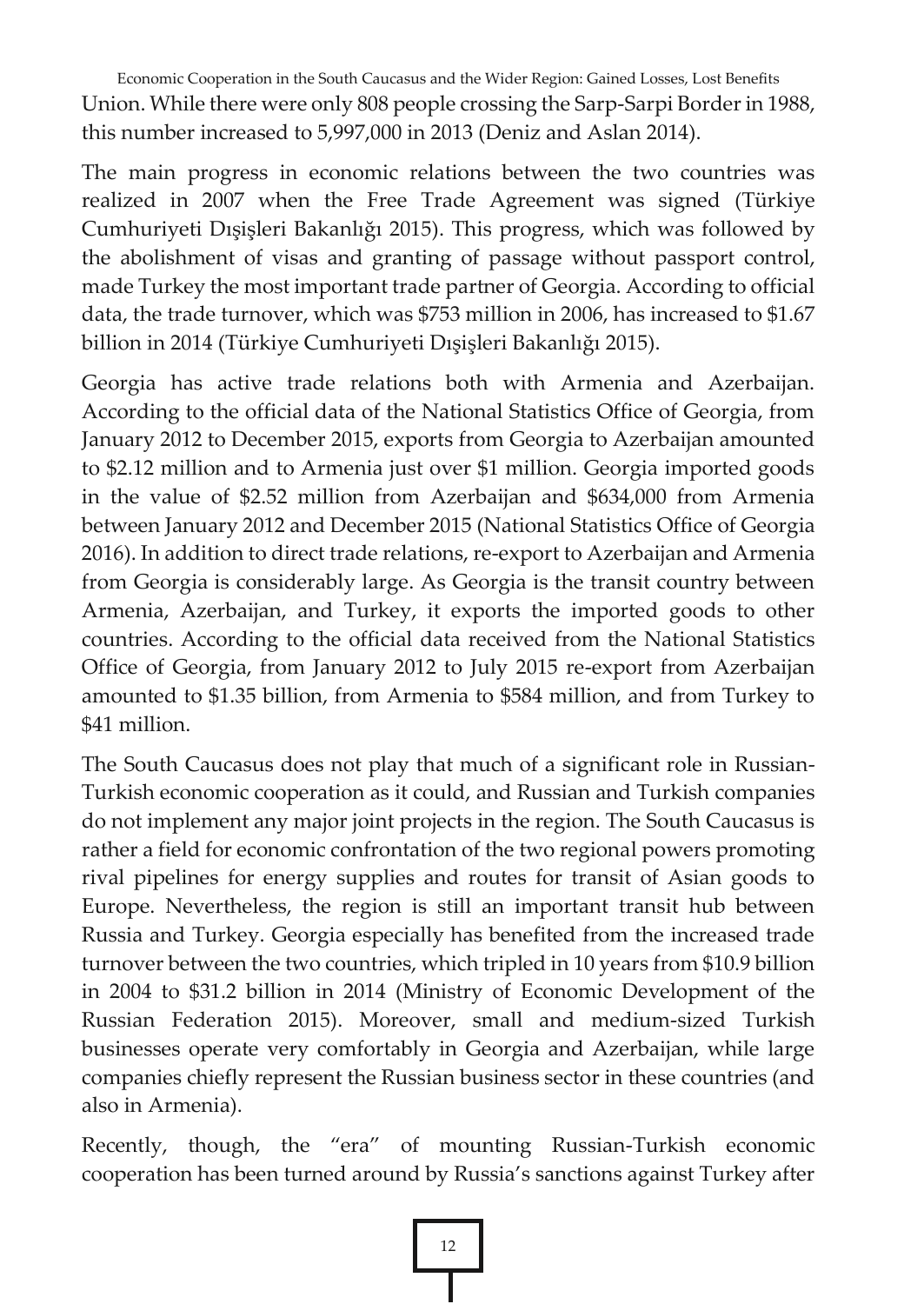Economic Cooperation in the South Caucasus and the Wider Region: Gained Losses, Lost Benefits the downing of a Russian warplane by Turkish air forces in November 2015 and Turkey's retaliatory policies toward Russia. According to some media reports, the Russian economic sanctions have already affected the crossing of the Russian-Georgian border checkpoint in Lars where trucks registered in Turkey are swarming on Georgian territory. This situation creates problems to Georgian exporters, and, if continued, it may bring significant financial loses to them (Dzhorbenadze 2015). Georgia may suffer even more loses from the ceased transit if the Russian and Turkish governments do not agree on the extension of permits for the transport companies in 2016, which expired on February 1, 2016. Since then, Turkish and Russian trucks have not been allowed to transport goods into Russia and Turkey, respectively (Fokht 2016).

Abkhazia also joined the Russian sanctions against Turkey, though Turkey is one of the few countries that has informal trade relations with Abkhazia. The Abkhaz diaspora in Turkey has contributed to building these business relations, and the trade turnover between Turkey and Abkhazia is estimated to be second after Russia and Abkhazia (Milliyet 2016). With the sanctions, these situations are expected to decrease and leave Russia as Abkhazia's only important trade partner.

Economic migrants also play a significant role in the relations between and among the countries of the South Caucasus and the larger region. After the dissolution of Soviet Union, many Azerbaijanis, Armenians, and Georgians went to work abroad due to the poor economic situation in their home countries. Most of the migrants went to Russia, and hundreds of thousands of Azerbaijanis, Armenians, and Georgians – not taking into account those who are citizens of Russia – live in Russia, according to unofficial figures. Throughout the 2000s Azerbaijan, Armenia, and Georgia were among the top ten countries that received significant remittances from Russia. According to the Russian Central Bank data, in 2014 remittances from Russia amounted to \$1.55 billion to Armenia, \$1.31 billion to Azerbaijan, and \$813 million to Georgia (Central Bank of the Russian Federation 2016). In 2015-2016 these figures fell as a result of the Russian economic crisis.

Thus, despite the impenetrable Armenian-Azerbaijani border, the conflictridden relations between Georgia and Russia, and the tensions in relations between Turkey and Armenia, money and trade still flows across the problematic borders. In many cases pragmatism, mutual interest, and benefits of cross-border relations prevail over conflict disengagement.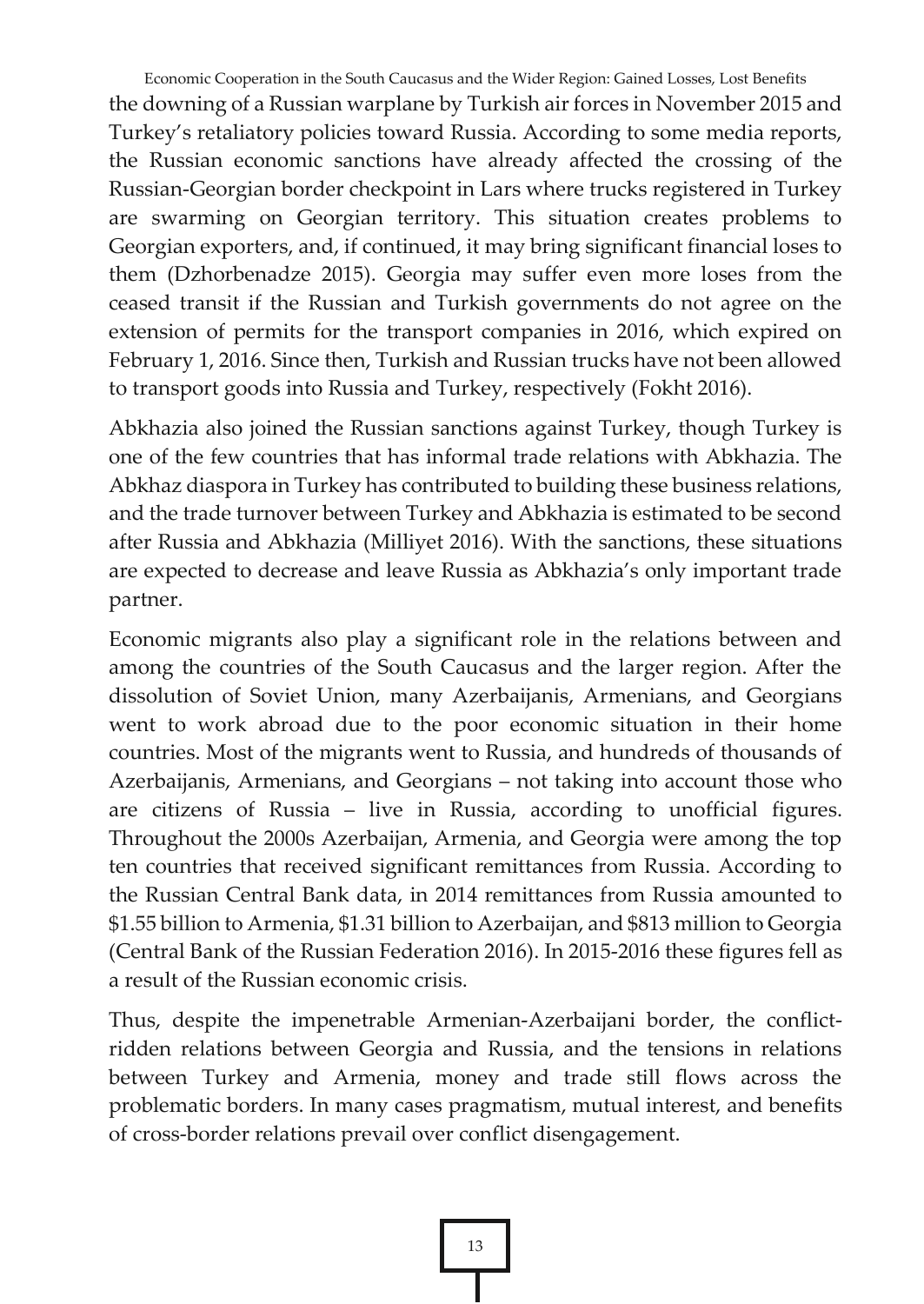#### **Energy projects: New alliances and protracted conflicts**

The energy projects in the region evolved from Azerbaijani hydrocarbon resources fueling the interest of big actors such as the US, the EU, and Russia. Azerbaijan developed its energy strategy towards the South Caucasus on the basis of its own energy security and the export of oil and natural gas resources of the Caspian Basin to international markets through routes bypassing Russia. While Kazakhstan is rich in oil resources and Turkmenistan is rich in natural gas resources, Azerbaijan has rich reserves of both oil and gas. Azerbaijan has a strategic position for Turkey in terms of transporting its own energy resources as well as transporting Kazakhstan's oil and Turkmenistan's gas to Turkey and Europe. Turkey, therefore, has actively cooperated with Azerbaijan in the energy sector, and this cooperation has strengthened their strategic partnership. The cooperation for energy resources between the two countries led to projects like the Baku-Supsa oil pipeline, the BTC oil pipeline, the Baku-Tbilisi-Erzurum (BTE also known as the South Caucasus Pipeline) natural gas pipeline, the Trans-Anatolian Pipeline (TANAP, natural gas), and the Trans-Adriatic Pipeline (TAP, natural gas). Georgia takes part in all those projects except for the TAP as a transit country. So, a steady energy partnership has been established between Turkey, Azerbaijan, and Georgia. Thus, the design of energy projects has secured the division of the region with this partnership on the one side and Russia, Armenia, and Iran on the other side, where Iran tries to play by its own rules.

It is worth noting that Azerbaijan, in an attempt to claim the role of the strongest regional player, also uses all these energy projects for the economic blockade of Armenia. The official political rhetoric is constructed in a way as to emphasize the continued success of this policy. Meanwhile Azerbaijan, relying on the European Union (EU) and the US interests in oil and gas, hopes to gain their further support in resolving the Nagorno-Karabakh conflict in its favor. While the large energy projects remain relevant, the fragmentation of the South Caucasus – a potential regional common economic space – into different blocks is the only reality.

The Baku-Supsa oil pipeline was the first pipeline to help deliver Azerbaijani oil to Turkey and Europe. The pipeline, dating from the Soviet era, was launched with improvements in 1999 following the agreement signed in 1996 between Georgia, Turkey, and Azerbaijan. Via the Baku-Supsa line, Azerbaijani oil is transported to the Georgian port of Supsa, and from Supsa it is transported to Turkey and Europe (Azerbaijan.Az n.d.).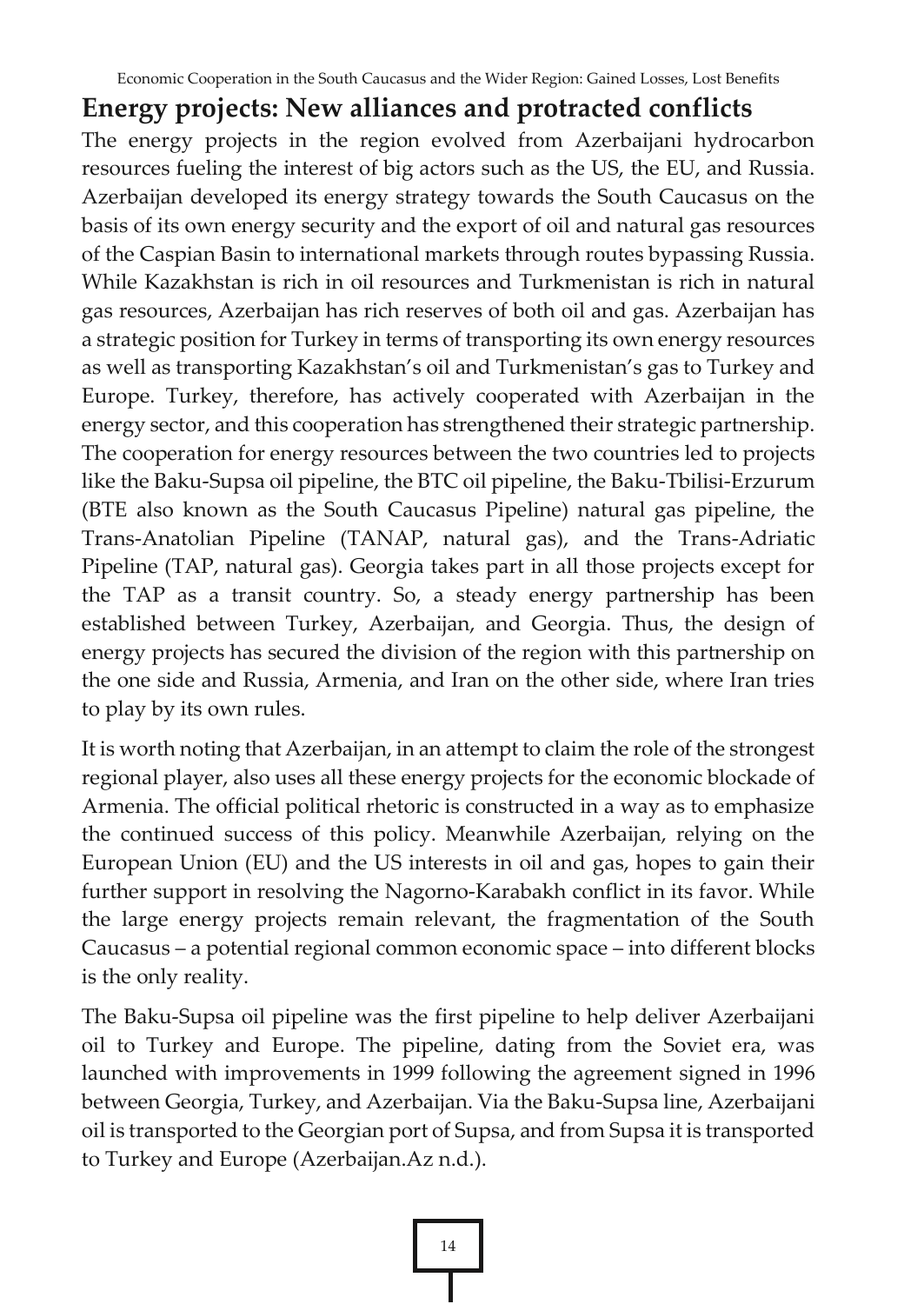Economic Cooperation in the South Caucasus and the Wider Region: Gained Losses, Lost Benefits

Following the opening of the Baku-Supsa oil pipeline, the BTC oil pipeline project was put on the agenda. Initially intended to pass from Baku through Nagorno-Karabakh and Armenia to Ceyhan and dubbed as the "peace pipeline," it eventually circumvented Nagorno-Karabakh and Armenia. In 1998, Turkey, Azerbaijan, and Georgia agreed in Trabzon to carry out the project, and in 1999, the presidents of the three countries signed an agreement at the summit of the Organization for Security and Co-operation in Europe (OSCE) in Istanbul. The BTC oil pipeline project with a cost of \$4 billion was completed due to the political determination of the three states. The 1,768 kilometer-long pipeline became operational in 2006, and a 1,076-kilometer-long section passes through Turkey. About 1 million barrels of Azerbaijani oil a day are supplied to the world market through the pipeline to the port of Ceyhan. Despite the opposition of Russia and Iran, the pipeline was built with investments from the US and Western European companies and with the support of their governments. The BTC oil pipeline has strengthened Azerbaijan's positions internationally, while providing Turkey with a strategic stance in the energy market.

The BTE natural gas pipeline, which transports Azerbaijan's natural gas resources to Turkey, is significant in the Azerbaijan-Georgia-Turkey energy cooperation. The construction of the 970-kilometer-long BTE natural gas pipeline started in 2002 and was completed in 2006. The BTE natural gas pipeline has been supplying natural gas to Turkey from the Stage 1 bed in Azerbaijan's Shah Deniz gas field. Turkey and Azerbaijan have also agreed on delivering natural gas extracted from the Stage 2 bed in the Shah Deniz gas field through the same pipeline to Turkey and then from Erzurum to other domestic pipelines and to Europe (Starr and Cornell 2005).

In addition to the BTE natural gas pipeline, the Nabucco natural gas pipeline was discussed between Turkey, Azerbaijan, and Georgia in the 2000s. Proposed by the US and the EU, this project would ensure that gas be extracted from the Shah Deniz Stage 2 bed and transported to Europe. However, Azerbaijan did not show a decisive approach in this project, making perhaps a strategic decision in order to keep its relations with Russia balanced. Russia explicitly opposed this project since it would undermine the Nord Stream project and could significantly reduce the Russian share in the European energy market. As a result, both Russia's opposition and the global financial crisis that negatively affected the European economies made the realization of the Nabucco natural gas pipeline impossible.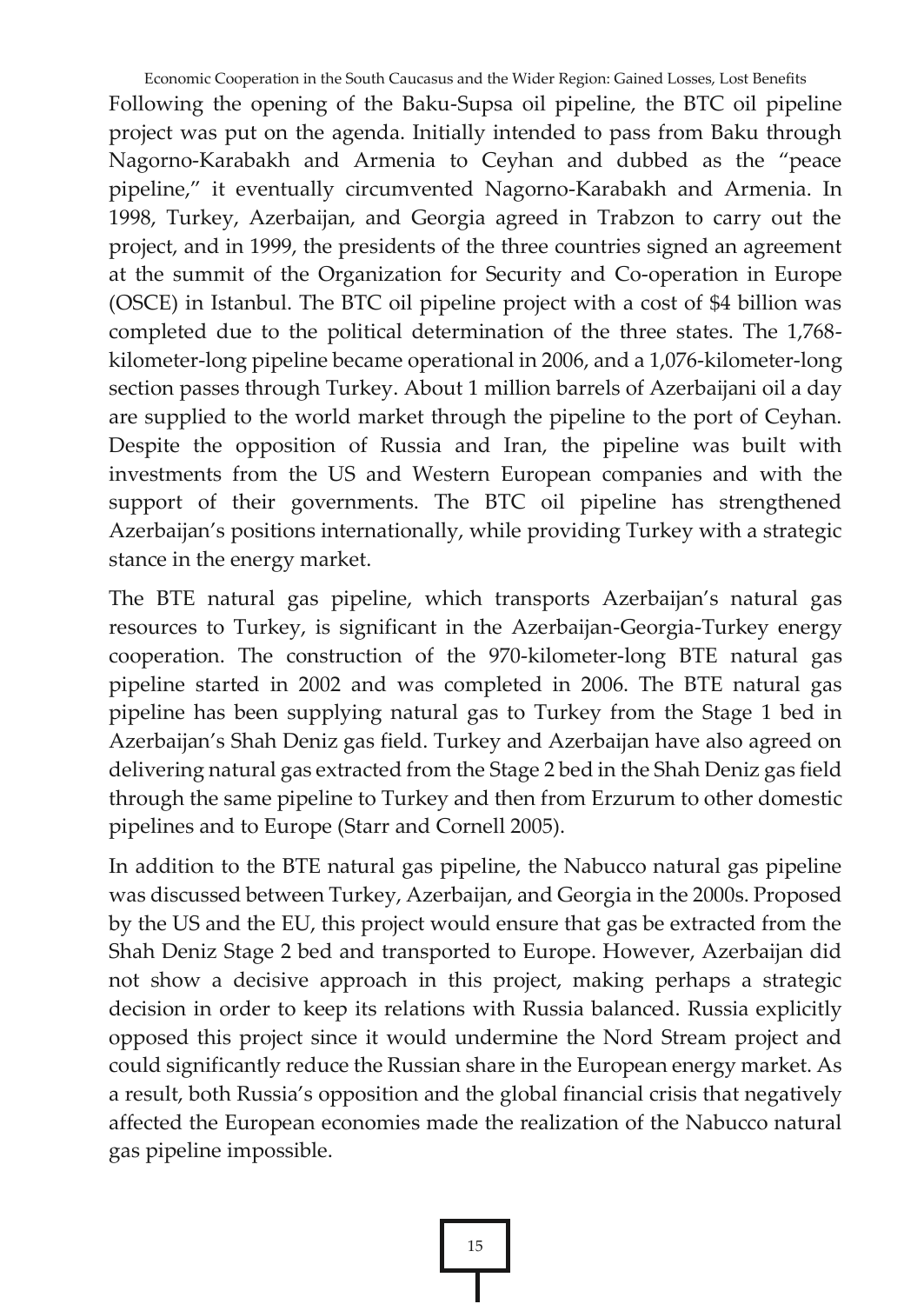Economic Cooperation in the South Caucasus and the Wider Region: Gained Losses, Lost Benefits Nevertheless, the failure to implement the Nabucco natural gas pipeline prepared ground for the TANAP and the TAP that Turkey and Azerbaijan agreed on in 2012. Turkey and Azerbaijan signed an agreement related to the TANAP in June 2012 whereby 16 billion cubic meters of natural gas extracted from the Shah Deniz Stage 2 bed would be delivered to Turkey and Europe through this pipeline. The TANAP, at an estimated cost of \$7 billion, is expected to transport 6 billion cubic meters of natural gas per year to the Turkish domestic market and 10 billion cubic meters to the European market. The total gas volume to be transported with this line as a joint project of Azerbaijan's SOCAR, Turkey's Petroleum Pipeline Corporation (BOTAŞ), and UK's British Petroleum (BP), is aimed to reach, together with additional resources such as those from Turkmenistan, 23 billion cubic meters by 2023 and 31 billion cubic meters by 2026. Turkey has taken a successful step in supplying natural gas to Europe with the TANAP, and the Azerbaijan-Georgia-Turkey route gained importance in supplying natural gas to Europe (Sandıklı, Gafarlı and Ismayılov 2014).

The TAP is different from other projects because it does not represent a geopolitically sensitive alternative to Russia's Nord Stream and is supported by the EU. The TAP is 450 kilometers shorter than the Nabucco natural gas pipeline and less costly. It does not target Central and Eastern Europe directly – something that differentiates it from the Nabucco natural gas pipeline and is less alarming for Russia. As of December 2015, the TAP's shareholding is be comprised of the UK's BP, Azerbaijan's SOCAR, and Italy's Snam S.p.A. having 20 percent each, Belgium's Fluxys with 19 percent, Spain's Enagás with 16 percent, and Switzerland's Axpo with 5 percent of the shares (Trans Adriatic Pipeline 2015). The TAP practically provides an extension to the TANAP into Europe, and together with the BTE natural gas pipeline they connect the Caspian Basin to Europe, materializing the Southern Gas Corridor that is Europe's guarantee for the security and diversity of its energy supplies.

However, Iran's and Turkmenistan's gas have great importance for the implementation of the TANAP and the TAP, as Azerbaijan's natural gas alone is not enough to practically implement the projects (Gafarlı 2015). The projects also provide an opportunity to reduce the tension between Azerbaijan and Iran and to develop energy relations. With the lifting of sanctions against Iran, the discussions of new energy projects in both North-South and East-West directions have intensified.

As a whole, Azerbaijan meets 20 percent of Turkey's natural gas needs. The volume of the Shah Deniz gas bed is calculated to be 1 trillion cubic meters and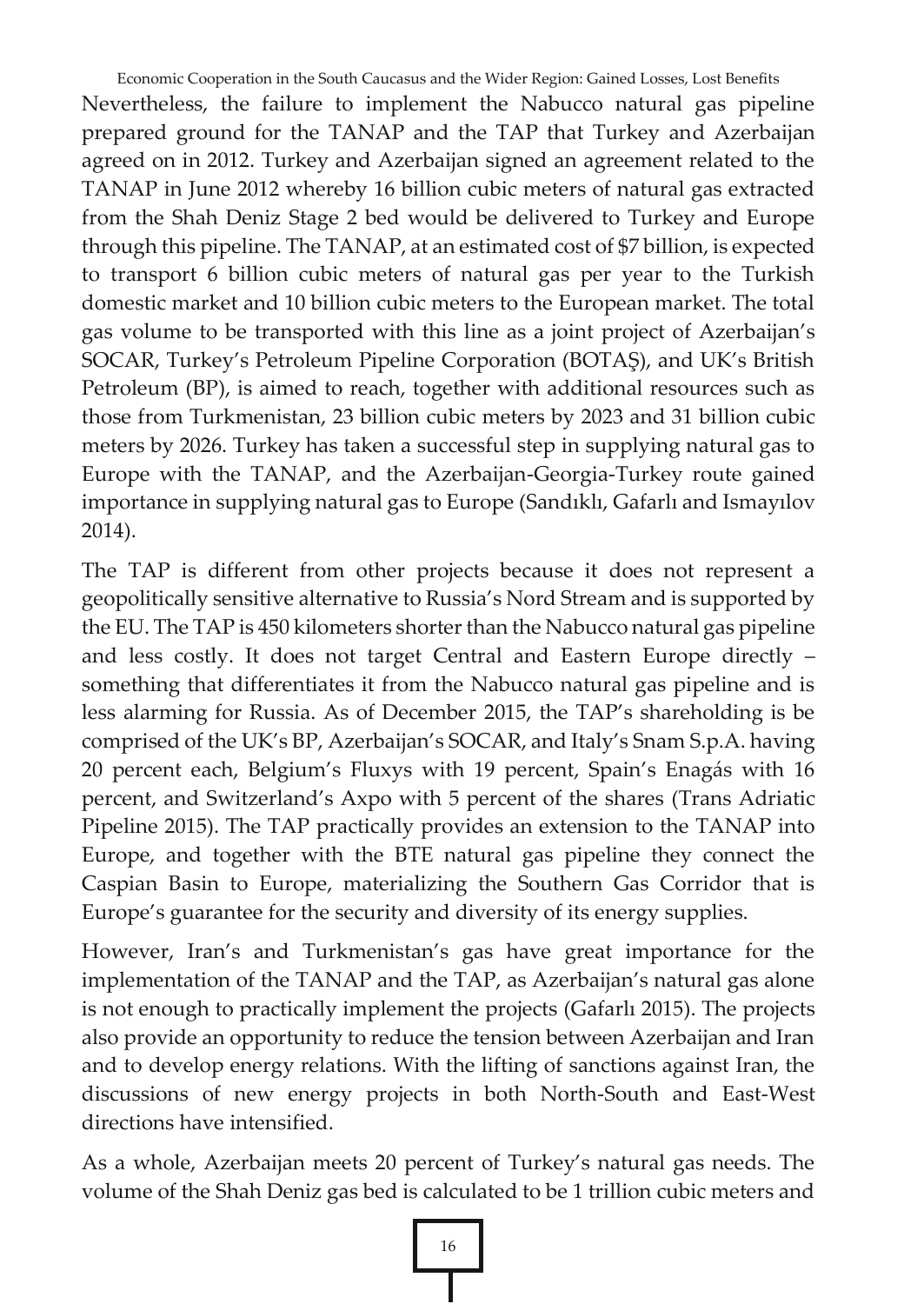Economic Cooperation in the South Caucasus and the Wider Region: Gained Losses, Lost Benefits is expected to meet 30 percent of Turkey's needs in the future. However, it is not the only benefit that Turkey gets from these energy projects. They also provide an opportunity for Turkey to create its own energy policy and security. Energy efficiency, new energy sources, and an important role for the European energy security are other potential benefits. Energy is among the core issues in the Turkey's EU membership negotiations and the above-mentioned projects improve the country's position as a candidate state (Ministry of Foreign Affairs of Turkey 2015).

As a transit country, Georgia also receives considerable benefits from the pipelines. For example, the BTC oil pipeline brings Georgia an estimated profit of \$50-70 million per year. Georgia is also a transit country for Russian gas to Armenia. The North-South Gas Pipeline (NSGP) has been in operation since the 1980s. This is the easiest and the cheapest way to transport gas from Russia to Armenia (Gochitashvili 2014). According to official statistics, 2.1 billion cubic meters of gas was transported from Russia to Armenia in 2014. For the transit of Russian gas to Armenia, Georgia receives 10 percent of the gas per year, which is currently 200 million cubic meters. If Georgia expands this agreement, then it would receive 10 percent of the expanded volume of the gas transit (Gochitashvili 2014).

# **Transportation projects: Old and new lines of connection and disconnection**

Since the collapse of the Soviet Union, transportation projects in the South Caucasus have been influenced by the conflict context and also served to sustain the conflicts. The Nagorno-Karabakh conflict and the closed Turkey-Armenia borders have reinforced progress for an East-West route via the Turkey-Georgia-Azerbaijan axis and a North-South one via the Armenia-Iran axis.

Azerbaijan, Turkey, and Georgia reached a final agreement for the construction of the Baku-Tbilisi-Kars railway project in 2007, although the idea had emerged immediately following the 1993 closure of the Kars-Gyumri-Tbilisi railway passing through Armenia. As of February 2016, the Baku-Tbilisi-Kars railway is deemed to become functional by 2017. The proposed and much-awaited railway project will give an important impetus for the development of Northeastern Anatolia. In 2008, the Mayor of Kars Naif Alibeyoğlu said the new railway would become a crucial lifeline for the city – one of the poorest towns in Turkey. In his opinion, this line would also demonstrate that Kars is a natural bridge between the two geographical zones – Turkey and the Caucasus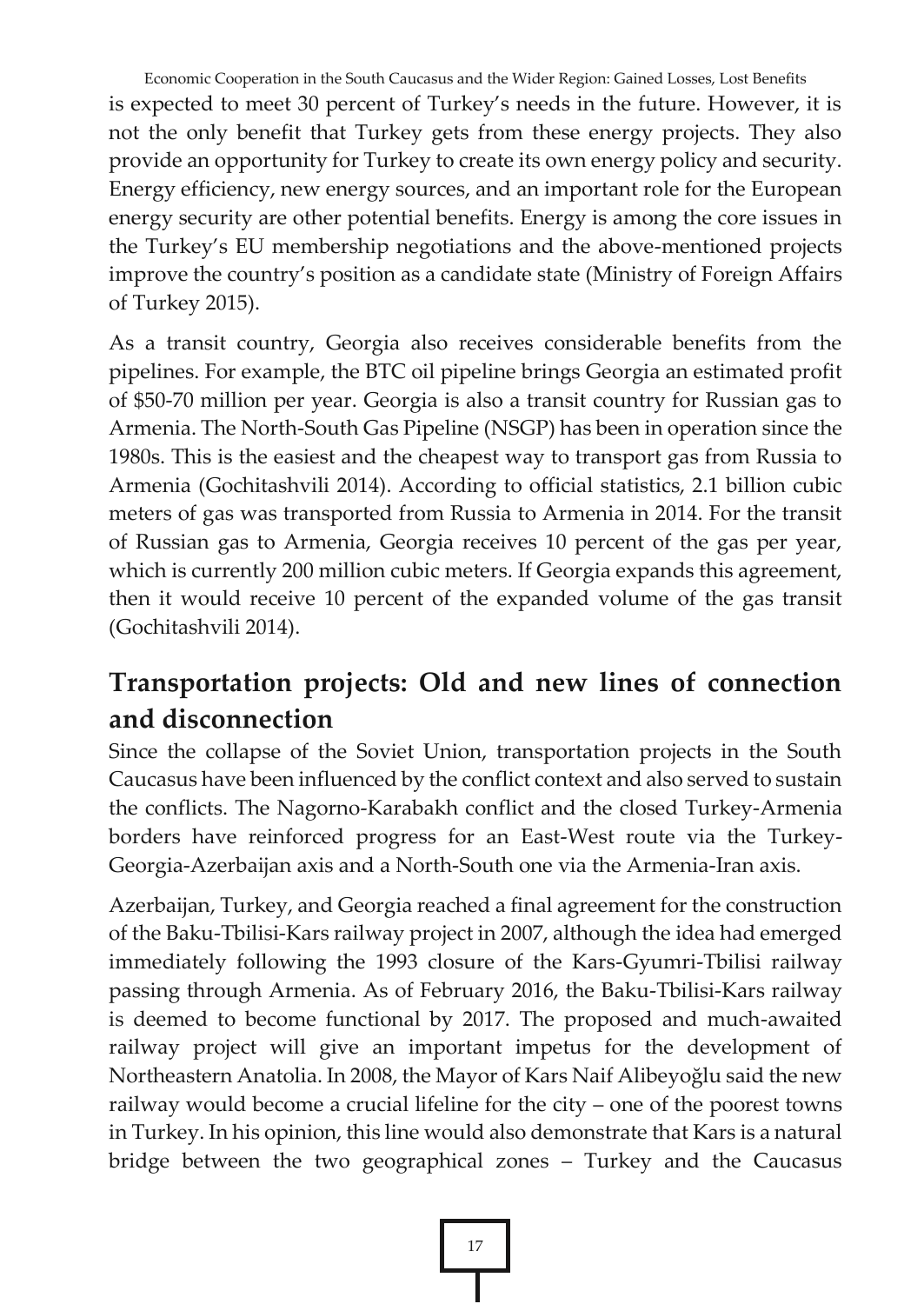Economic Cooperation in the South Caucasus and the Wider Region: Gained Losses, Lost Benefits (Dikkaya and Özyakışır 2008). Many other cities located along this transportation line would benefit similarly from this transportation project.

Iran and Armenia have an agreement of their own on the Southern Armenia Railway project connecting the Black Sea to the Persian Gulf – a link in the North-South Transport Corridor project that will ensure connection between India and Europe. This project, however, under current circumstances will connect only to the Georgian Black Sea ports since both a functional intersection with the Baku-Tbilisi-Kars railroad and a route following on to Russia from Georgia seem implausible given the conflict context. There have been plans to revive a Russia-Georgia railway through Sukhum/i, Tbilisi, and Yerevan. Although Abkhazia and Armenia support this project, so far it has not been welcomed by Georgia, which has been trying to isolate Abkhazia. An alternative North-South plan, which would pass through the Caucasus but bypass Armenia and accommodate the conflicts, would be the modernization of the railways passing from Russia to Azerbaijan and Iran.

On a more global scale, initiatives that evoke the Silk Road have set the stage for new transportation routes passing through the South Caucasus. In 1993, an agreement was reached to establish the Transport Corridor Europe-Caucasus-Asia (TRACECA) to create a major link between different countries. The agreement was reached in Brussels with the participation of ministers from Azerbaijan, Armenia, and Georgia from the South Caucasus and Kazakhstan, Kyrgyzstan, Turkmenistan, and Uzbekistan from Central Asia. The aim of this project is to integrate the European, Caucasus, Central and South East Asian markets developing transport and trade. The TRACECA is expected to ensure transport infrastructure and security of the East-West transportation through sea, air, and ground accelerating the inclusion of the South Caucasus into the global markets. The TRACECA is also expected to develop transportation between Turkey-Georgia-Azerbaijan and to increase Turkey's effectiveness in the South Caucasus markets (Sandıklı, Gafarlı and Ismayılov 2014).

Prospective transportation cooperation is crucial for Armenia, which exports its goods to the EU and the US mainly through Georgia. Currently, products loaded on trucks are transferred to ships in Batumi and Poti. Since Armenia became a WTO member in 2012, its exports have been increasing yearly. However, Armenian producers are not very competitive compared to Turkish, Georgian, or Mediterranean producers, mainly due to transportation costs. In the case when the destination is Russia, the efficiency is higher: trucks pass through Georgia and unload their cargo in their destinations in Russia. Transport and communication comprised 4.8 percent of the GDP of Armenia in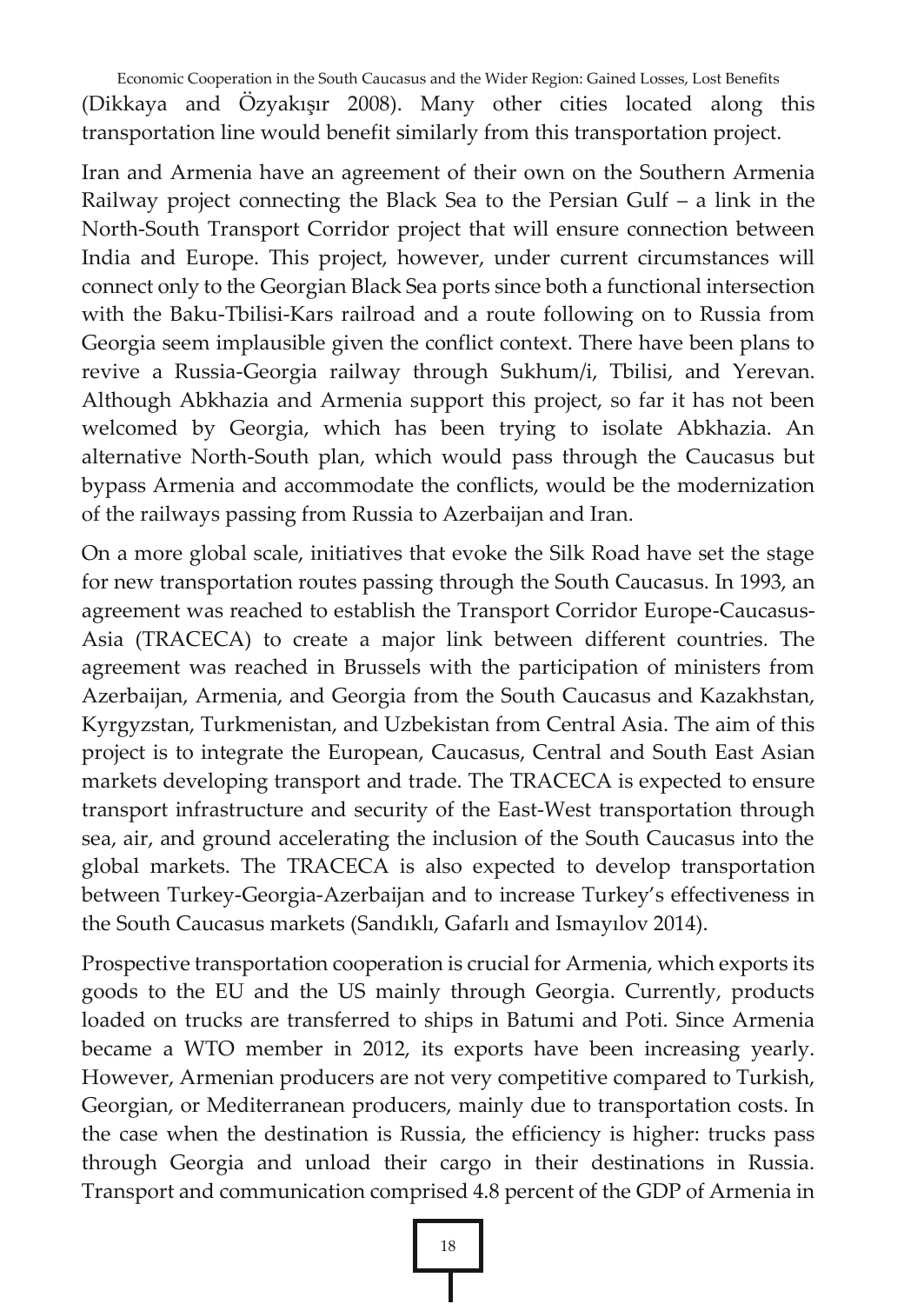Economic Cooperation in the South Caucasus and the Wider Region: Gained Losses, Lost Benefits 2015 (National Statistical Service of the Republic of Armenia 2016). By comparison, the same indicator for Georgia, that does not have such severe issues with its borders, is at 10.7 percent (National Statistics Office of Georgia 2016).

Despite the absence of diplomatic relation between Turkey and Armenia, transport routes function through Georgia and Iran. There are regular bus routes through Georgia, travel tours from Armenia to Turkey, and several direct flights per week between Istanbul and Yerevan. A comparison between air and ground transportation presents a curious case of the possibilities of the two countries. Similar to ground transportation, air connection also requires bilateral agreements between countries. Despite the absence of an air transport agreement between Turkey and Armenia, flights take place through permits renewed for every flight happening through the H50 air corridor, which was closed in 1993. The reopening of this air corridor in May 1995 was requested by the Azerbaijani civilian aviation authority since Armenia and Azerbaijan have access to each other's air space for civilian aviation (Gültekin Punsmann and Gevorgyan, Review of Legal Issues Between Armenia and Turkey 2012). The precedent of air connection between Turkey and Armenia could be used to expand ground transport as well.

In the future, the South Caucasus countries may have an important role as a transit route between Iran and Russia and the North-South line in general since the sanctions against Iran were lifted. However, Armenia's inclusion in the East-West route between Azerbaijan, Georgia, and Turkey is not on the agenda, and the Kars-Gyumri-Tbilisi railway remains closed.

Even though closed borders hinder interstate communication and trade, in some cases such as Turkey and Armenia or Russia and Georgia, the borders are not impenetrable and alternative access points are available. At the same time, the most efficient routes of communication between Azerbaijan and Turkey, Georgia and Russia remain blocked because of the conflicts. In the post-Soviet reality, the newly emerged dynamics in the regional cooperation are characterized by both attempts to implement large-scale projects (such as the revived Silk Road) and efforts to cease previous communications due to multidimensional confrontational policies.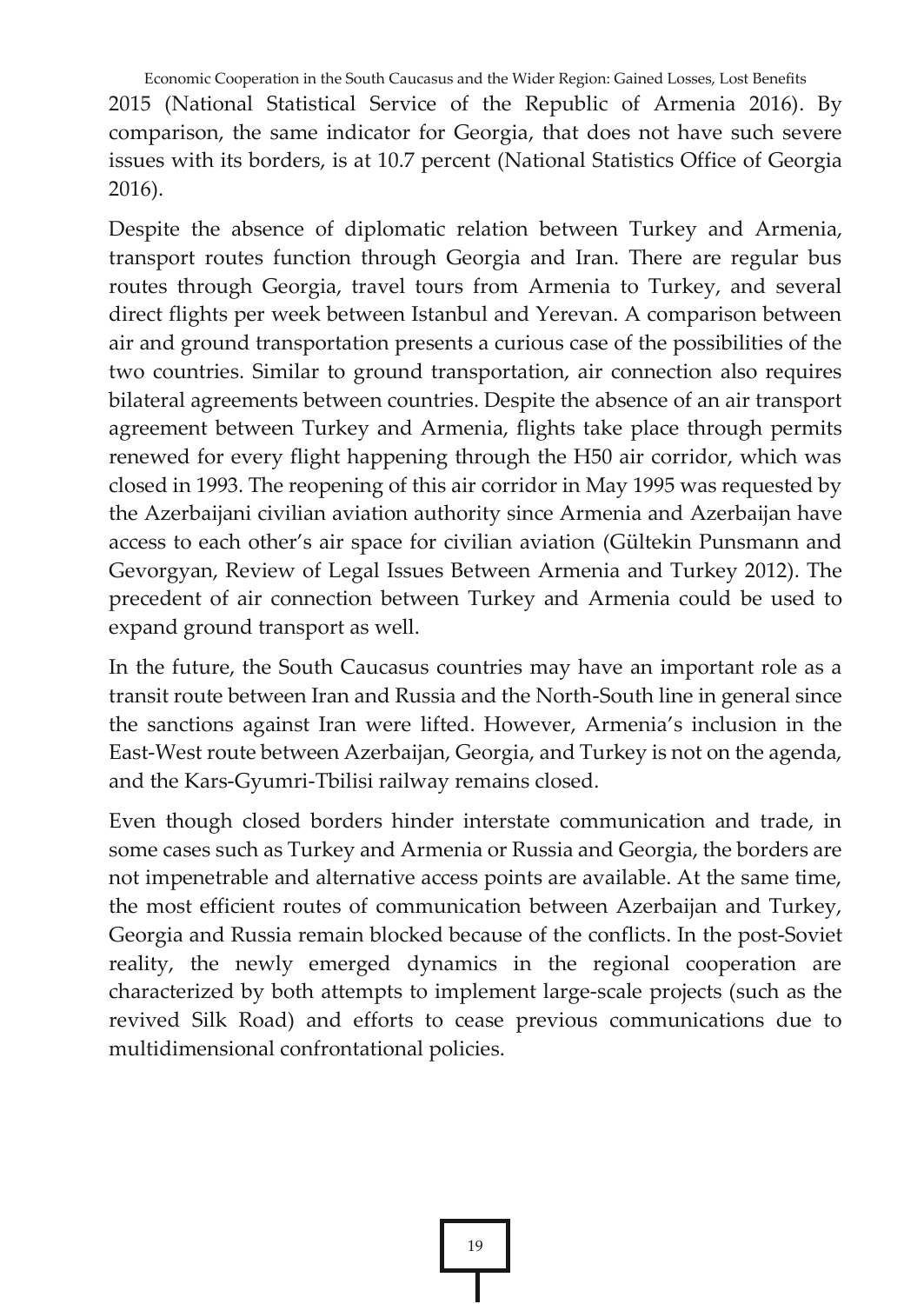## **Education: As business, soft power, and mechanism of conflict protraction or resolution**

The systems of higher education in the South Caucasus faced an ambiguous situation after the collapse of the USSR. A sharp decline in quality has been visible in many areas of education, which led to a brain drain from the region with opportunities for getting high-quality education in the EU, the US, and elsewhere becoming available. Locally, the marketization of the education systems created possibilities for the development of the business sector in providing paid private education, especially at the higher education level. Providing services in this area became a very profitable business all over the South Caucasus as a significant part of the population strives to get higher education by all available means. However, it is hard to say how successful this experience has been. Although in each country the situation and progress has been different, a cautious evaluation suggests that the emergence of private education institutions have not significantly improved the quality of education.

As in the other areas of cooperation or lack of it, the patterns of student mobility in the South Caucasus also reproduce the political-economic unions and preferences conditioned by conflicts. At the state level the educational system is regarded as an instrument of influence – a soft power. A similar approach or pattern can be traced to the international level. Education is a dynamically developing sector between Armenia, Azerbaijan, Georgia, Turkey, and Russia in different flows of students and educational services. Some of the educational agencies primarily use their resources in order to attract students from countries with which they have formed alliances, aiming to maintain or increase their influence in those countries or seeing greater opportunities.

The Russian government supports programs that admit students from the South Caucasus to ensure a stable student flow to Russia. In 2010-2011 about 4,166 students from Azerbaijan and 1,964 students from Armenia studied at Russian universities. As a result, Azerbaijan and Armenia were number 6 and 12, respectively, on the list of top 15 countries with the largest number of students that went to study in Russia. Georgia was not on that list (Arefyev 2012).

In parallel, there is also an "export" of educational services to the region. There are eight branches of different Russian universities in Armenia. Azerbaijan has five including a branch of Moscow State University, which is the main Russian university (Ministry of Education and Science of the Russian Federation 2016). This "export" of educational services has largely bypassed Georgia, where a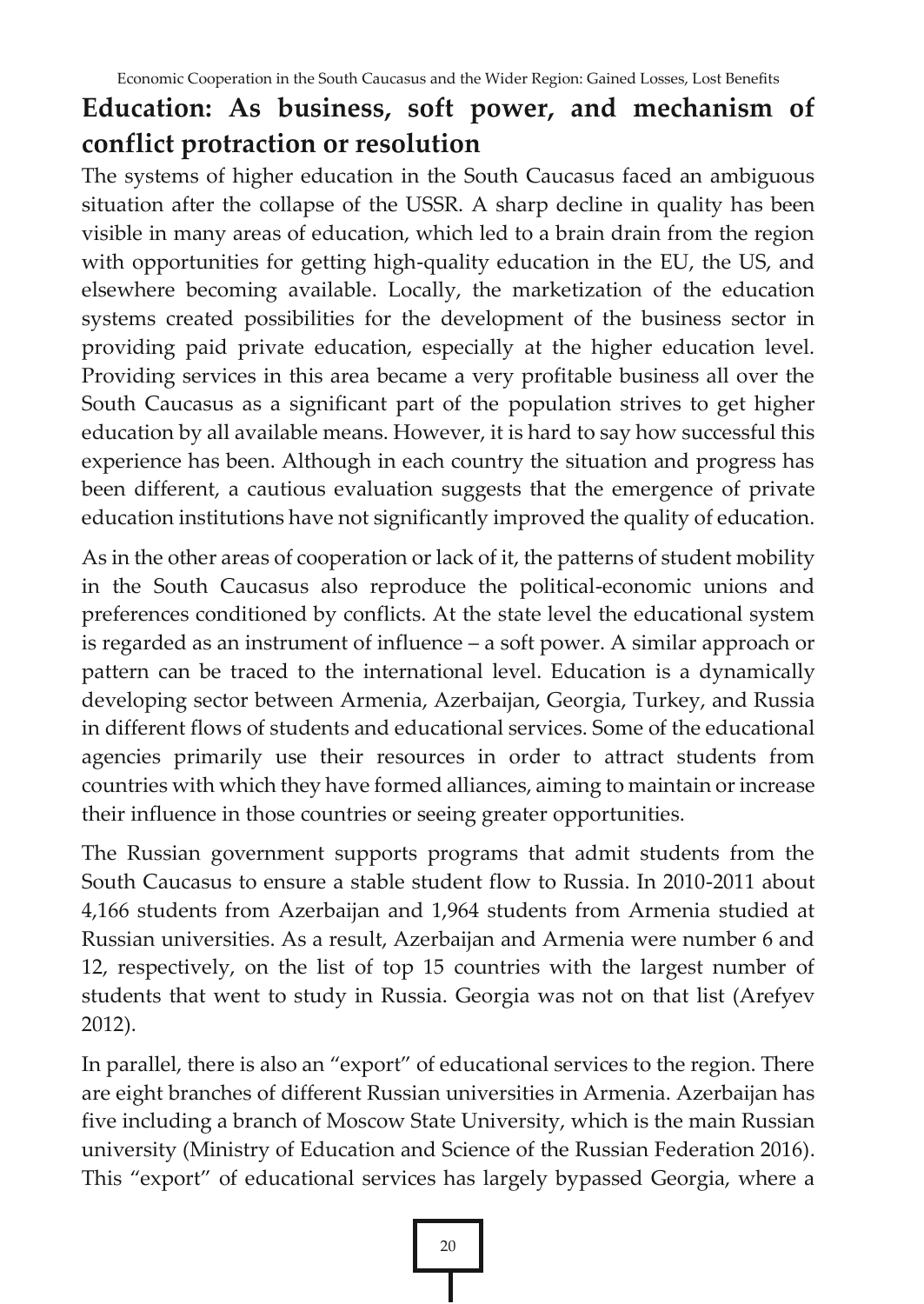Economic Cooperation in the South Caucasus and the Wider Region: Gained Losses, Lost Benefits now defunct branch of the Moscow State University of Economics, Statistics, and Informatics was operating.

Many Armenian students study in Turkish and Georgian universities. Yet, beginning in 2016, the number of students studying in Georgia may decrease because the US State Department decided to cut the financing for Armenian students studying at the Georgian Institute of Public Affairs (GIPA). This opportunity used to be a platform for joint learning for Armenian, Georgian, and Azerbaijani students. There were 922 students, mainly Georgian citizens of Armenian background, from Georgia studying in Armenian educational institutions in 2014 (National Statistical Service of the Republic of Armenia 2015). In 2014 there was only one Turkish citizen studying in Armenia (National Statistical Service of the Republic of Armenia 2015).

The Turkish government and some Turkish private foundations continue providing educational services in Azerbaijan. Today tens of Turkish-initiated colleges and universities provide education to students in Azerbaijan, and 6,901 Azeri students studied in Turkish universities in 2014 (Erdoğan 2014). The Turkish Qafqaz University is currently considered one of the most prestigious universities in Azerbaijan providing students with the highest quality of education.

Opportunities for regional educational exchanges both for students and academics might be a valuable contribution to the prevention and transformation of the regional conflicts by facilitating interpersonal contacts and conducting joint academic activities, such as research and conferences. The existing mobility in this area demonstrates the younger generation's ability to ignore conflict ideologies and find common ground. At the same time, the attractiveness of studying abroad and the governments' support of mobility for education demonstrate the openness of the South Caucasus societies to the outside world.

Nevertheless, the South Caucasus governments increasingly attempt to control their students abroad. Students are viewed as some sort of a political resource, a solidarity group, which can be mobilized for the broadest possible representation of conflict positions. This leads to the trans-nationalization of local conflicts and their export into third countries in the region and beyond. Thus, not only big players, but also the smaller South Caucasus republics can and do use educational mobility as an instrument for soft power.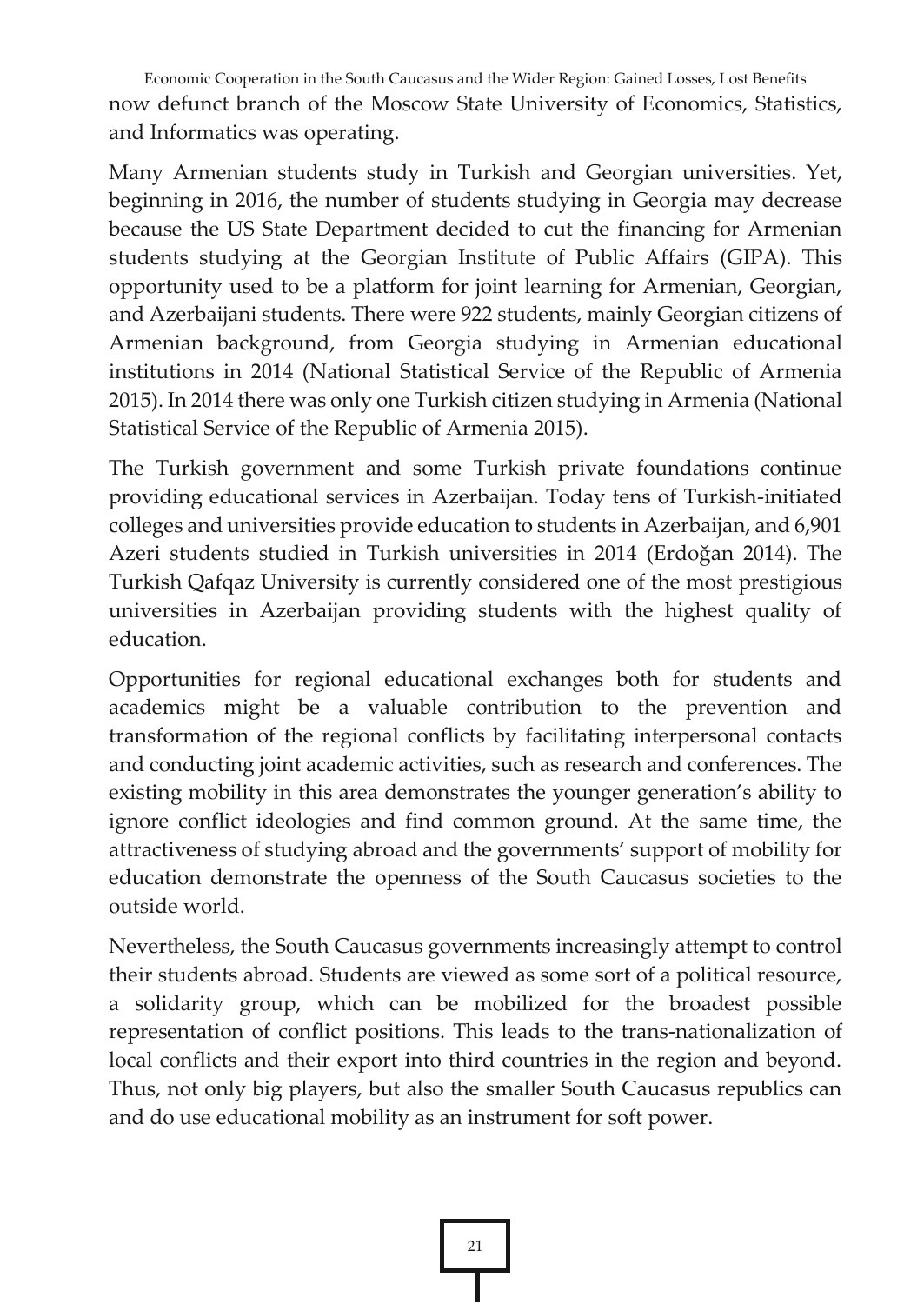#### **Tourism: Vacation space as a platform for contacts**

Some of the most obvious long-term prospects for the region's economic development lie in the tourism industry. The potential here is not only in infrastructure projects that are implemented in order to transform the South Caucasus into a transit corridor but also in projects that could turn the region into a harbor of tourist destinations. In addition, the recent fall in oil prices, which inflicted a serious blow on Russia's and Azerbaijan's budgets, suggests that the low cost of energy resources is the reality for the next several years. The tourism industry has strongly been affected by the economic crisis, and the fall in energy prices has limited investment capabilities for tourism projects in the South Caucasus.

The South Caucasus borders Turkey, which has one of the most developed and attractive tourism industries in the world. Therefore, for the South Caucasus countries, the actual and potential development of this sector lies with internal tourism and visitors from neighboring post-Soviet countries, as well as from Turkey (mostly to Georgia) and Iran (mostly to Azerbaijan and Armenia). The development of the tourism industry is regional in nature and dependent on average income levels.

Georgia is the most attractive country for tourism in the South Caucasus. The tourism boom started in recent years continues as hundreds of thousands of Armenian, Azerbaijani, Turkish, Russian, Ukrainian, and other tourists travel to Georgia, especially to the Black Sea resort towns for summer vacations and ski resorts for winter vacations. According to the Georgian national tourism administration 1,468,888 Armenians, 1,393,257 Azerbaijanis, 1,391,721 Turks, 926,144 Russians, and 141,734 Ukrainians visited Georgia in 2015 making the list of the top 5 countries whose citizens visited Georgia in the last few years (Georgian National Tourist Administration 2016).

In 2015, Georgia had almost 6 million visitors. Even though only part of them came to Georgia for tourism purposes and stayed more than two to three days, these numbers are impressive since the population of Georgia is less than 4 million people.

For many years now Georgia has been the physical space where citizens of Armenia and Azerbaijan (and more broadly Armenians and Azerbaijanis) continue making contacts in many different spheres. Visitors from conflicting countries come to Georgia for various activities, meet each other, and have the opportunity to hear the other side's point of view. A similar though a far less prominent role of a neutral meeting space has been acquired by Armenia in the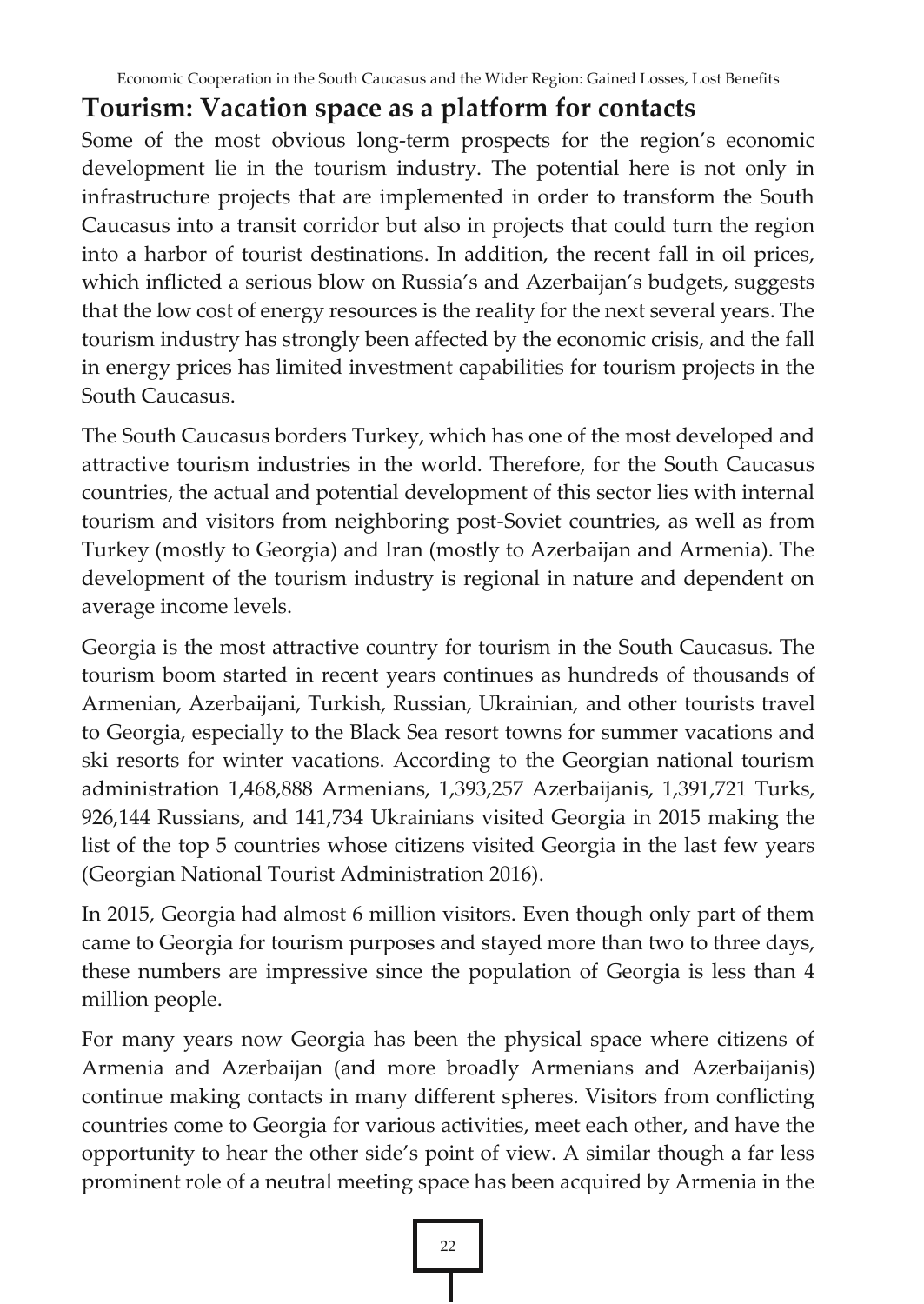Economic Cooperation in the South Caucasus and the Wider Region: Gained Losses, Lost Benefits context of Georgian-Abkhazian and Georgian-South Ossetian relations and by Turkey in the context of Armenian-Turkish and other regional relations.

At the same time, tourism in the region generally increases the interest level of people in each other enhancing the mobility of the populations and the diversity of contacts. Accidental and simple encounters between people vacationing in the same location also facilitate informal contacts allowing people from other parts of the region to meet for the first time. Conflicts are humanized and informal meetings show that sharing common space does not necessarily lead to conflict.

Tourism is identified as one of the most important areas that can be developed between Turkey and the South Caucasus countries (Türkiye Ekonomi Politikaları Araştırma Vakfı (TEPAV) 2015). Tourism is important for developing contacts between Turkey and Armenia who share a conflict relationship. In addition to seasonal vacations, health and sports tourism, cultural-historical tours of Armenian historical sites in Turkey, such as the ancient city of Ani, have an important potential to be explored. The development of tourism between these countries would also contribute to the personal interactions between societies.

Georgia's attractiveness for tourists also creates some positive prospects for Azerbaijan and Armenia. There is a growth of interest towards this relatively small region. Many tourists that visit Georgia also try to visit all three countries (at least the capital cities) in order to form an opinion about the region. The geography of the region allows doing so relatively quickly and in the future tourism could become a powerful incentive for abandoning the policy of closed borders. The regional diversity, the richness of local cultural contexts together with geographic proximity, clearly demonstrates the great potential of regional cooperation in the tourism industry and at the same time the losses that this sector continues to incur due to conflicts that disintegrate the South Caucasus space. As this paper argues, all sectors of the regional economies suffer constant and permanent losses, and among them the most important one is the agricultural industry in the region.

#### **Agriculture: Traditional and new markets**

After the collapse of the Soviet Union, the economy of the South Caucasus states suffered the same fate – a total collapse. In the post-Soviet era, the exit from the economic breakdown and the development of the republics was uneven and could not be otherwise. However, the preconditions that would allow the restoration of at least part of the old capacity were never re-established. The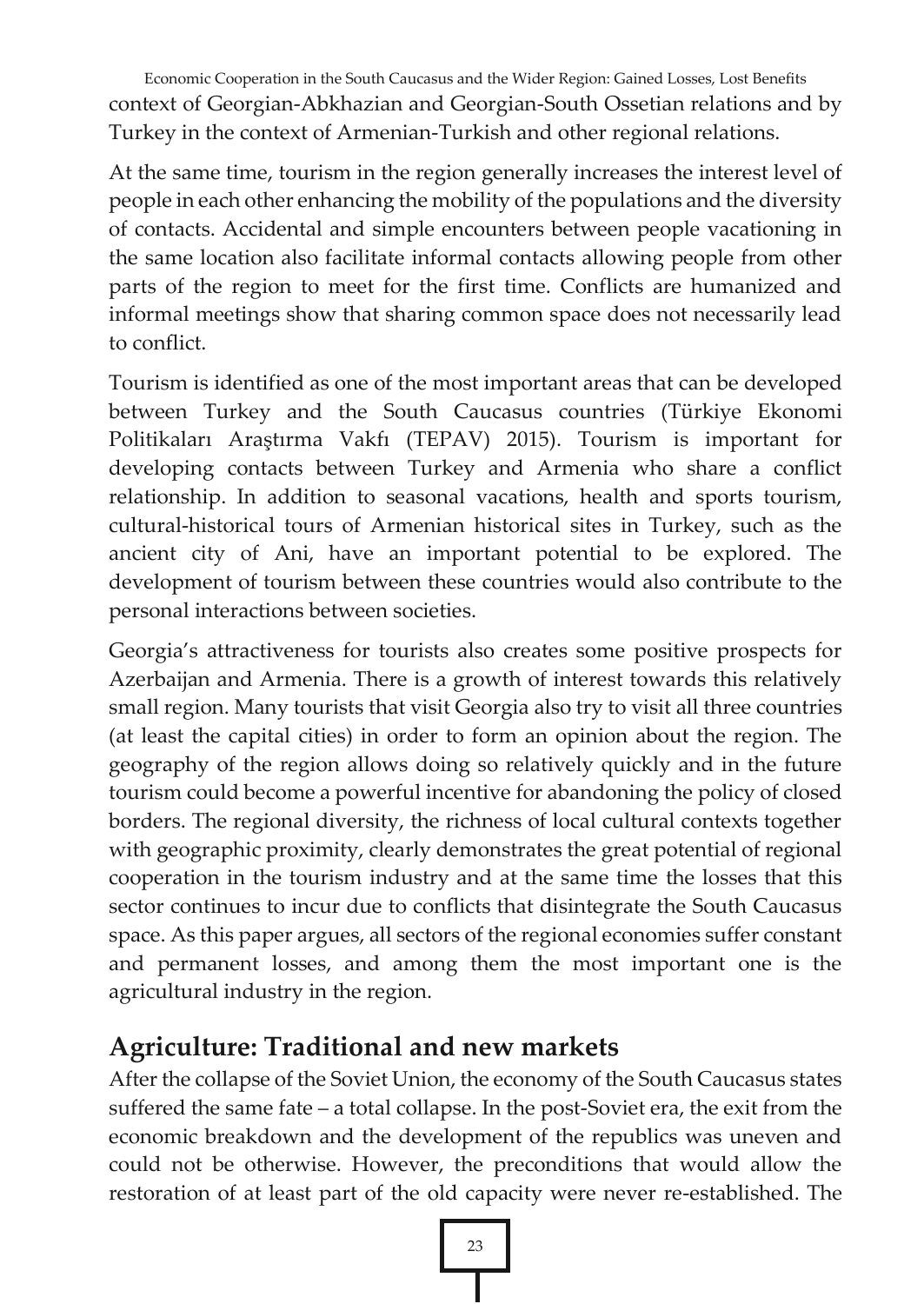Economic Cooperation in the South Caucasus and the Wider Region: Gained Losses, Lost Benefits industrial factories (petrochemical industry, machinery, and others) that provided a huge number of permanent jobs for qualified staff disintegrated due to the breakup of a great many regional relations and the interconnectedness as a result of the emergence of conflicts, among other factors. Agriculture also suffered a huge blow due to the breakup of regional relations. With a constant shortage of food during the Soviet years, the Russian market brought the local entrepreneurs and speculators operating in the shadow tremendous profits. During all the post-Soviet years, agriculture has been rebuilt and restored. However, the usual additional income is no longer available to producers, despite the variety of manufactured products.

Agriculture could be a sector wherein the South Caucasus countries could develop cooperation very productively, especially for the use of new technologies and techniques. For example, both Armenia and Georgia have many competitive advantages and traditions in the cultivation of certain types of fruits and vegetables. Armenia is experienced in the cultivation of apricots, grapes, peaches, apples, pears, tomatoes, and cucumbers. Georgia has very developed traditions in cultivating grapes, persimmons, kiwis, citrus fruits, and a long-standing winery sector. This complementarity can serve to both countries and contribute to the development of agriculture, not excluding each other and making use of each other's accumulated experience and expertise (Karapetyan 2015). Another area of cooperation could be the greenhouse business. While this is a new trend in the Armenian economy, Georgia already has a good tradition in greenhouse establishment and development. Many foreign companies, especially from Israel, are involved in greenhouse development in Georgia. A wide variety of fruits and vegetables traditionally are grown also in Azerbaijan. For example, in recent years the volumes of grape production, as well as of pomegranates, and the export of pomegranate juice are being rapidly restored.

In general, agricultural development is one of the priority areas in the region and to a greater extent than tourism, it demonstrates the need for regional cooperation. The geography itself encourages the cooperation of all South Caucasus countries in this area.

Russia plays a significant role for the sector of agriculture in the South Caucasus. In fact, for all three countries the northern neighbor is the only large and vital market for fruits and vegetables sales. The situation is complicated by Russia's willingness to apply restrictive measures and sanctions for political reasons yet with pretexts of unmet sanitary standards and health concerns against some of the South Caucasus producers, first and foremost hitting the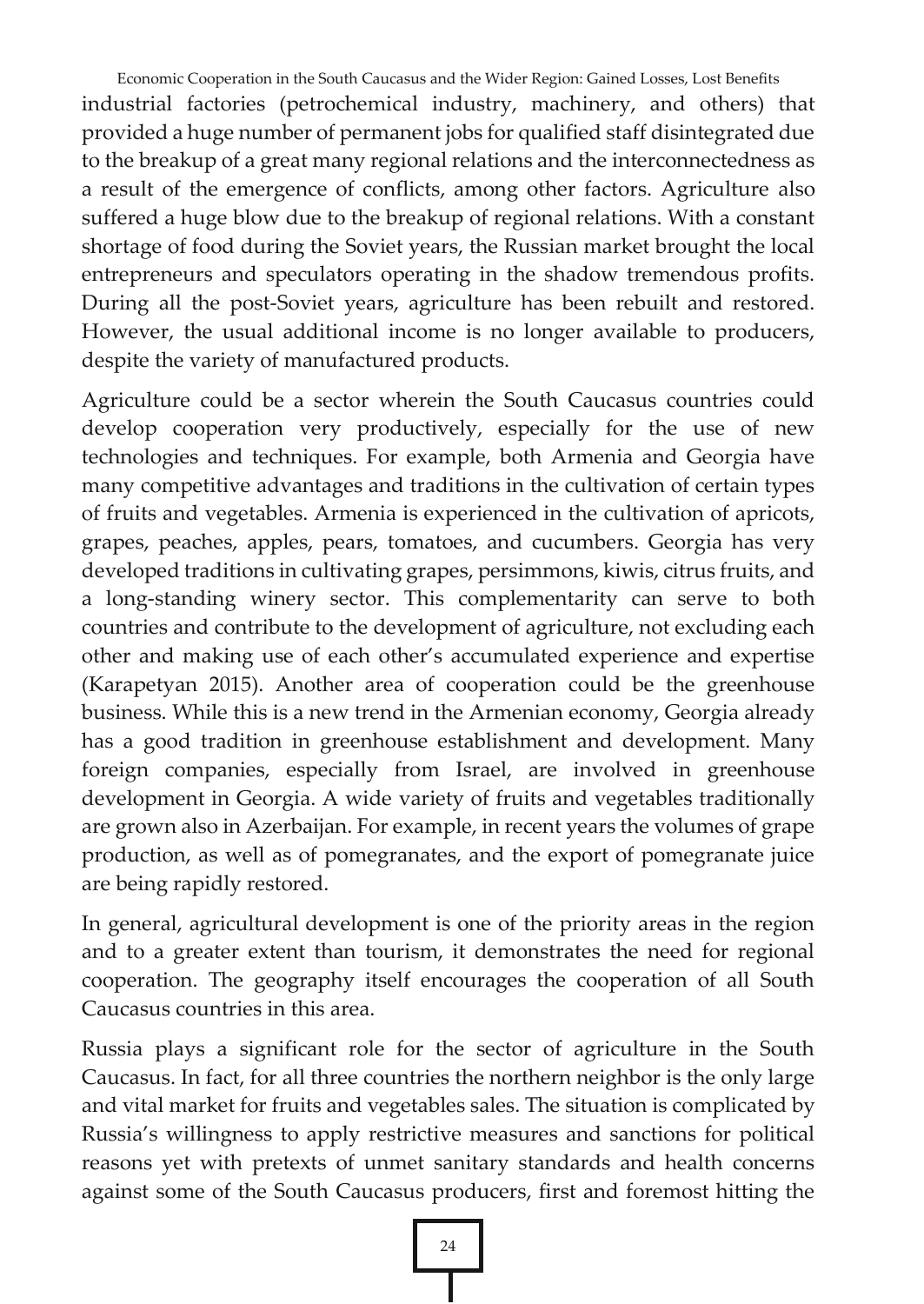Economic Cooperation in the South Caucasus and the Wider Region: Gained Losses, Lost Benefits agriculture sector. In addition, the agricultural production of the South Caucasus had to survive competition from such agricultural giants as Turkey and Iran, a situation that changed following the recent Russian sanctions against Turkey that opened new opportunities for the South Caucasus producers.

Regional cooperation is critically important for the development of a modern type of agriculture. The market division of manufactured products and avoiding excessive competition with each other is only one aspect of the process. The availability and rational use of water resources, the rehabilitation of abandoned conflict territories, and strict environmental control are impossible without broad regional cooperation. In order to go beyond being a poorly-developed agricultural "appendix" for the Russian market, there is a need to develop modern methods of farming taking into account environmental concerns. It is unlikely that a major breakthrough in this area is possible in the current situation of the regional fragmentation and permanent conflicts.

### **The defense industry and the militarization of the region**

The South Caucasus conflicts contribute to the development of military enterprises producing weapons, ammunition, and other military attributes, the disproportionally large armies of the South Caucasus states, and the significant growth of interest toward arms procurement. The 2000s were a period of rapid militarization of the republics.

First of all, militarization impacted the state budgets with Azerbaijan registering the most massive increase. Azerbaijan's 2014 military budget was \$3.8 billion, an increase from \$3.6 billion in 2013 and \$3 billion in 2012. In comparison, Armenia's 2013 defense budget was \$447 million (Daly 2014). In both countries military expenses are significant portions of state budgets, which during those years averaged slightly over \$23 billion in Azerbaijan, and \$3 billion in Armenia. To comprehend the scale of this increase over years, we can compare for example the 2004 Azerbaijan spending of around \$150-170 million for its military needs and Armenia spending of around \$100 million in 2005 (Ziyadov 2005). The growth of military spending coincided with a general increase in income but regardless of this increase, throughout the 2000s it was an important part of the budgets of the two countries. The current trend is that military spending will decrease in Azerbaijan due to the decline in oil prices, but it certainly will still be quite significant.

After Mikhail Saakashvili came to power, Georgia started to increase military spending. In 2003, the military budget was \$30 million, and by 2007 the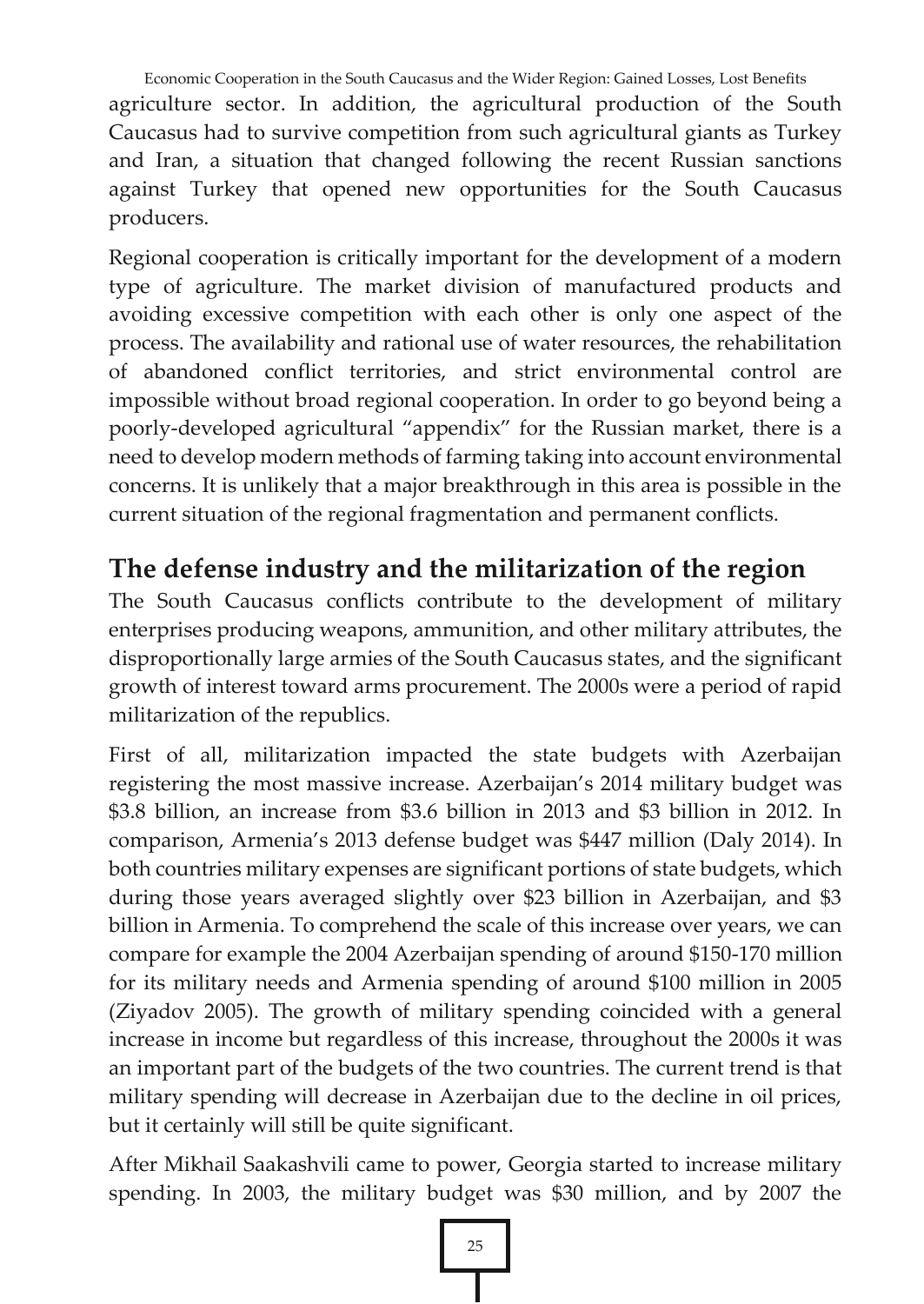Economic Cooperation in the South Caucasus and the Wider Region: Gained Losses, Lost Benefits spending rose to a \$1 billion. Prior to the August 2008 War, the military spending reached 8 percent of the state GDP. After the war, it has declined and Georgia's military budget for 2013 did not exceed \$400 million (Simonyan 2014). Despite this sharp decline in the defense budget, as compared with the beginning of the 2000s, military spending remains high.

A number of European countries and the United States are among the countries supplying arms to the region. However, Russia remains the main arms supplier to Azerbaijan and Armenia. Ukraine supplied Georgia before the August 2008 war. Among the biggest contracts in the post-Soviet years have been the Russian arms sales to Armenia of more than \$1 billion in 1996-1997 and to Azerbaijan since 2011 for over \$4 billion.

The militarization of the region brought attempts to recreate the defense enterprises locally. Azerbaijan, whose Ministry of Defense Industry was created in 2005-2006, leads in this sphere. According to the Head of Ministry Yaver Jamalov, "The diversity of production increases every year" (Radioazadlyg 2014). Azerbaijan inherited from the USSR two dozen different military production companies that did not survive the collapse of the Soviet Union. Currently, the companies operating under the Ministry of Defense Industry are engaged in the production of various types of small arms, ammunition, as well as modernization and repair of equipment.

In contrast, Armenia and Georgia have not inherited significant militaryindustrial enterprises from the Soviet Union. However, attempts to start some type of production were undertaken in these republics as well. Georgia achieved more significant results creating, in cooperation with Israel, aircrafts, "Didgori" armored vehicles, the "Lasik" infantry fighting vehicle, small arms, and other military attributes.

It is obvious that the high militarization of the region leads to considerable financial costs. However, it is unlikely that attempts to create different types of weapons as part of their defense industry will turn Azerbaijan or Georgia into significant arms exporters. Militarization keeps all the societies under constant pressure and is the most visible symbol of regional fragmentation. The maintenance of large armies and the large-scale procurement of arms are likely to lead to new conflicts and wars and do not contribute to the visions of peaceful transformation of conflicts in the region.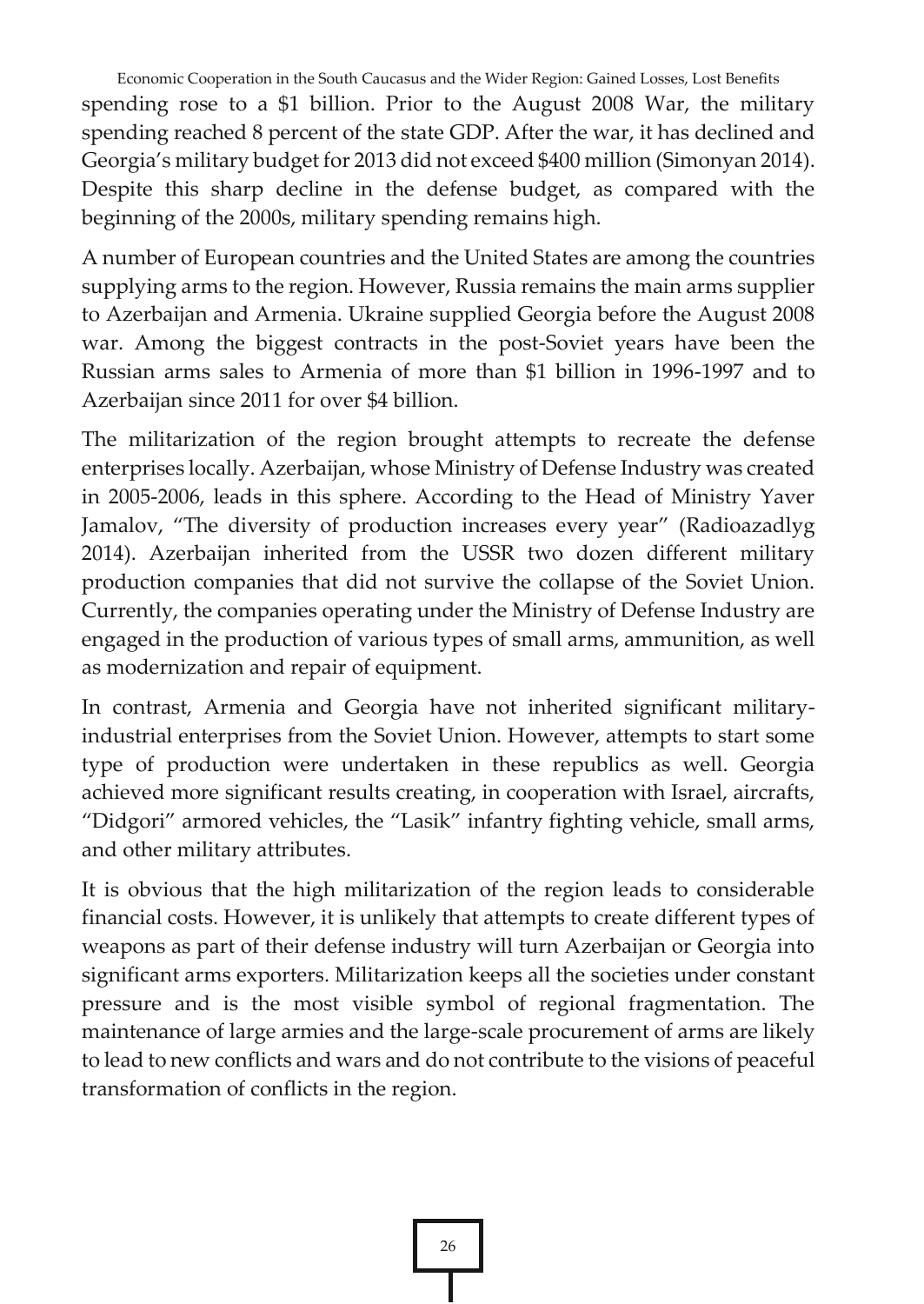# **Main challenges and windows of opportunity**

The processes that hinder regional cooperation in the South Caucasus are all linked to the conflicts within and around the region. Comprehensive and inclusive cooperation is hardly possible when the Nagorno-Karabakh conflict continues, Armenia is blockaded by Azerbaijan and Turkey, and South Ossetia and Abkhazia are recognized by Russia and treated as occupied territories by Georgia, the US, and the EU. The snowballing crisis in the Russian-Turkish relations brings further negative dynamics to the economic and political environment in the South Caucasus.

The anxieties in the South Caucasus countries are increasing also because of the greater geopolitical confrontation between the US with its allies, including Turkey on the one hand and Russia on the other, and it is certainly not conducive for shaping the South Caucasus as a transit hub between East and West as well as South and North. Now, all projects in the region are set to be reweighed by regional and global powers from the perspective of compliance of these initiatives to their own geostrategic considerations, and those seeming to be "rival" are proactively opposed. The lack of trust between the South Caucasus republics, even in the face of shared global threats, does not contribute to regional cooperation either.

Moreover, the economic crisis is observable to some extent in all these countries. Oil prices have plummeted since 2014. As the Azerbaijani and Russian economies are oriented towards exports of energy resources, they were greatly hit by this sharp decline in their export revenue. The high inflation rate, the devaluation of the national currencies, and the decline in GDP growth are common problems also for Turkey and Georgia. The financial resources to invest in large infrastructure projects in the region have become limited. The declining purchasing power of the populations in these countries and, especially in Russia as the biggest market for the South Caucasus agricultural and other products, affects local producers and exporters.

All in all, the worsening socio-economic situation leads to growing public discontent across the region. Still, despite apparent threats such as violent unrests, this situation opens a window of opportunity for the South Caucasus countries to launch proactive and flexible economic policies that would include constructive and pragmatic business cooperation with the neighboring countries. In this context, both challenges and opportunities emerge for the further cooperation in the region.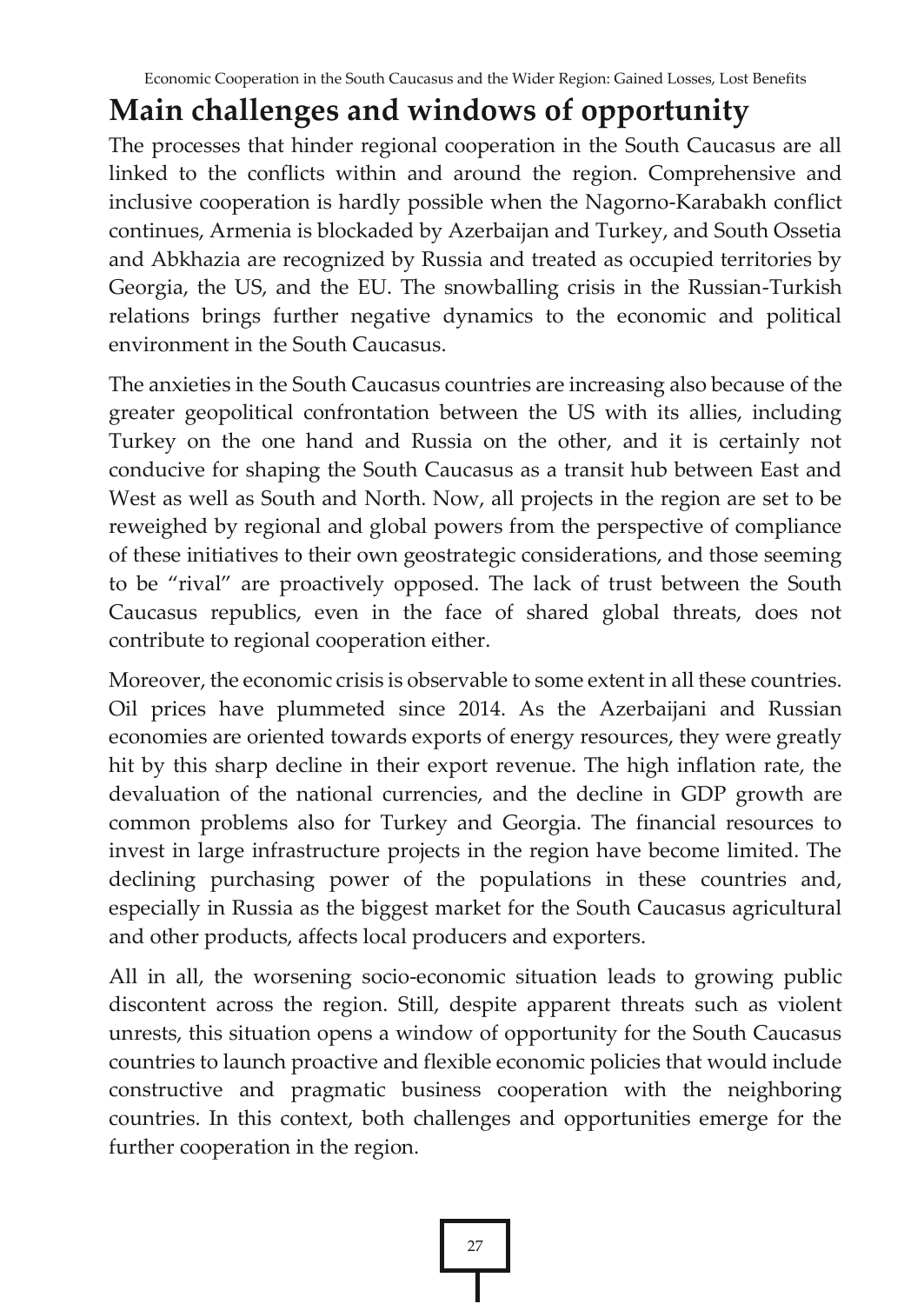#### **Amidst confrontations and separated by unions**

The sharp deterioration of relations between Turkey and Russia at the end of 2015 defied the predictions of many analysts of a further rapprochement between the two countries and even the emergence of a Russian-Turkish alliance (Alaranta 2015). Indeed, the conservative, traditional, and anti-Western rhetoric of the political leadership of the two states as well as some of their coinciding economic interests for years prevailed over various disagreements they had on regional politics. The two states succeeded in avoiding confrontation over such sensitive issue as the Ukrainian crisis, and especially the Crimea events of March 2014. Even the Syrian crisis did not rock the ground under the rapidly intensifying economic cooperation between the two states for almost five years until finally the securitization policies based on geostrategic considerations overcame the economic rationale.

Only two months before the November 2015 crisis, Turkish President Recep Tayyip Erdoğan in a meeting with Russian President Vladimir Putin held in Moscow stated that the trade turnover between the two countries was expected to reach a figure of \$100 billion by 2023 (President of Russia 2015). Furthermore, until recent times the governments in Ankara and Moscow actively discussed different formats for establishing a free trade zone between Turkey and Russia (Sputnik 2014) (Kazimirko-Kirillova 2015). Should the bilateral relations between Turkey and Russia improve and the announced ambitious plans be implemented, their realization would contribute to the role of the South Caucasus as a transit region. However, the growing degree of the confrontation leaves little hope for this scenario. In these political circumstances, the South Caucasus republics are left with only short-term advantages and situational opportunities, such as substituting the banned Turkish agricultural products in the Russian market by their own exports.

When it comes to the official integrational projects that Turkey and Russia each offer to the South Caucasus countries, the difference is that the Turkish approach to regional cooperation is to bypass Armenia at least while the Nagorno-Karabakh conflict is not resolved, while for its geostrategic considerations Russia cannot completely ignore any of the South Caucasus states including Georgia despite the tense relations between them. The rapidly deteriorating relations with Russia induce Turkey to intensify the implementation of its main infrastructure projects in the region – the TANAP, and the Baku-Tbilisi-Kars railway. The frequent visits of the Turkish officials to Azerbaijan following the worsening relationship with Russia demonstrate the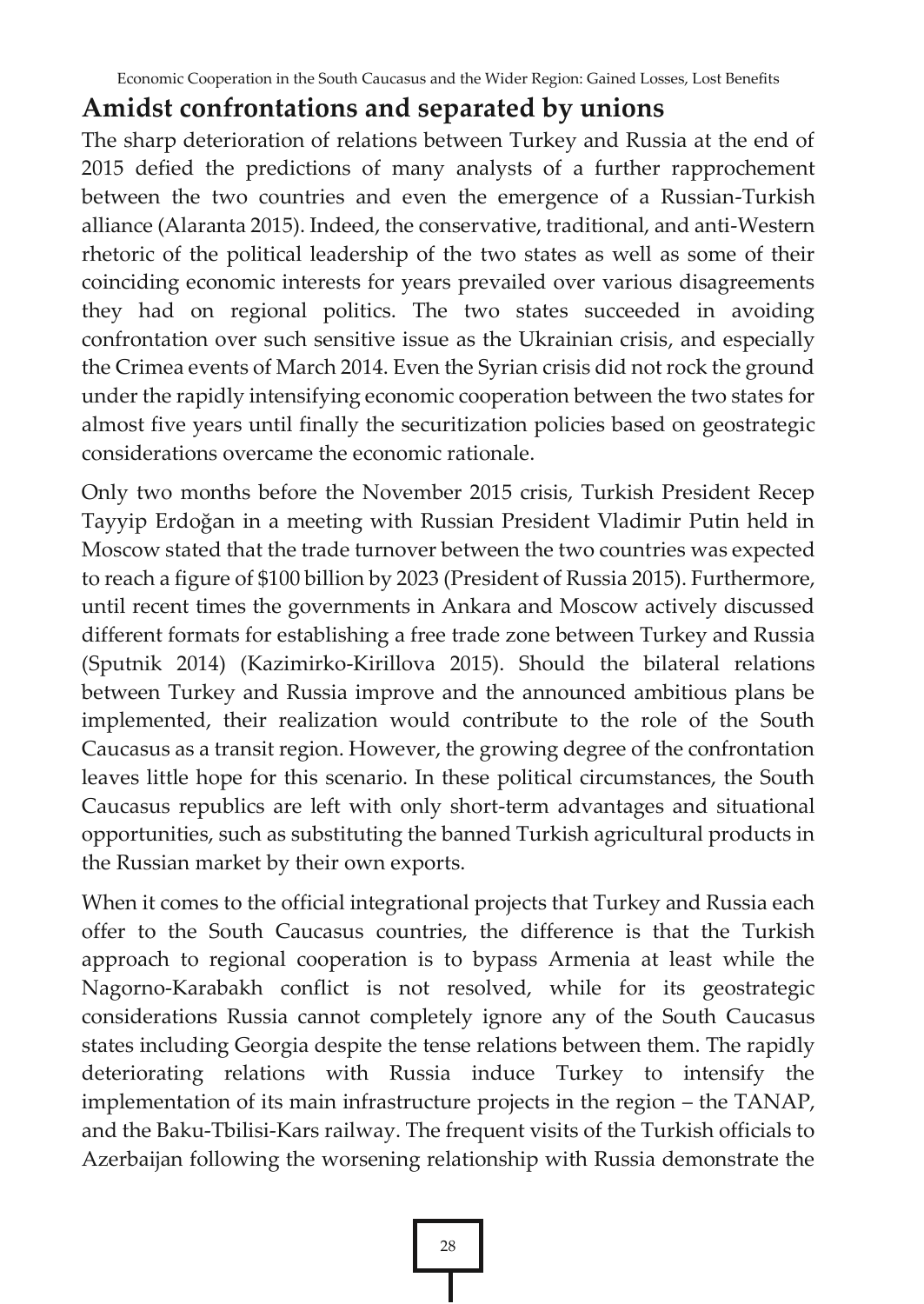Economic Cooperation in the South Caucasus and the Wider Region: Gained Losses, Lost Benefits serious attitude of Turkey in bringing these "projects of the century" to their completion (Vestnik Kavkaza 2015).

The approach of the policy-makers in Russia to regional cooperation in the South Caucasus is based on the promotion of cooperation with the EAEU. With Armenia joining this integration project, a new possible platform for dialogue between Armenia and Azerbaijan may appear. In Russia, some experts and policy advisors believe in the idea of peace between Armenia and Azerbaijan through economic cooperation within the framework of the EAEU (Romashov 2015). Although Azerbaijan is cautious about Russia-dominated integration initiatives in the post-Soviet space and puts forward the resolution of the Nagorno-Karabakh conflict in its favor as a precondition for the accession (Ponomareva 2015), Russia consistently works on persuading Azerbaijan to participate at least in selected areas of cooperation under the EAEU. Hypothetically, at some juncture, Russia's efforts may succeed. The Azerbaijani government, which is facing a worsening economic situation in the country because of the decreasing revenues from the oil and gas exports, may become more willing to engage with Russian initiatives if they appear to be profitable.

Another piece in this puzzle is Georgia with its pro-Western orientation and without diplomatic relations with Russia. Thus, the involvement of Tbilisi into the Eurasian project is out of Russia's short-term reach. However, the policy choices towards constructive dialogue with Russia made by the Georgian government led by Irakli Garibashvili brought some positive dynamics to the cooperation with Russia, including expanding trade and liberalization of the visa regime. If the Russian-Georgian relations continue their positive development under Giorgi Kvirikashvili's government, tensions in the region might considerably reduce. Eventually, this development could ameliorate the environment for regional cooperation, which prospectively might include the resumption of railway communication between Russia and Georgia via Abkhazia, and break a brick in the wall of the Armenian blockade.

## **Embedded opportunities in two different paths of integration**

Regional integration between Armenia and Georgia has been complicated because of the different economic integration vectors of the two countries. Georgia signed the Association Agreement with the EU, and Armenia is a member of the EAEU. Engagement with two different customs unions may also hinder direct cross-border trade relations between Armenia and Georgia. However, this development can be seen as an opportunity. Access to the EU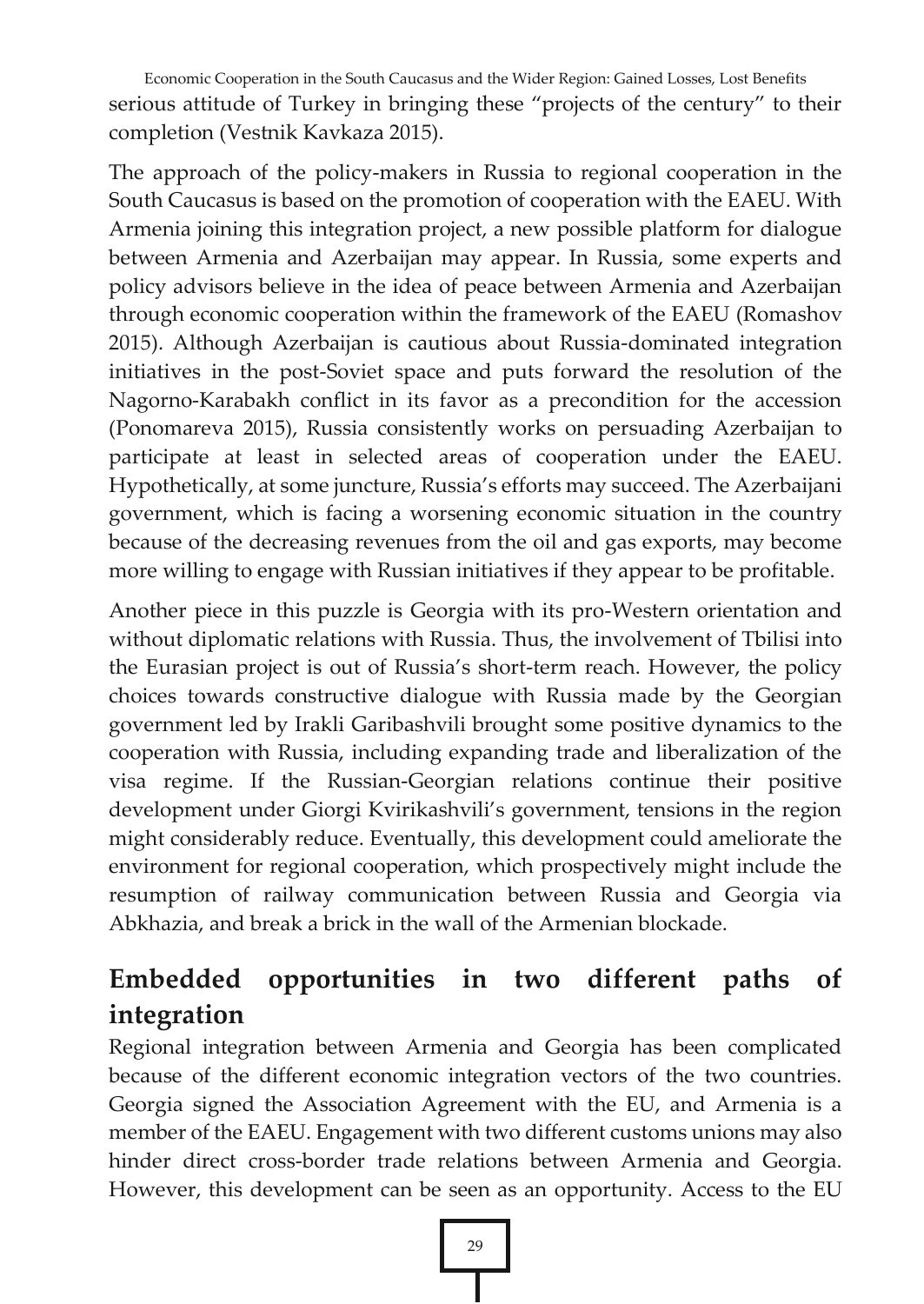Economic Cooperation in the South Caucasus and the Wider Region: Gained Losses, Lost Benefits market may be attractive for Armenian businesses that want to export products and are also interested in investing in the Georgian economy. Similarly, the EAEU market can be attractive for Georgian businesses and trigger Georgian investments in Armenia.

For example, Georgian producers could export their goods to Armenia as semifinished products and export them to the EAEU member states of Russia, Belarus, Kazakhstan, and Kyrgyzstan as a "Made in Armenia" brand. This type of cooperation now exists between Armenia and Iran. Armenian producers import large amounts of crawfish from Iran, keep them for a period in special pools in Armenia, then export them to Russia as a product of Armenia. This is a real opportunity as the Russian food safety body announced recently that it will give a green light to more meat and fish producers from Armenia (Federal Service for Veterinary and Phytosanitary Surveillance 2015).

Azerbaijan is the only country in the South Caucasus that has not been integrating into the European or the Eurasian Union. However, this situation also provides an opportunity for Azerbaijan. The establishment of mutually dependent economic relations between Azerbaijan and Georgia gives hope for Azerbaijan to be closer to the EU. For further integration into the western economies, Azerbaijan needs to improve the relationship with the WTO, including the issue of its membership. Azerbaijan's integration into the WTO will provide its companies with access to the world market.

## **The Turkish-Armenian border: Still valid**

In 2009, Armenia and Turkey were very close to opening the border. Both Turkish and Armenian governments started preparations: the roads were renovated, the railroad was upgraded, the road signs were updated and cleaned. While the normalization efforts between Turkey and Armenia eventually failed and the border remains close, opening it still has valid benefits for both sides (Schmidt 2011).

First of all, Turkish exports to Armenia are expected to at least double with the opening of borders (Jrbashyan, et al. 2005). Secondly, Armenian producers would have direct access to the Middle East and the EU markets; they can use the alternative port of Trabzon in Turkey to decrease export costs, as using the Georgian ports of Batumi and Poti is very expensive due to the distance between them and Armenian producers. Thirdly, an open border would contribute to the drastic development of bordering regions both in Turkey and Armenia. Turkey's border regions consider the closed border as isolation for themselves, too, and the open border would make this region "the starting point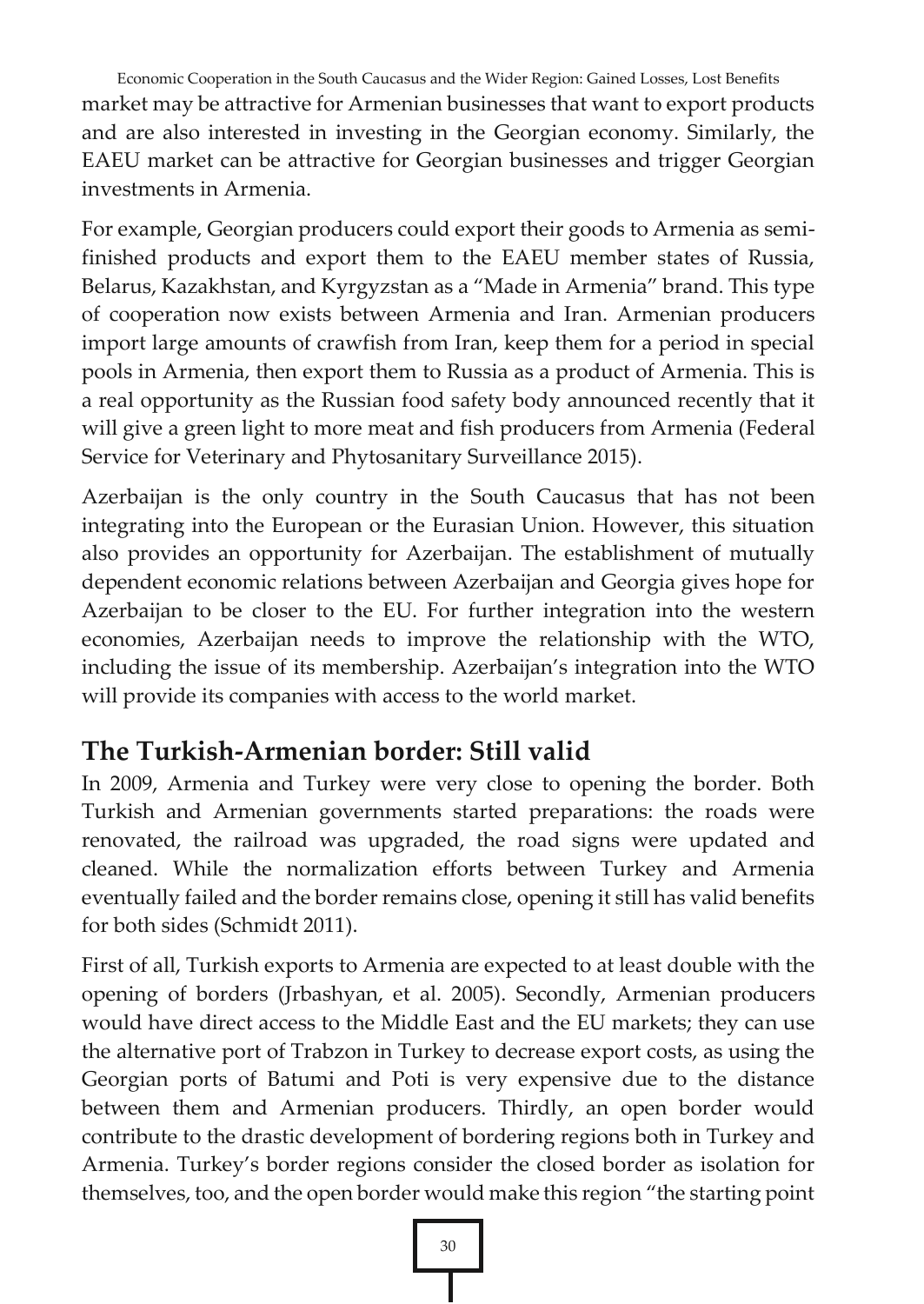Economic Cooperation in the South Caucasus and the Wider Region: Gained Losses, Lost Benefits

of Turkey, not the end" (Hrant Dink Foundation 2014). The trade between border cities would inevitably increase. Also, new infrastructure would be created such as hotels, guesthouses, restaurants, trade centers, and markets. Armenia would have an opportunity to export electricity to the bordering regions. Moreover, it would significantly contribute to the development of tourism and the establishment of small and medium-sized enterprises. Also, an open border would significantly cut the transportation costs between the two countries. Lastly, more interpersonal contacts would be made and reconciliation between the societies would start gaining ground.

The opening of the border seems to have drawbacks as well. Some Armenian experts have concerns, predicting that Turkey would start to invest considerable amounts in bordering Armenian regions leading to demographic and economic security problems in the future. As an example Chairman of Regional Development Foundation of Armenia Varazdat Karapetyan brings the Georgian experience (Karapetyan 2015). Turkish economic intervention in Adjara is very high and almost every significant business or construction is owned or run by a Turkish company (Regnum 2013). However, even with closed borders over 20,000 trucks with Turkish goods come to Armenia every year according to unofficial sources (Turkish-Armenian Business Development Council 2013).

Finally, if the changes in the context of the Nagorno-Karabakh conflict are not happening to incite changes in the Turkish-Armenian border opening, then a reverse cause and effect logic might work: the opening of the Turkish-Armenian border could lead to changes in the situation around the Nagorno-Karabakh conflict. Such a shift in the situation could push all sides to search for solutions more actively.

# **Recommendations and Conclusion**

Speaking at the opening of the fourth Global Baku forum on March 10, 2016, the Azerbaijani President said, "Sometimes the questions related to energy security are being unnecessarily politicized, we are against this. Politics and energy must be separate from each other; energy should not be used as a political tool. At the same time, political instruments interfering into business development also sometimes create complications" (Official web-site of President of Azerbaijan Republic 2016). However, large transnational projects are not only economic in nature, but also political. That is the reality, and the future depends on political preferences and choices. Politicians representing all sides of conflicts in the South Caucasus have repeatedly stated their commitment to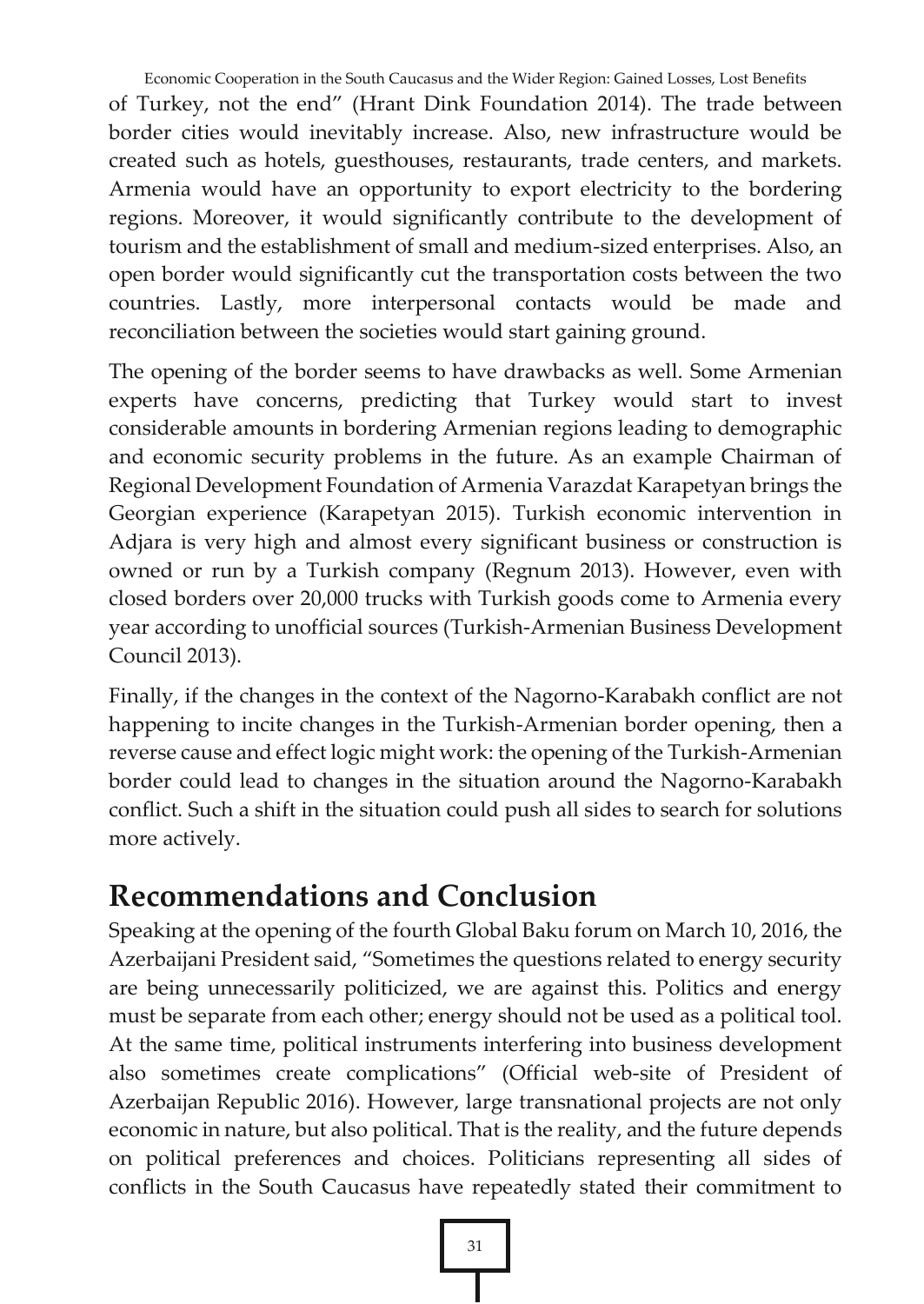Economic Cooperation in the South Caucasus and the Wider Region: Gained Losses, Lost Benefits peaceful resolution. Economic cooperation is one of the most effective ways for this type of resolution. Even so, little to nothing has been done yet to advance in this direction.

On the contrary, voices that are highly skeptical of the possibility of such cooperation are the loudest. However, we believe that it might be possible. There are important precedents, perhaps most prominently the creation of the EU. "The solidarity in production thus established will make it plain that any war between France and Germany becomes not merely unthinkable, but materially impossible" (Schuman 1950). This is how Robert Schuman summarized his intentions to create the European Coal and Steel Community (ECSC) with the Schuman Declaration on May 9, 1950. By pooling the two vital materials causing conflicts – coal and steel – and creating economic interdependency peace was reached in Europe after centuries of devastating conflicts and wars. The ECSC paved its way to the EU in the following decades, and despite all of its problems, it achieved one of its main goals of guaranteeing peace among its members. There has not been any armed conflict between the EU member states since its establishment in 1951. This is one of the most important reasons why it was awarded the Nobel Peace Prize in 2012. Another example of successful regional integration for conflict resolution is the Association of the Southeast Asian Nations (ASEAN). The ASEAN was established in 1967 with one of its aims being to curb potential inter-state conflicts in Southeast Asia. Having so far realized this aim, it has also developed into an economic body that has been contributing to the development and wealth of its members.

Kanchan Chandra explains how this process might work in India among Hindus and Muslims, "Wherever Hindus and Muslims are dependent upon each other in the local economy, local Hindu and Muslim economic actors will co-operate to prevent violence in order not to incur economic losses on both sides. In such towns, if political entrepreneurs choose to play a polarizing strategy, Hindus and Muslims tied to each other in the local economy will resist. Over time, faced with resistance from these interdependent economic actors, political elites should switch to moderate strategies" (Chandra 2001). While conceptual problems for defining what type of "interdependence," "economic relations," or "conflict" should be taken into consideration (Crescenzi 2005), actors who run the risk of facing losses in a possible conflict would pressure politicians for less conflictual policies. Although mainly the material benefits are mentioned in this example, the effect of inter-societal communication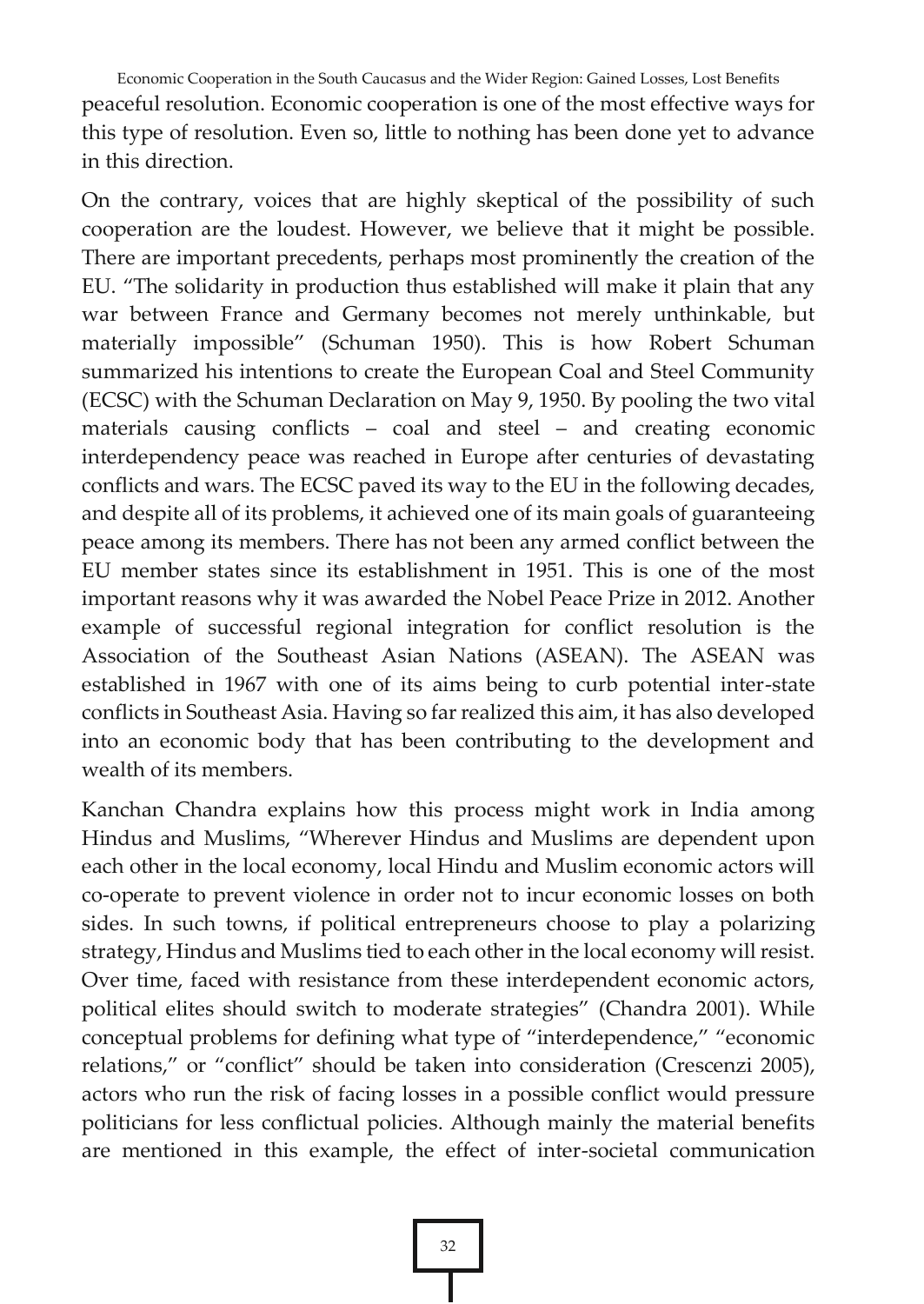Economic Cooperation in the South Caucasus and the Wider Region: Gained Losses, Lost Benefits derived from ongoing cooperation between the actors should not be underestimated.

We believe that equitable regional economic cooperation among the countries of the South Caucasus, while maintaining a balance in the system of influences of the big neighbors, is an alternative to permanent conflict. Business always strives for the best possible conditions that bring profit. However, in the context of the South Caucasus, business currently does not play an independent role and is closely intertwined with political power. At the same time, political will dominates the definition of the transnational goals and not vice versa. In order to change the situation, it is necessary to support independent business organizations and entrepreneurs. The more entrepreneurial pragmatism there is in the region, the more opportunities for conflict transformation will appear.

For example, the creation of a transnational regional bank that could finance regional projects with an equal participation of the South Caucasus countries could be such a step. It can start at least with the participation of Azerbaijan, Georgia, and Turkey, but be open to Russia, Armenia, and Iran. New transnational associations of entrepreneurs and transnational entrepreneurial projects could be created, primarily in agriculture with a profitable division of production, and in tourism, by establishing schools of tour guides for crossborder trips, organizing regional festivals, and making other steps towards popularizing the region as a tourist destination.

Finally, it is crucial to maintain and develop the discussions and policy debates in the form of research, open public forums, publications exposing how much all the societies lose because of the policies of economic isolation, what the price of these policies is, and what the prospects of overcoming them are.

The biggest challenge is that conflicts become permanent and contribute to the acceptance of and adaptation to the policies of isolation and blockade. The conflict becomes the norm. Politicians, businessmen, and ordinary people can no longer build a vision for potential cooperation. Opportunities for cooperation fade away in the eyes of the citizens of the South Caucasus countries. Yet, it is obvious that the future of the region lies in the development of regional transport infrastructure, agriculture, and tourism. All these spheres suffer massive losses from the region's fragmentation and can gain a lot from regional cooperation. We believe that with closer cooperation and even integration among the South Caucasus countries, Russia, Turkey, and Iran might contribute to the resolution of the conflicts in the region.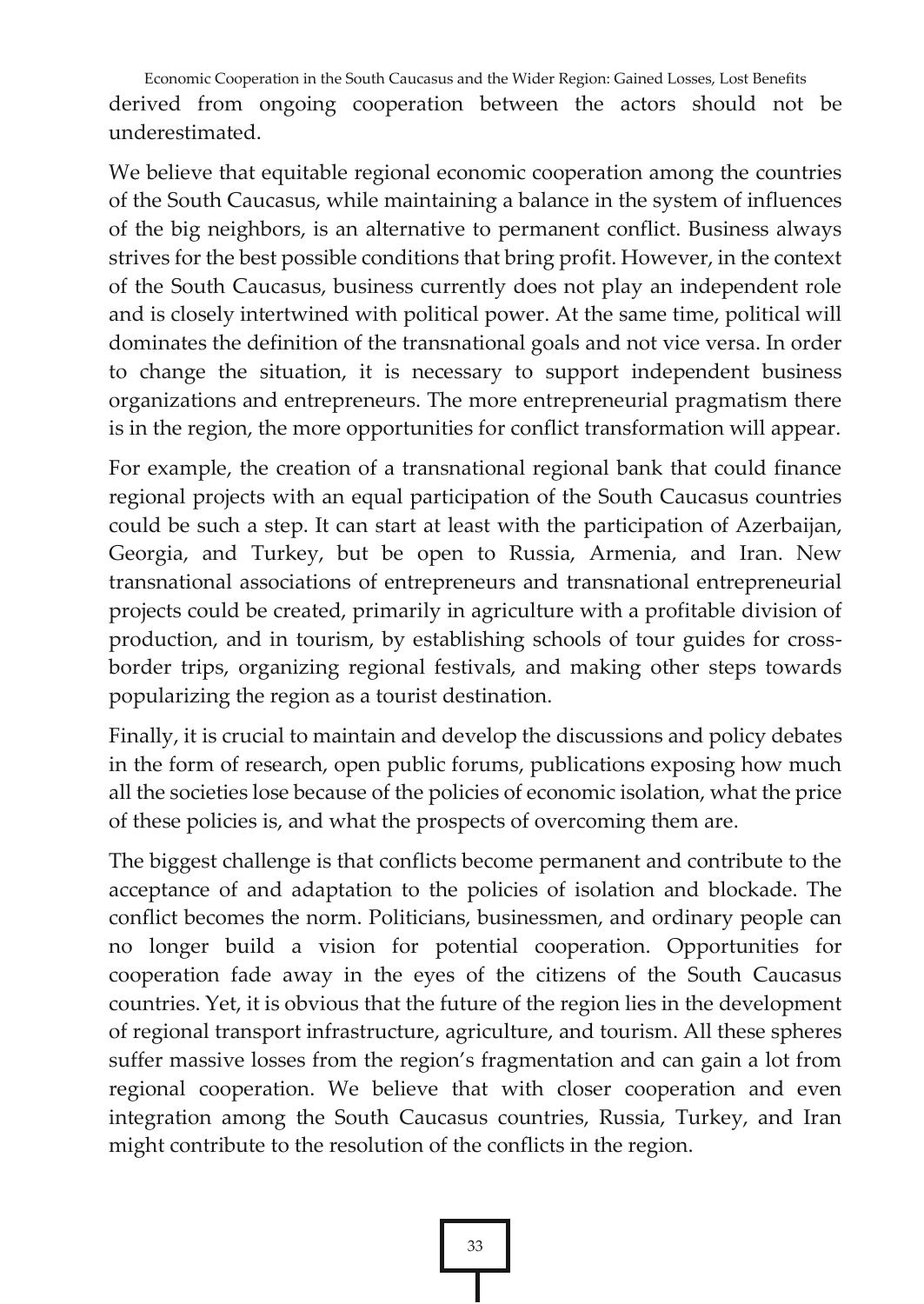Economic Cooperation in the South Caucasus and the Wider Region: Gained Losses, Lost Benefits

# **Bibliography**

Alaranta, Toni. 2015. "Turkey's new Russian policy: towards a strategic alliance." *Finish Institute of International Affairs.*

http://www.fiia.fi/en/publication/501/turkey\_s\_new\_russian\_policy/.

Arefyev, Aleksandr. 2012. "Inostrannyye studenty v rossiyskikh vuzakh." *Demoscope.* November.

http://demoscope.ru/weekly/2013/0571/analit02.php.

Azerbaijan.Az. n.d. *Transport Routes of Azerbaijani Oil (Baku-Novorossiysk, Baku-Supsa).*

http://www.azerbaijan.az/\_Economy/\_OilStrategy/oilStrategy\_05\_e.html

. Central Bank of the Russian Federation. 2016. *Transgranichnyye perevody fizicheskikh lits (rezidentov i nerezidentov).*

http://www.cbr.ru/statistics/Default.aspx?Prtid=tg.

- Central Intelligence Agency. 2015. "The World Factbook." *Central Intelligence Agency.* https://www.cia.gov/library/publications/the-worldfactbook/rankorder/2001rank.html#aj.
- Chandra, Kanchan. 2001. "Civic Life or Economic Interdependence." *New York University.*

http://www.nyu.edu/gsas/dept/politics/faculty/chandra/varshney2001.p df.

- Crescenzi, Mark J. C. 2005. *Economic Interdependence and Conflict in World Politics.* Oxford: Lexington Books.
- Customs Service of the Republic of Armenia. 2015. "Foreign Trade by Countries." *Customs Service of the Republic of Armenia.* http://www.customs.am/Shared/Documents/\_CI/Customs\_Statistics/Exp ort Statistics/2014/vt artar exp\_erkapr\_2013\_2014.pdf.
- Daly, John. 2014. "Silk Road Reporters." *Azerbaijan's Defense Spending Hits \$4.8 Billion.* November 25. http://www.silkroadreporters.com/2014/11/25/azerbaijan-defense-

spending-hits-4-8-billion/.

Deniz, Ahmet, and Rabiye Aslan. 2014. "Türkiye-Gürcistan Ekonomik ve Siyasi İlişkiler Kapsamında Sarp Sınır Kapısının Analizi." *Turkish Studies.*

http://www.turkishstudies.net/Makaleler/1972874239\_30DenizAhmetvd-sos-539-558.pdf.

Dikkaya, Mehmet, and Deniz Özyakışır. 2008. "Developing Regional Cooperation Among Turkey, Georgia and Azerbaijan: Importance of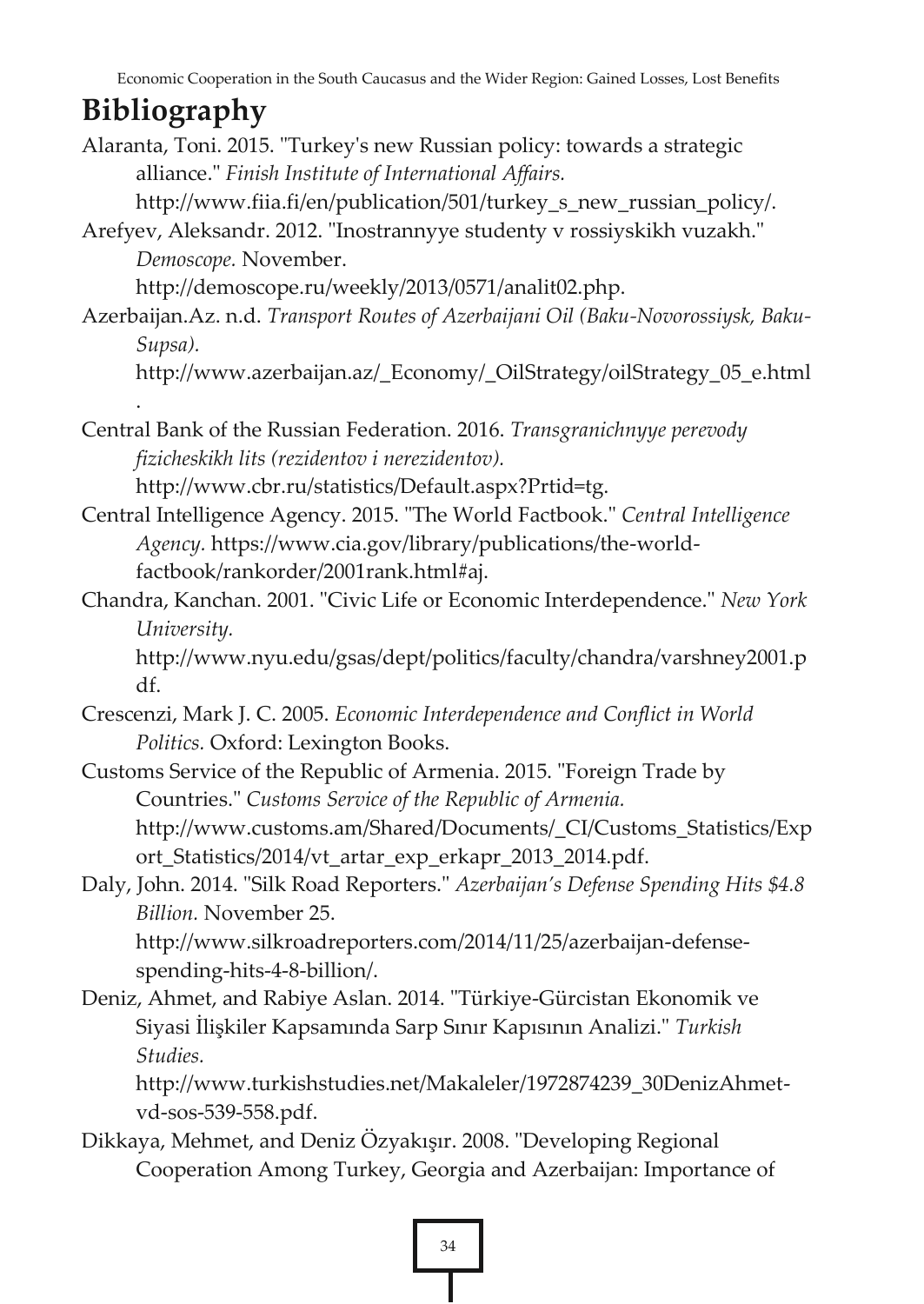Economic Cooperation in the South Caucasus and the Wider Region: Gained Losses, Lost Benefits Regional Projects." *Center for Strategic Research.* http://sam.gov.tr/wpcontent/uploads/2012/02/DikkayaOzyakisir.pdf.

Domke, William K. 1988. *War and the Changing Global System.* London: Yale University Press.

Dzhorbenadze, Irina. 2015. "Yuzhnyy Kavkaz: mezhdu molotom i nakoval'ney." *Rosbalt.Ru.* December 8. http://www.rosbalt.ru/exussr/2015/12/08/1469283.html.

Erdoğan, Lütfi. 2014. "YÖK, Türkiye'nin yabancı öğrenci profilini çıkardı." *haberturk.com.* July. http://www.haberturk.com/gundem/haber/974661 yok-turkiyenin-yabanci-ogrenci-profilini-cikardi.

Federal Service for Veterinary and Phytosanitary Surveillance. 2015. "O polozhitel'nykh rezul'tatakh sotrudnichestva Rossii i Armenii." *Federal Service for Veterinary and Phytosanitary Surveillance.* http://www.fsvps.ru/fsvps/news/15079.html.

Fokht, Yelizaveta. 2016. "Turtsiya i Rossiya prervali avtomobil'nyye gruzoperevozki." *RBC.Ru.* February 1.

http://www.rbc.ru/economics/01/02/2016/56af0fe09a79473849e49040. Gafarlı, Orhan. 2015. "Southern Gas Corridor: The dilemma of Azerbaijan

Energy Policy." *Natural Gas Europe.* February 12. http://www.naturalgaseurope.com/southern-gas-corridor-azerbaijanenergy-policy-7719.

Georgian National Tourist Administration. 2016. "International arrivals." *Georgian National Tourist Administration.* http://gnta.ge/statistics/.

Gochitashvili, Temur. 2014. "Energy Transit Projects." *World Experience for Georgia.* December 15. http://weg.ge/wp-content/uploads/2014/12/1.- Energy-Transit-Projects.pdf.

Gültekin Punsmann, Burcu, and Anna Gevorgyan. 2012. "Review of Legal Issues Between Armenia and Turkey." *Economic Policy Research Foundation of Turkey (TEPAV).*

http://www.tepav.org.tr/upload/files/1353684848-

2.Review of Legal Issues between Armenia and Turkey.pdf. Gültekin Punsmann, Burcu, Licínia Simão, and Nicolas Tavitian. 2007. "The

Closed Armenia-Turkey Border: Economic and Social Effects, Including Those on the People; and the Implications for the Overall Situation in the Region." *European Parliament.*

http://www.europarl.europa.eu/RegData/etudes/etudes/join/2007/38552 6/EXPO-AFET\_ET(2007)385526\_EN.pdf.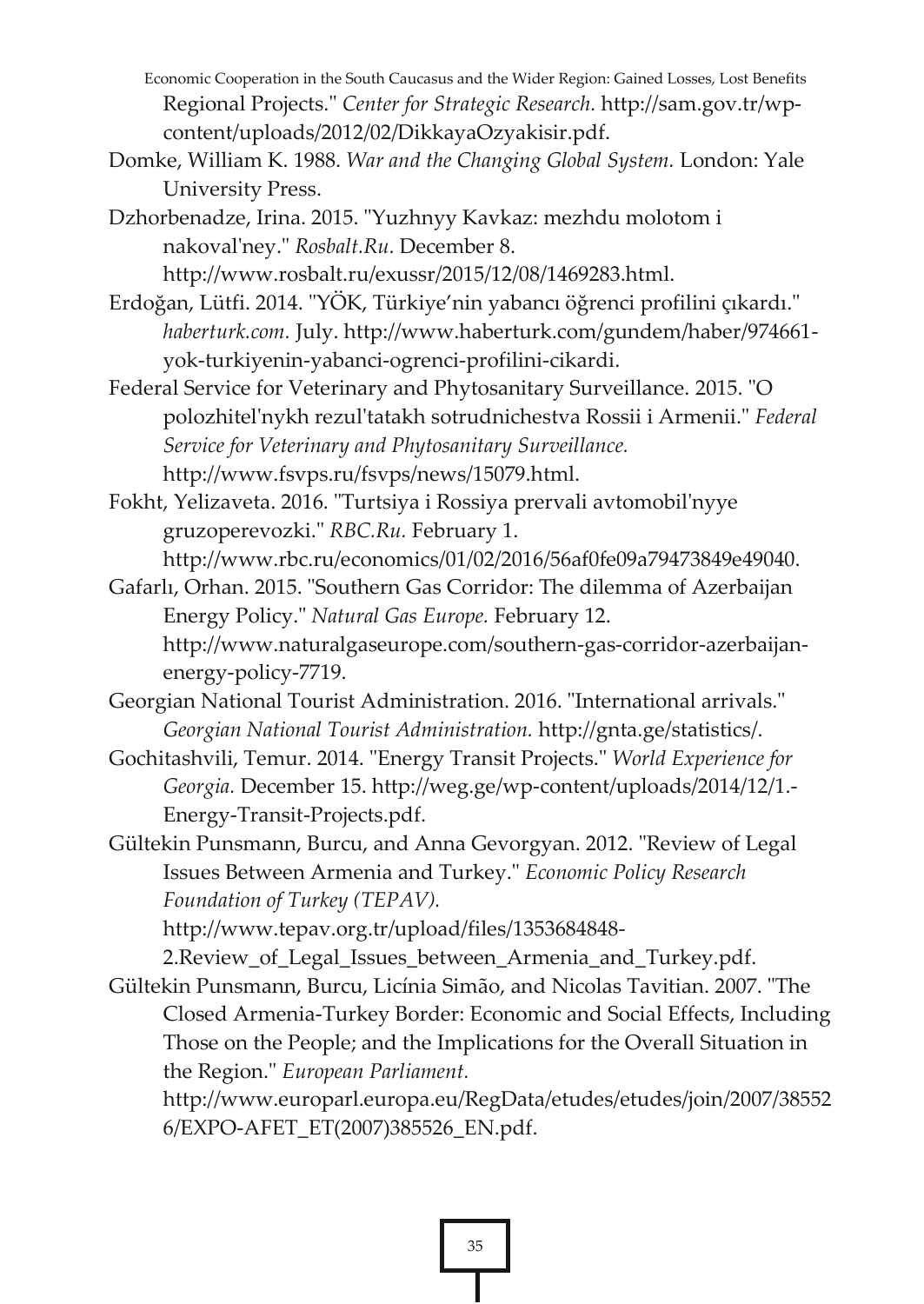Economic Cooperation in the South Caucasus and the Wider Region: Gained Losses, Lost Benefits

- Hrant Dink Foundation. 2014. "Türkiye-Ermenistan Sınırı Sosyoekonomik Etkiler Araştırması." *Hrant Dink Foundation.* November 24. http://www.hrantdink.org/?Detail=1189&Activities=5&Lang=.
- Jrbashyan, Tigran, Hayk Barseghyan, Vadym Slobodyanyuk, Grigor Sargsyan, and Artashes Shaboyan. 2005. "Study of the Economic Impact on the Armenian Economy from Re-Opening of the Armenian-Turkish Borders: Implications for External Trade."

http://citeseerx.ist.psu.edu/viewdoc/download;jsessionid=328701C2ED1 4A23F12B71758225459E2?doi=10.1.1.525.5340&rep=rep1&type=pdf.

- Karapetyan, Varazdat, interview by Davit Muradyan. 2015. *Armenia in the Context of Regional Economic Developments* (September 26).
- Karimova, Aynur. 2015. "SOCAR Turkey Enerj to become largest industrial company in Turkey by 2023." *Azernews.Az.* August 31. http://www.azernews.az/oil\_and\_gas/87405.html.

Kazimirko-Kirillova, A. 2015. "Na Rossiysko-turetskom biznes-forume ozvucheny ambitsioznyye zadachi." *Chamber of Commerce and Industry of the Russian Federation.* March 30. https://tpprf.ru/ru/news/na-rossiyskoturetskom-biznes-forume-ozvucheny-ambitsioznye-zadachi--i67784/.

- Milliyet. 2016. "Abhazya da Türkiye'ye yaptırım kararı aldı." *Milliyet.* January. Accessed February 2016. http://www.milliyet.com.tr/abhazya-daturkiye-ye-yaptirim/ekonomi/detay/2177565/default.htm.
- Ministry of Economic Development of the Russian Federation. 2015. "Analiticheskaya spravka po statistike vneshney torgovli Azerbaydzhanskoy Respubliki s Rossiyskoy Federatsiyey v yanvareaprele 2015g." *Integrated Foreign Economic Information Portal.* http://www.ved.gov.ru/exportcountries/az/az\_ru\_relations/az\_ru\_trade/

—. 2015. "Obzor ekonomiki Azerbaydzhana." *Integrated Foreign Economic Information Portal.* http://www.ved.gov.ru/files/images/kai/Economics\_Review\_2014/Econo mics\_Azerbaijan\_2014.pdf.

.

- —. 2015. "Obzor sostoyaniya ekonomiki i osnovnykh napravleniy vneshneekonomicheskoy deyatel'nosti turtsii v 2014 godu." *Integrated Foreign Economic Information Portal.* http://www.ved.gov.ru/files/images/kai/Economics\_Review\_2014/Econo mics\_Turkey\_2014.pdf.
- —. 2015. "Obzor torgovykh otnosheniy Armenii s Rossiyey." *Integrated Foreign Economic Information Portal.*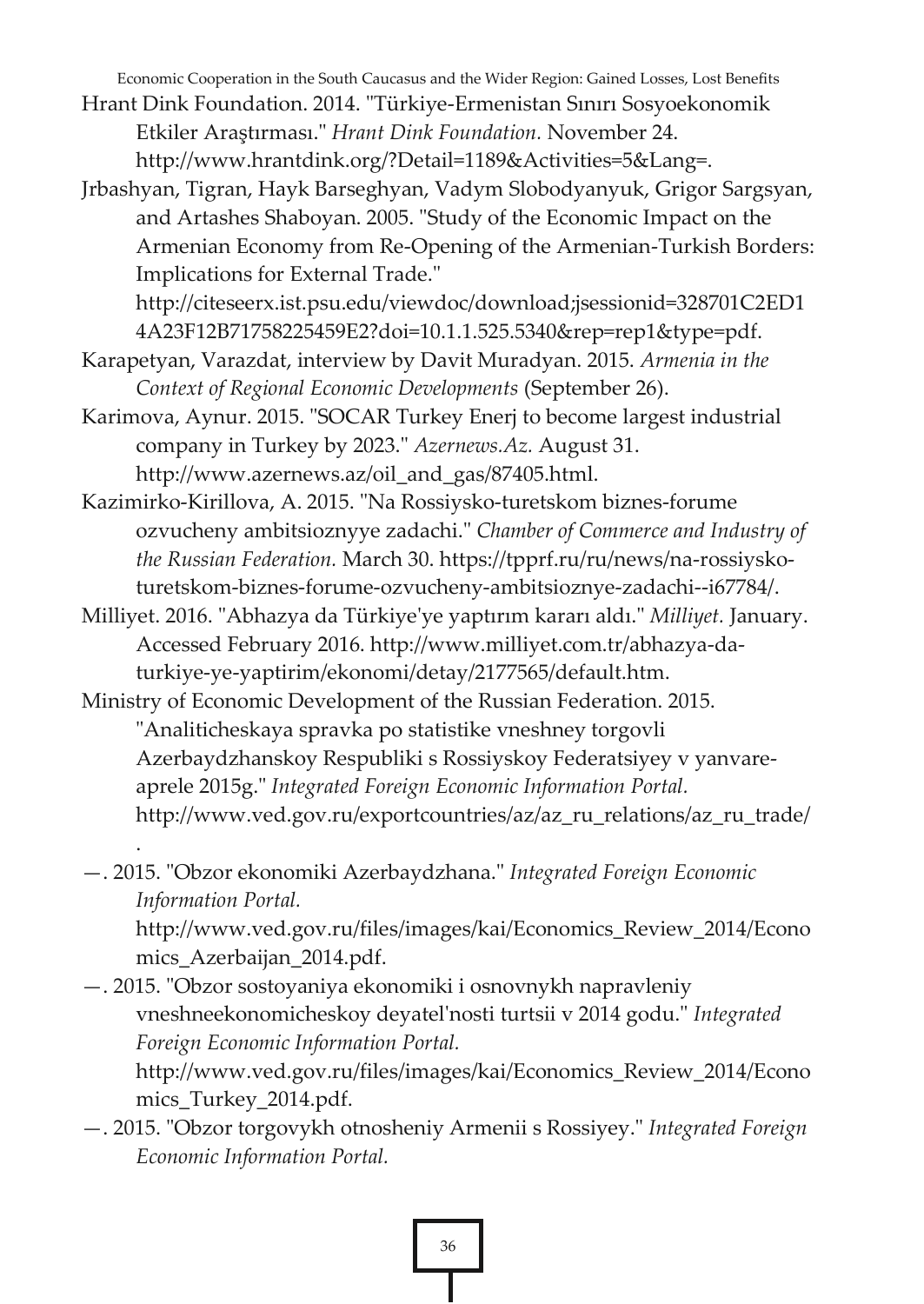Economic Cooperation in the South Caucasus and the Wider Region: Gained Losses, Lost Benefits http://www.ved.gov.ru/exportcountries/am/am\_ru\_relations/am\_ru\_tra  $de/$ 

- Ministry of Education and Science of the Russian Federation. 2016. "Spisok filialov rossiyskikh VUZov, nakhodyashchikhsya v gosudarstvakhuchastnikakh SNG." *Ministry of Education and Science of the Russian Federation.* http://www.russia.edu.ru/obruch/sng/1115.
- Ministry of Foreign Affairs of Turkey. 2015. "Turkey's Energy Strategy." *Ministry of Foreign Affairs of Turkey.* http://www.mfa.gov.tr/turkeysenergy-strategy.en.mfa.
- National Statistical Service of the Republic of Armenia. 2016. "Economic and Financial Data for the Republic of Armenia." *National Statistical Service of the Republic of Armenia.* http://docs.armstat.am/nsdp/.
- —. 2015. "Education and Culture." *National Statistical Service of the Republic of Armenia.* http://www.armstat.am/file/doc/99493613.pdf.
- —. 2015. "External Economic Activity." *National Statistical Service of the Republic of Armenia.* http://www.armstat.am/file/doc/99493858.pdf.
- National Statistics Office of Georgia. 2016. "External Trade." *National Statistics Office of Georgia.*

http://www.geostat.ge/index.php?action=page&p\_id=137&lang=eng.

- —. 2016. "Foreign Direct Investments." *National Statistics Office of Georgia.* http://www.geostat.ge/index.php?action=page&p\_id=140&lang=eng.
- —. 2016. "Gross Domestic Product (GDP)." *National Statistics Office of Georgia.* http://www.geostat.ge/index.php?action=page&p\_id=119&lang=eng.

Observatory of Economic Complexity. 2015. *Azerbaijan.* https://atlas.media.mit.edu/en/profile/country/aze/.

- Official web-site of President of Azerbaijan Republic. 2016. *Ilham Aliyev attended the opening of the 4th Global Baku Forum.* March 10. http://en.president.az/articles/18049.
- Oneal, John R., and Bruce Russett. 2000. *Triangulating Peace: Democracy, Interdependence, and International Organizations.* New York: W. W. Norton and Company.
- Polachek, Solomon W., and Judith A. McDonald. 1992. "Strategic Trade and the Incentive for Cooperation." In *Disarmament, Economic Conversion, and the Management of Peace*, edited by Manas Chaterji and Linda Rennie Forcey, 273-284. New York: Praeger.
- Ponomareva, Svetlana. 2015. "Pochemu Azerbaydzhan ne vstupayet v YEAES?" *Business-Leader.* December 27. http://www.profiforex.by/news/entry5000030750.html.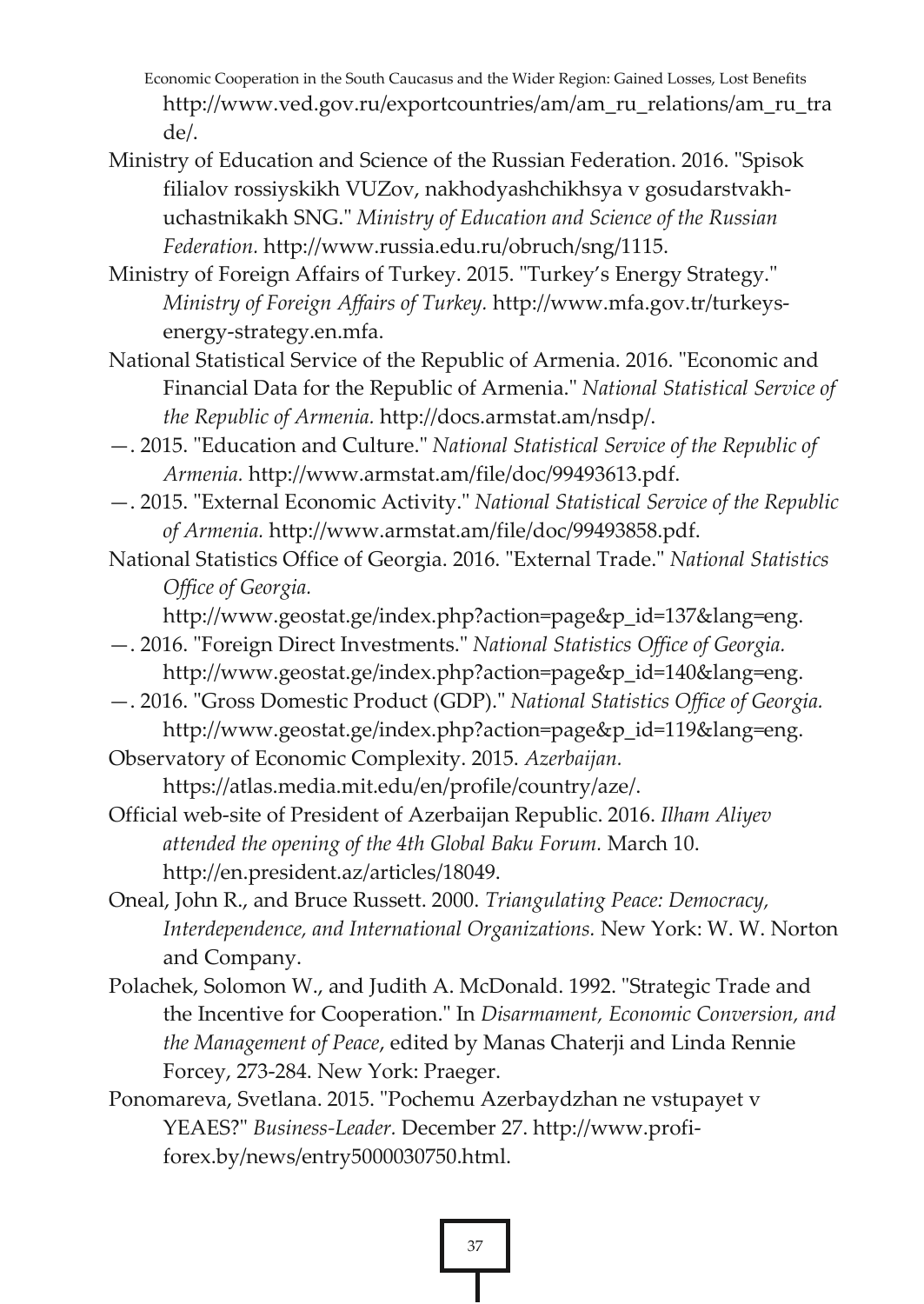Economic Cooperation in the South Caucasus and the Wider Region: Gained Losses, Lost Benefits

President of Russia. 2015. "Meeting with President of Turkey Recep Tayyip Erdogan." *President of Russia.* September 23.

http://en.kremlin.ru/events/president/transcripts/50354.

Radioazadlyg. 2014. "Interv'yu ministra oboronnoy promyshlennosti Azerbaydzhana." *Radioazadlyg.* April 22.

http://www.radioazadlyg.org/content/article/25357825.html.

- Regnum. 2013. "Turetskaya obshchina Adzharii prevrashchayetsya v politicheskiy i ekonomicheskiy faktor: gruzinskiye eksperty." *Regnum.* http://regnum.ru/news/polit/1748404.html.
- Romashov, Vadim. 2015. "Russian expert discussions about recent trends in the settlement of the Nagorno-Karabakh conflict." In *Russia's approach to arms control, peace mediation and national dialogues*, by Pertti Joenniemi, 122-124. Tampere: TAPRI.
- Sandıklı, Atilla, Orhan Gafarlı, and Elnur Ismayılov. 2014. "Kafkasya'da Gelişmeler ve Türkiye." *Bilge Adamlar Stratejik Araştırmalar Merkezi.* http://www.bilgesam.org/incele/1096/-kafkasya'daki-gelismeler-veturkiye/#.VvzME-KLTIU.
- Schmidt, Simon. 2011. "Taking the reins: Effects of an open Armenian-Turkish border and its significance on European Integration." *International Center for Human Development.*

https://ichd.org/?laid=1&laid=1&com=module&module=static&id=755.

- Schuman, Robert. 1950. "The Schuman Declaration 9 May 1950." *European Union.* http://europa.eu/about-eu/basic-information/symbols/europeday/schuman-declaration/index\_en.htm.
- Simonyan, Yuri. 2014. "New Eastern Outlook." *Delicate Balance of the South Caucasus.* July 30. http://journal-neo.org/2014/07/30/rusyuzhnokavkazskij-hrupkij-balans/.
- Sputnik. 2014. "Turkey May Create Free Trade Zone with Eurasian Customs Union – Development Minister." *Sputnik.* July 19. http://sputniknews.com/politics/20140719/191039085/Turkey-May-Create-Free-Trade-Zone-with-Eurasian-Customs-Union-.html.
- Starr, Frederick S., and Svante E. Cornell. 2005. "The Baku-Tbilisi-Ceyhan Pipeline: Oil Window to the West." *Silk Road Studies.* http://www.silkroadstudies.org/resources/pdf/Monographs/2005\_01\_M ONO\_Starr-Cornell\_BTC-Pipeline.pdf.
- Trans Adriatic Pipeline. 2015. *Snam S.p.A. to join TAP shareholding, acquiring 20% stake in the project from Statoil.* December 1. http://www.tapag.com/news-and-events/2015/12/01/snam-spa-to-join-tap-shareholdingacquiring-20-stake-in-the-project-from-statoil.